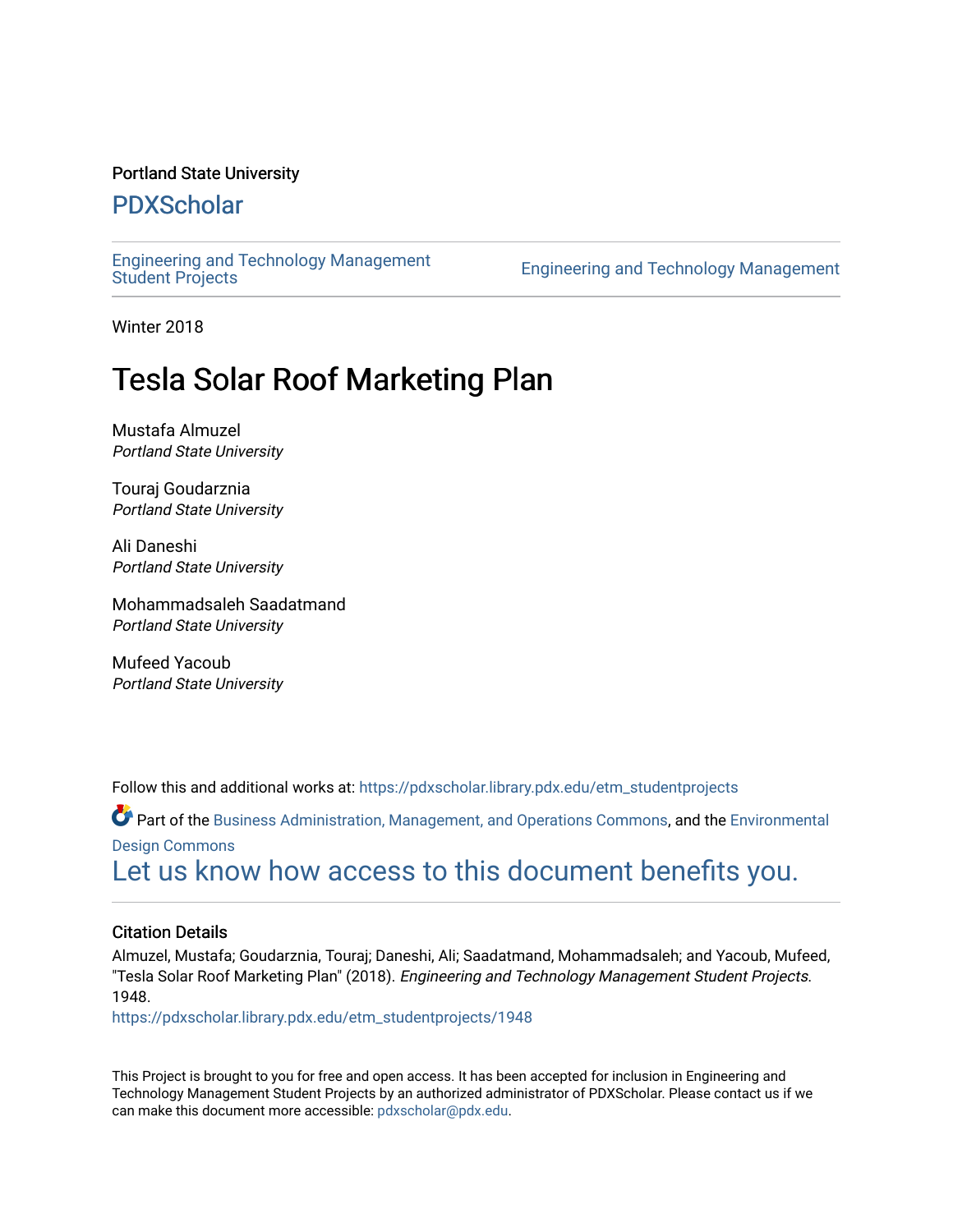

# **Tesla Solar Roof Marketing Plan**



**ETM 555/566 - Technology Marketing**

**Term: Winter 2018**

**Professor: Dr. Antonie Jetter**

**Group 1:**

**Mustafa Almuzel, Touraj Goudarznia, Ali Daneshi, Mohammadsaleh Saadatmand,Mufeed Yacoub**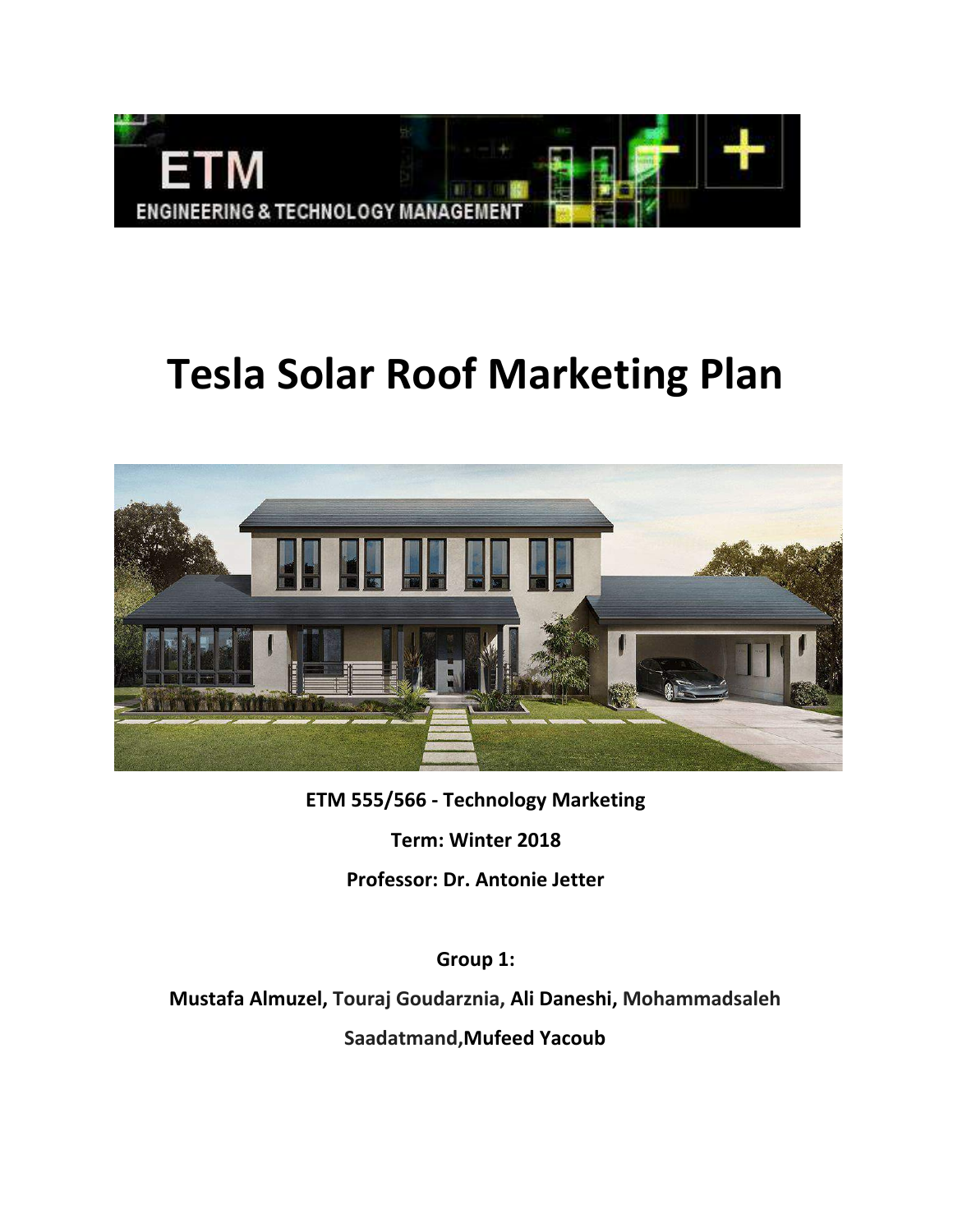# **Table Of Contents**

| <b>1.0 Executive Summary</b>                  | 1            |
|-----------------------------------------------|--------------|
| 2.0 Introduction                              | $\mathbf{1}$ |
| <b>3.0 Situational Analysis</b>               | 3            |
| 3.1 Company Profile                           | 4            |
| 3.1.1 Tesla Background                        | 4            |
| 3.1.2 Mission & Purpose                       | 4            |
| 3.1.3 Vision                                  | 5            |
| 3.2 Product Profile                           | 5            |
| 3.3 Market Summary                            | 7            |
| 3.4 SWOT                                      | 9            |
| 3.5 Competition                               | 10           |
| 3.6 Customers Interviews                      | 13           |
|                                               |              |
| <b>4.0 Marketing Strategy</b>                 | 16           |
| 4.1 Segmentation                              | 16           |
| 4.1.1 The segments of "Green Energy Adopters" | 17           |
| 4.1.2 The Segments of "Roof Customers"        | 18           |
| 4.2 Targeting                                 | 18           |
| 4.3 Positioning                               | 20           |
| 4.4 Strategies                                | 22           |
| 4.5 Marketing Mix - 4Ps                       | 23           |
| 4.5.1 Product                                 | 23           |
| 4.5.2 Cost                                    | 23           |
| 4.5.3. Promotion                              | 24           |
| 4.5.4 Place                                   | 25           |
|                                               |              |
| <b>5.0 Financial</b>                          | 26           |
| 5.1 Customer Revenue and Percent Margin       | 26           |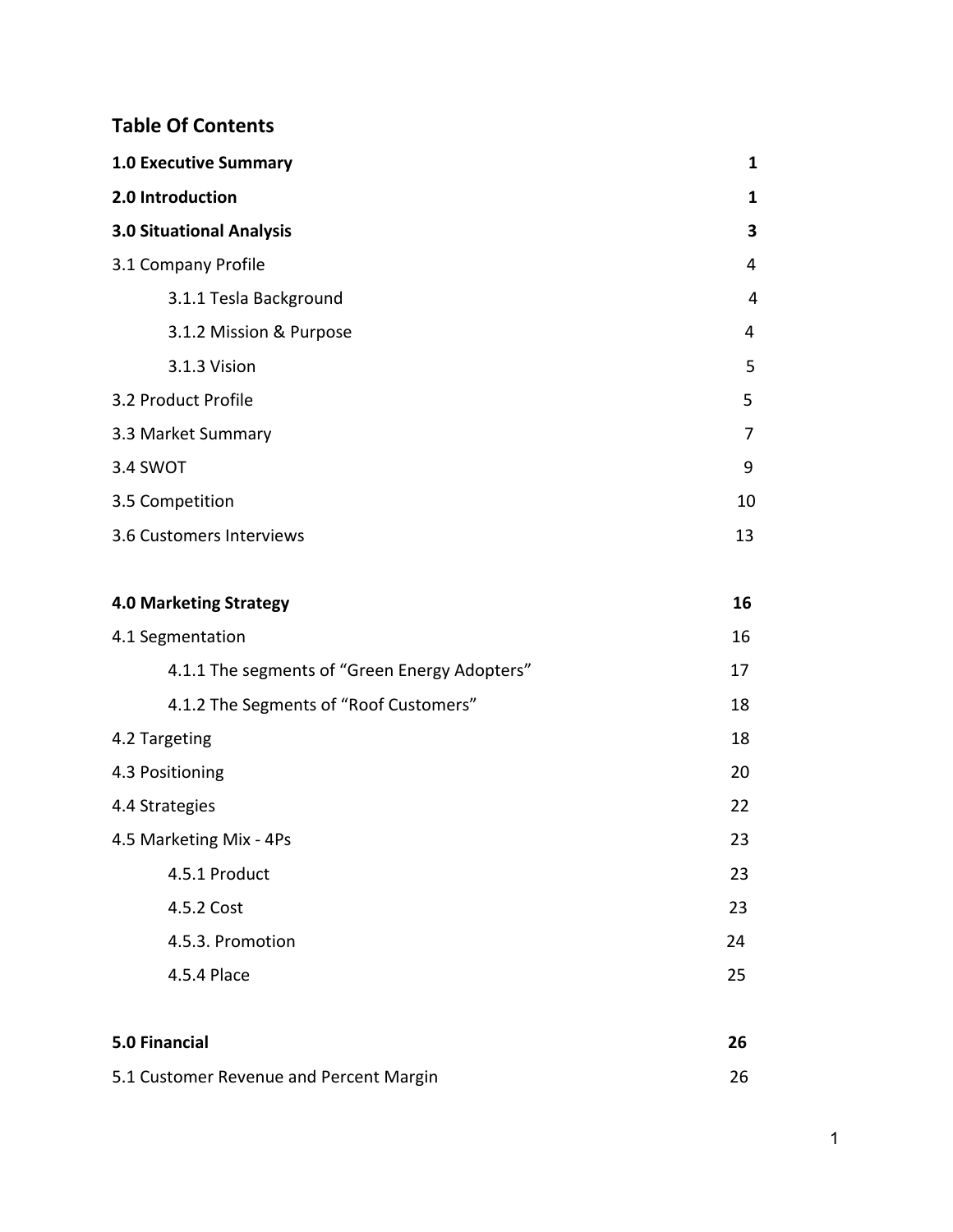| 5.2 Marketing Budget                       | 27              |
|--------------------------------------------|-----------------|
| 5.3 Linking Expenses to Strategies/Tactics | 29              |
|                                            |                 |
| <b>6.0 Conclusion</b>                      | 30              |
| 7.0 References                             | 32 <sub>2</sub> |
| 8.0 Appendix                               | 34              |
| 8.1 Appendix A - Customers Interviews      | 34              |
| 8.2 Appendix B - Research Log              | 47              |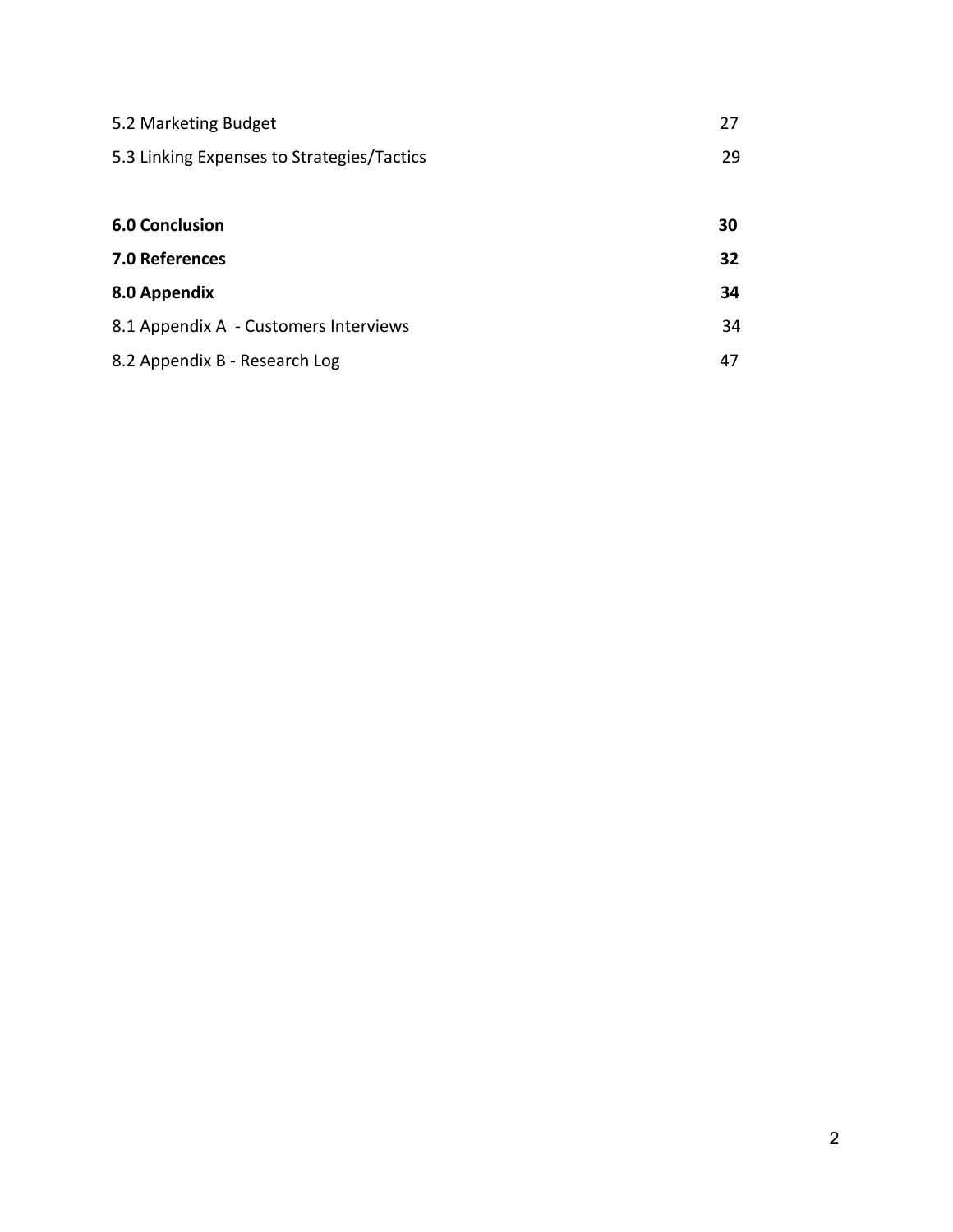#### **1.0 Executive Summary**

This marketing plan for Tesla roof has been written to find the best marketing strategies for this new product. Tesla roof was launched in 2017 as part of Tesla's mission to accelerate the transition of the world into sustainable energy. The objective is to position Tesla roof tile as the first choice for homeowners seeking aesthetics and green energy, gaining market share within three years. The research shows that positioning Tesla roof in the solar market would be the most suitable approach for Tesla. Research and customer interviews analysis implies that the value proposition for this solar roof would be its ability to produce green energy and its aesthetic look. This makes the innovators the first target of Tesla roof. The innovators are defined as the green energy adopters and technology enthusiasts. Based on the market analysis, there is a market of \$1.8 Billion for this first target. However, this is only the 30% of the potential solar market, which has a total market of \$3.92 Billion with a 16% annual growth. This total market could be reached after crossing the Chasm period with applying the Bowling alley strategy. This strategy should focuses on reducing the cost to reach the early majority of this market who are defined as the economic green energy adopters.

#### **2.0 Introduction**

The objective of this marketing plan is to create and implement marketing strategies for finding new markets and developing the existing markets for Tesla's solar roof tile. This goal has been pursued by analyzing market landscape and competition in solar energy products such as solar panels, traditional roof tiles, and also solar roof tile. All aspects of constituting sections of a standard marketing practice and planning has been considered to provide a useful grasp of existing potentials for Tesla's solar roof tile product. To successfully plan marketing activities it was required to collect relevant information regarding this product and similar products to figure out what is the most beneficial way for marketing of this novel product. This plan starts by explaining the company and its product, and then subsequent chapters such as market analysis, segmentation, targeting, positioning, strategies, and financials and controls will be following on. We, as a designing team of this marketing plan, have attempted to depict a crystal clear picture of market for this product and recommend some strategies for successful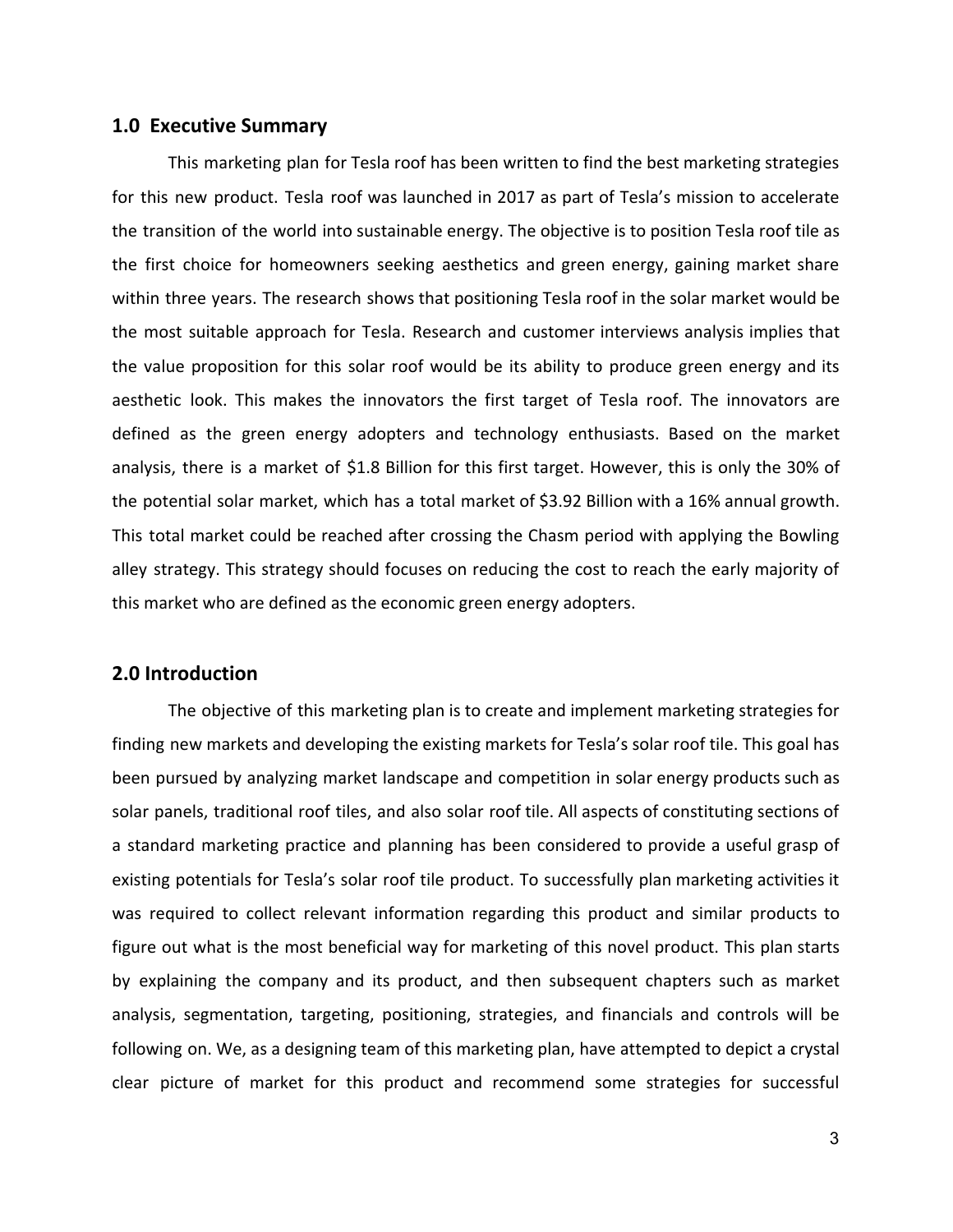marketing. This marketing plan establishes a consistent approach and proposes different methods for implementing a successful marketing plan according to milestones.

#### **3.0 Situational Analysis**

#### **3.1 Company Profile**

#### **3.1.1 Tesla Background**

Tesla was founded in 2003 by a group of engineers who wanted to prove that people didn't need to compromise to drive electric – that electric vehicles can be better, quicker and more fun to drive than gasoline cars. Today, Tesla builds not only all-electric vehicles but also infinitely scalable clean energy generation and storage products. Tesla believes the faster the world stops relying on fossil fuels and moves towards a zero-emission future, the better.

To create an entire sustainable energy ecosystem, Tesla also manufactures a unique set of energy solutions in addition to the different car models, powerwall, powerpack and solar roof, enabling homeowners, businesses, and utilities to manage renewable energy generation, storage, and consumption. Supporting Tesla's automotive and energy products is Gigafactory 1 – a facility designed to significantly reduce battery cell costs and, by 2018, produce more lithium-ion batteries annually than were produced worldwide in 2013. By bringing cell production in-house, Tesla manufactures batteries at the volumes required to meet production goals, while creating thousands of jobs [1].

#### **3.1.2 Mission & Purpose**

#### *"To accelerate the world's transition to sustainable energy"*

The main focus of the company is to help the world reduce its dependence on carbon fuels and transition towards a cleaner world with the help of sustainable energy. Tesla makes EVs and energy storage systems and also installs and maintains solar and energy storage products. The world is already moving towards electric friendly vehicles and environmental solutions and Tesla is on a mission to accelerate the process. This mission statement appears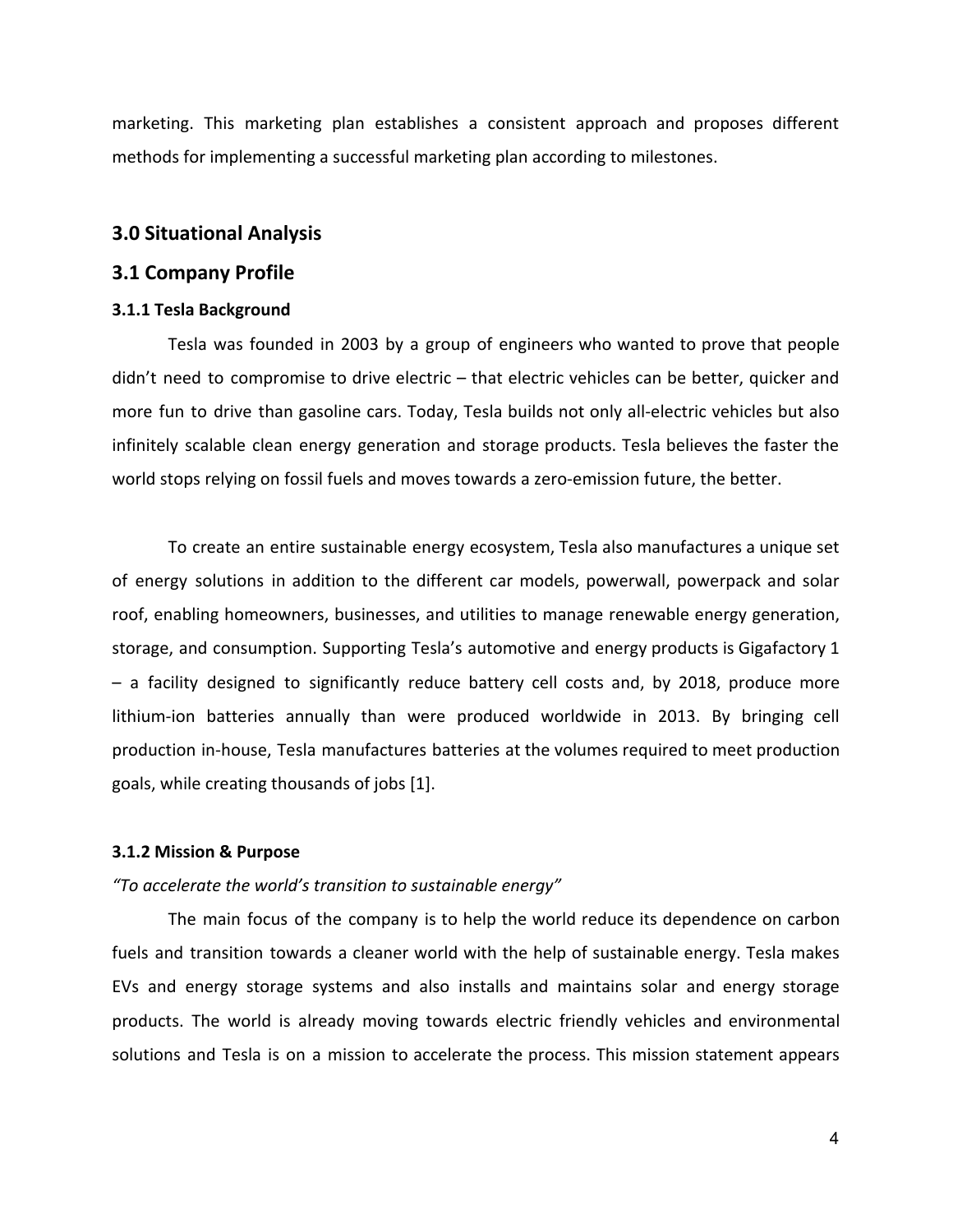like a socially responsible mission statement because its focus is on using innovation for the betterment of the world [1].

#### **3.1.3 Vision**

Tesla's vision is *"To create the most compelling car company of the 21st century by driving the world's transition to electric vehicles."* [1].

#### **3.2 Product Profile**

The solar tiles were first introduced in 2017 by the Tesla Company, and are designed to look essentially indistinguishable from traditional roofing materials such as ceramic or stone tiles. In addition, solar tiles gather the light energy and produce electricity so they present an aesthetically attractive option to consumers who like green energy but might shy away from traditional solar panel designs. "I think there's quite a radical difference between having solar panels on your roof that actually make your house look better versus ones that do not, I think it's going to be a night-and-day difference," said Musk in a statement before the product's official launch (Figure 1).



**Figure 1: Elon Musk Introduces Tesla's Solar Tiles**

After a year, Musk demonstrated the strength of his new roofing product by testing heavy weights on three common roof shingles as well as his own. Sure enough, the Tesla roof was the only one that could withstand the weight and pressure. "It's made of quartz," explained Musk. "It has a quasi-infinite lifetime." Tesla is now stating on its website that the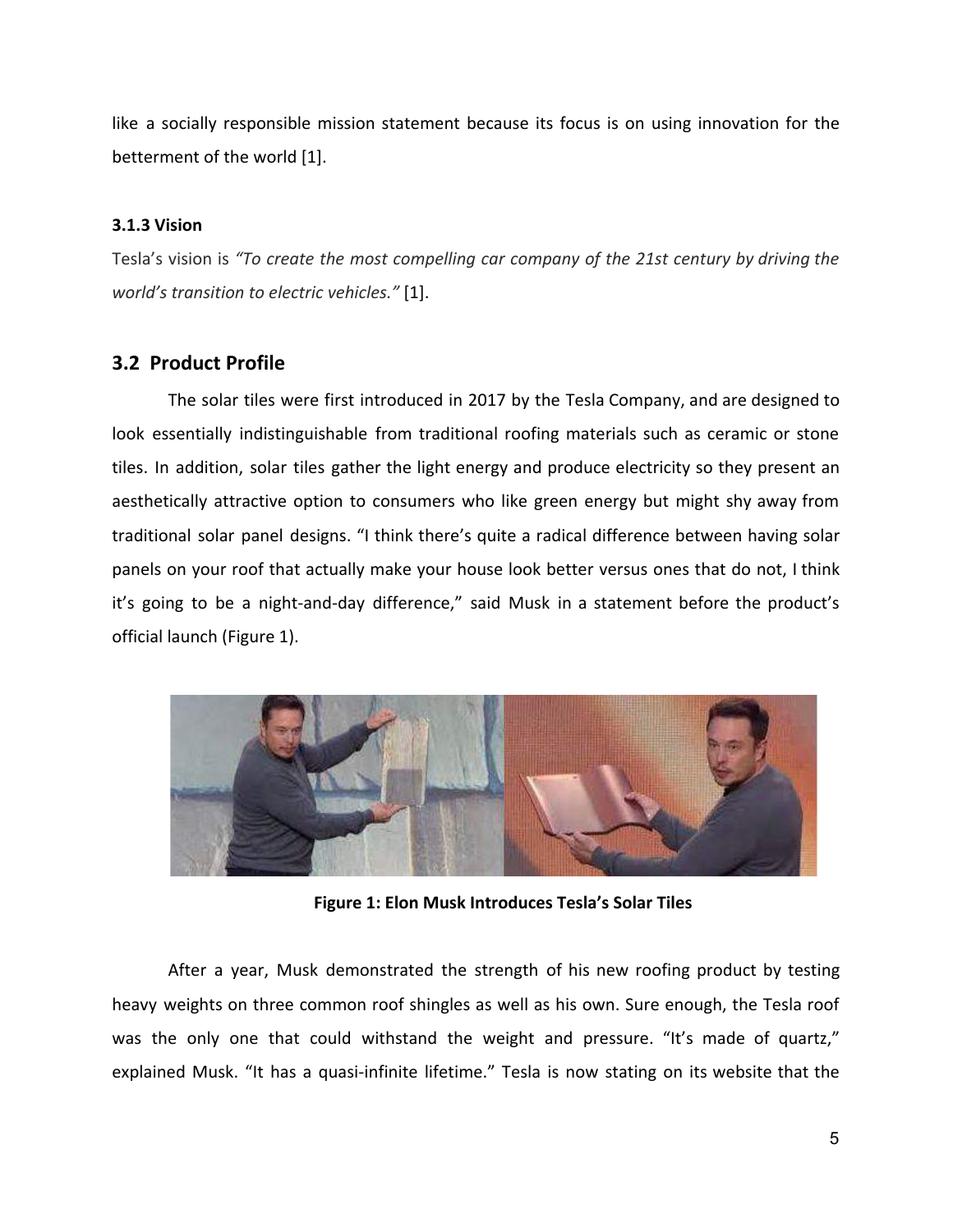roof tiles used in its solar roof installations have an "infinite warranty" because of the strength of the roof glass. Tesla solar tiles are certified for wind resistance Class F ASTM D3161 (best wind rating), hail resistance Class 4 ANSI FM 4473 (best hail rating) and fire resistance Class A UL 790 (best fire rating) and they are compatible with freezing or cold winter [1].

The new roof will be offered in four designs: Tuscan glass tile, slate glass tile, textured glass tile and smooth glass tile (Figure 2).



**Figure 2: Tesla's Four Tile Designs**

With these four different designs, Tesla can make inroads into both the solar industry and roofing industry and offer competitive advantages in both. Solar panel warranties are often a huge selling point for homeowners who are concerned about the longtime production value and durability of their solar panel systems. Musk seems on a mission to put those concerns to bed and reach a broader audience than solar power ever could before. Roof Solar tiles would be customized to produce an amount of electricity which customers need. This feature is made possible by using two types of glass tile, solar tile and non-solar tile. Both appear the same from street level. Solar Roof integrates with the Powerwall home battery, allowing customer to use solar energy whenever is desired and providing uninterrupted electricity during grid outages.

SolarCity is a famous company in solar system and have a lot of source of information and skill in this industry. Tesla purchased most of SolarCity stock share to have a powerful installation partner and customer service in solar system. Solar Roof complements customer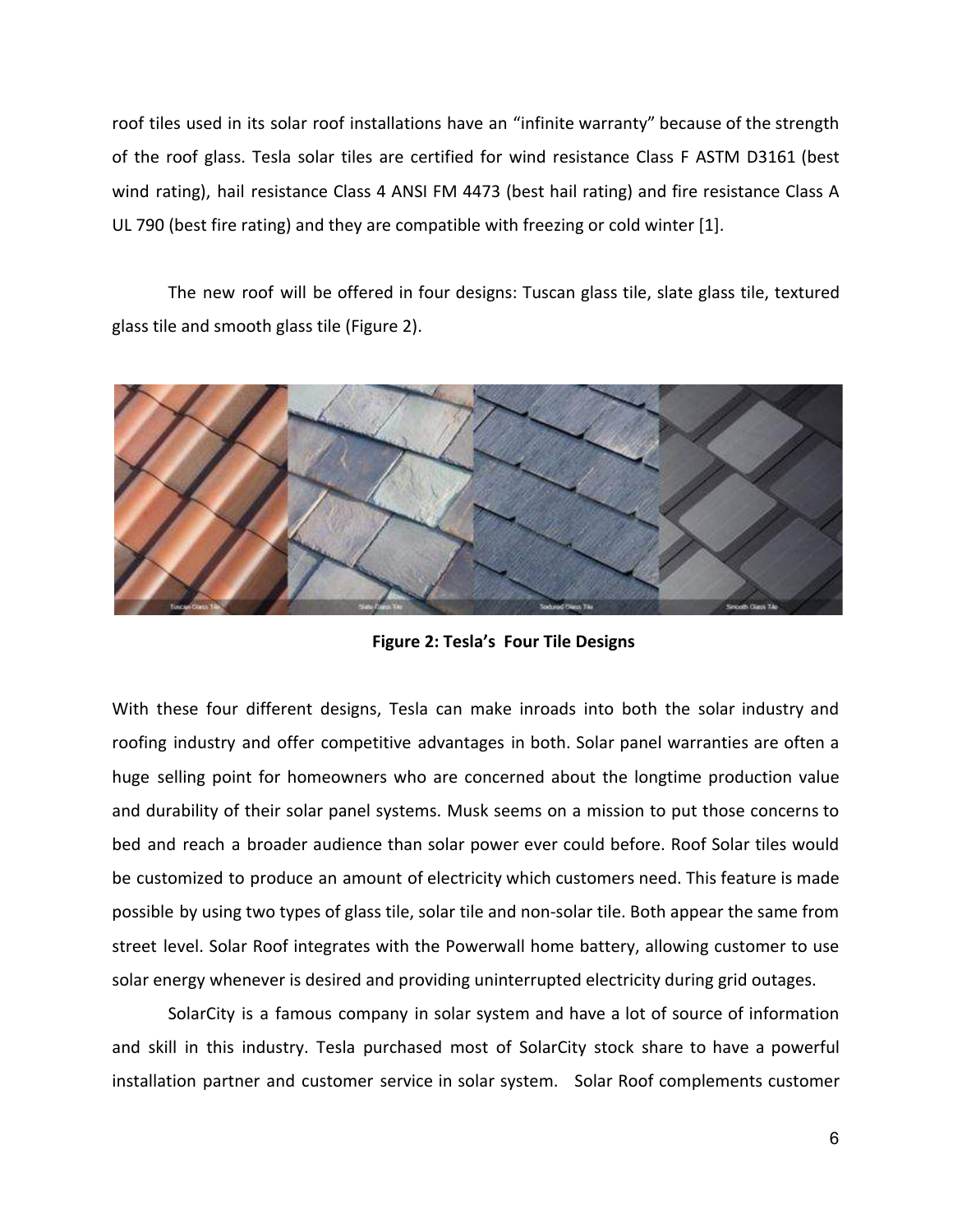home's architecture while turning sunlight into electricity. Energy collected during the day is stored with an integrated Powerwall battery and made available any time, effectively turning home into a personal utility. Glass solar tiles are so durable, warrantied for the lifetime of customer house, or infinity, whichever comes first.

#### **3.3 Market Summary**

"Tesla Roof" is a product with two purpose : roof and solar panel. Thus both markets are considered as a potential market. Roof market with total of \$18.76 bn(23.3% residential + 16.9% nonresidential) is one potential market for "Tesla Roof" [2]. Roof industry revenue depends on residential spending more than nonresidential (Figure 3). In the last five years, the demand for residential constructions returned back to the normal pace (Figure 4). On the other hand low-interest rate and increasing per capita disposable income add up to demand residential construction. The potential market value of residential construction shows the increase from 2017 through 2022. As it's mentioned above, strong economy boosts home improvements as well. As the market for housing is growing,

homeowners will take advantage of home equity loans for major home improvements like roofing.



**Figure 3: Products and Services Segmentation**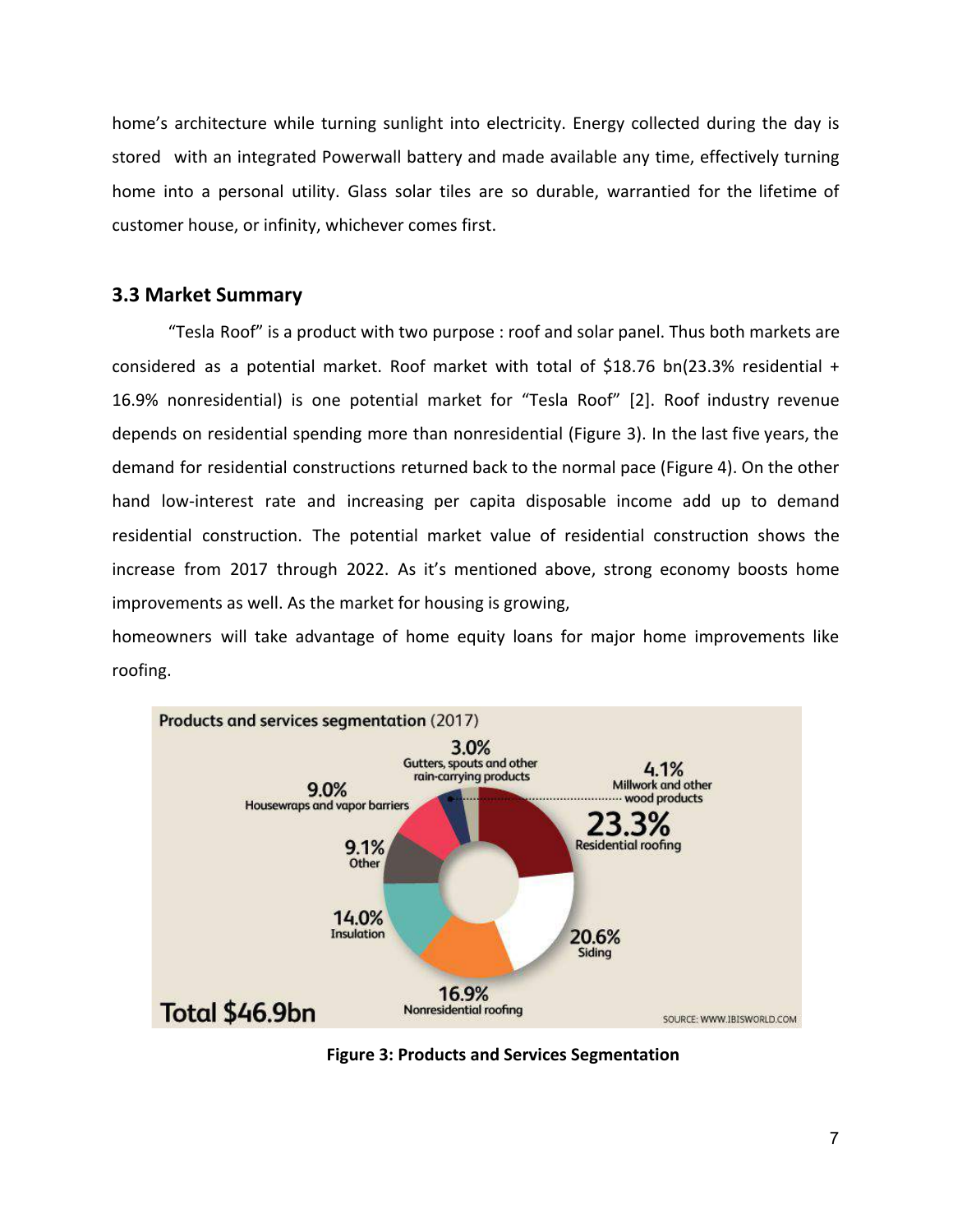Another movement in the last five years is "Green" movement. The roofing industry is introducing the green-roofing system to the customers. Green-roofing system provides "energy-efficient roofing solution". There are several ways which could be justified in that category from reflecting the sunray rather than absorbing it to saving sun rays to make electricity. Solar power is one of the most attractive energies especially with falling the price of solar panels 1.1% every year from 2012 which encourage demand for "energy-efficient roofing solution".



**Figure 4: Value of Residential Construction**

Solar panel market with \$3.92 bn(35% roof mounted panel) is another potential market for "Tesla Roof"[3]. The solar market is growing very fast and has had 500% increase from 2000 to 2014. The roof-mounted panel in residential with 35% has the majority of the share market. (Figure 5)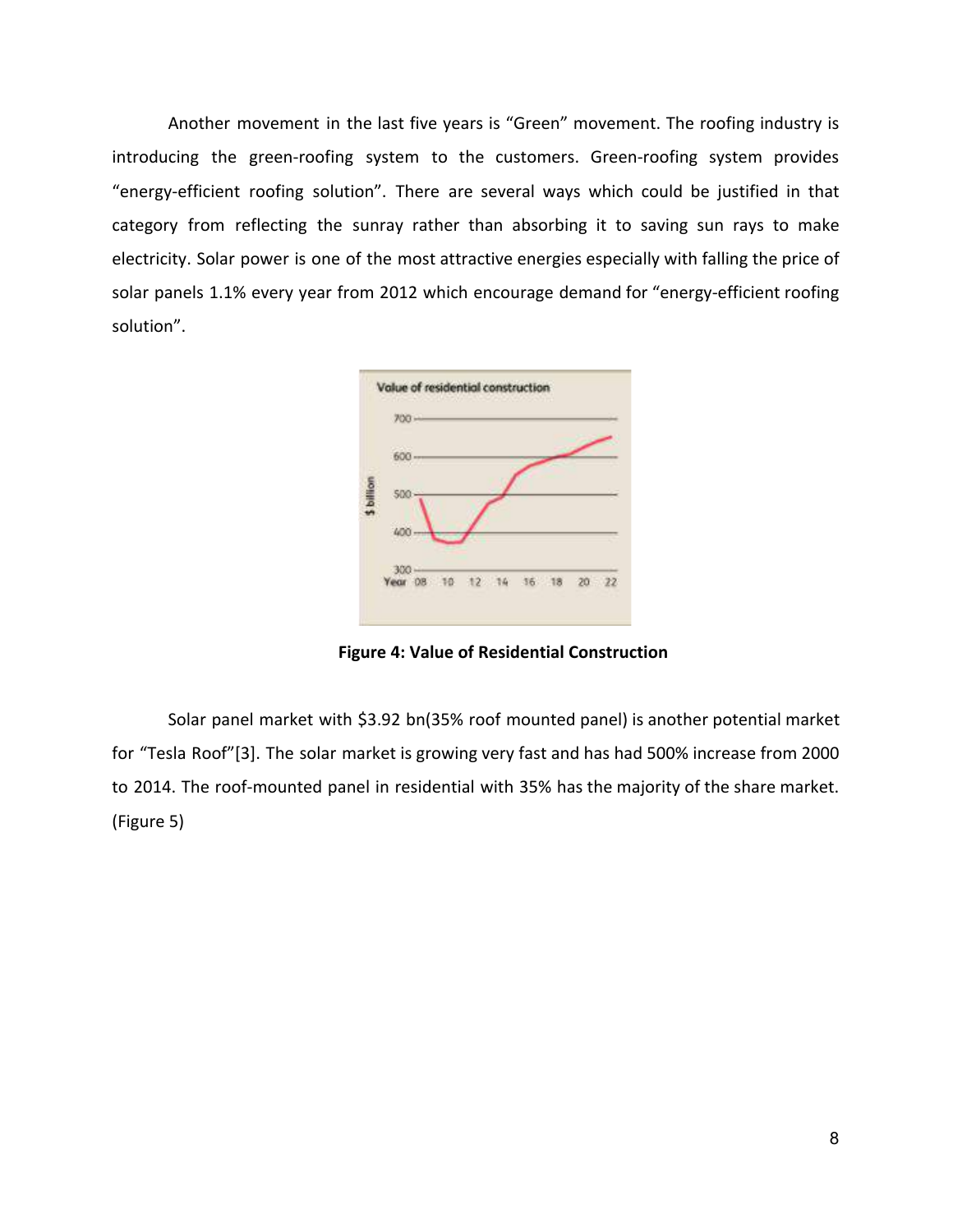

**Figure 5: Products and Services Segmentation**

Ambiguity in tax breaks for solar projects is inevitable with Trump administration, but the industry is growing and the forecast growth is 16.1% each year till 2021 to reach \$23.7 bn.

#### **3.4 - SWOT**

SWOT analysis (Table 1) covers both internal and external factors that may impact how the Tesla roof will be deployed in the marketplace. This analysis guides us to identify the positives and negatives inside the technology (S-W) and outside of it, in the external environment (O-T).

Developing a full awareness of the technology can help with both strategic planning and decision-making.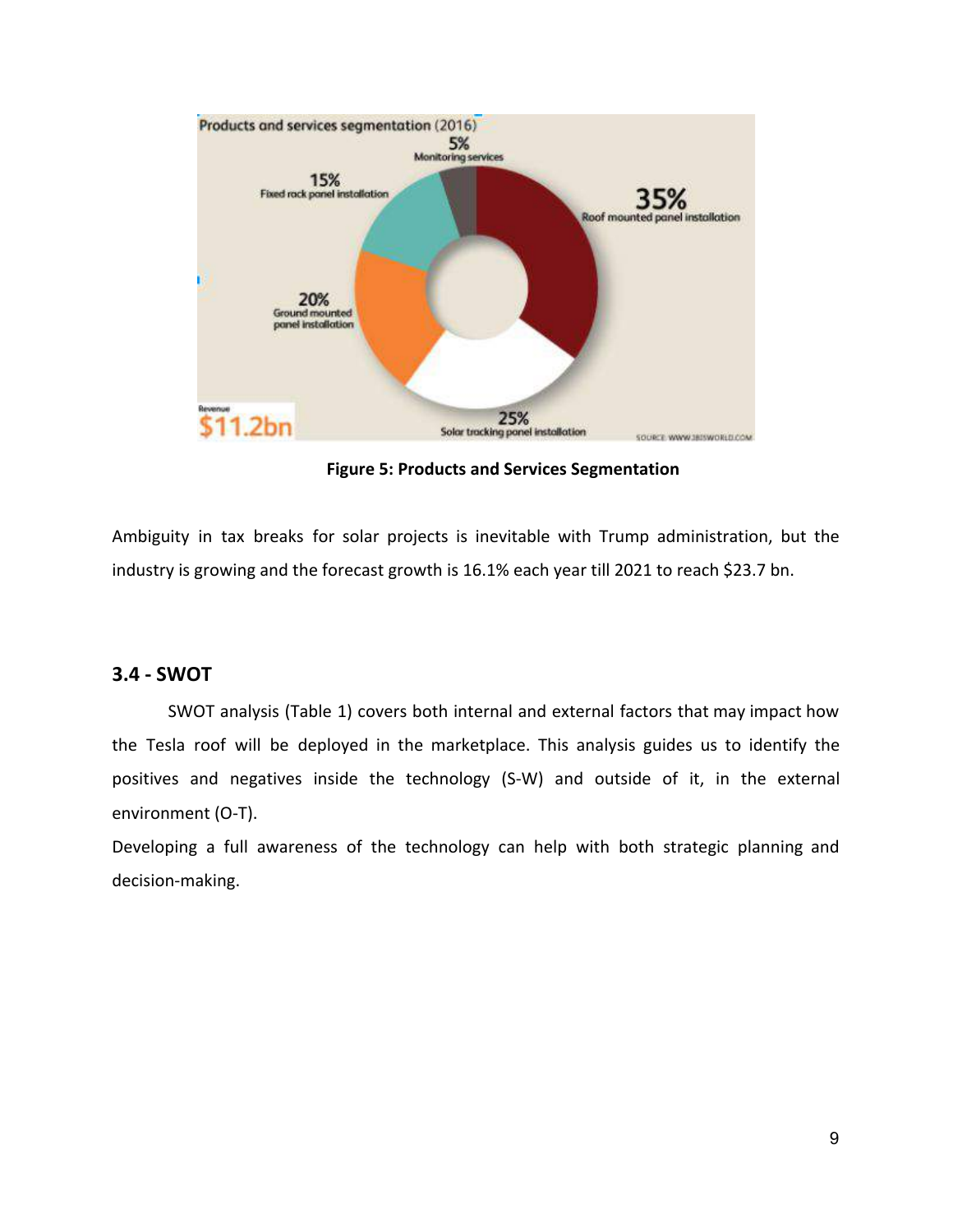| <b>Strengths</b><br><b>Brand recognition</b><br>❖<br>❖<br>Base of loyal customers<br>❖<br>Sustainable innovation<br>❖<br>Ecosystem of compatible products                                                                                         | <b>Weaknesses</b><br><b>Limited Sales</b><br>❖<br>Supply chain not fully established<br>❖<br>❖<br>Limited Capacity of Production |
|---------------------------------------------------------------------------------------------------------------------------------------------------------------------------------------------------------------------------------------------------|----------------------------------------------------------------------------------------------------------------------------------|
| ❖<br>Efficient customer service<br>❖<br>Effective strategic management                                                                                                                                                                            |                                                                                                                                  |
| <b>Opportunities</b>                                                                                                                                                                                                                              | <b>Threats</b>                                                                                                                   |
| Significant economies of scale from the<br>mass production<br>❖<br>Growing demand of renewable energy<br>sources<br>❖<br>Targeting the middle class segment<br>❖<br>Growing into international markets<br>❖<br>Government green energy tax breaks | <b>Solar Panel Companies</b><br>❖<br>End of tax breaks<br>❖<br>New competing energy sources<br>❖                                 |

#### **Table 1: SWOT Analysis**

## **3.5 Competition**

As a tile which can produce electricity, there are no competitors currently in the market. In fact, homeowners who are interested to green and renewable energy, use solar panels on top of their home roof to produce electricity. Their roof could be asphalt shingle , ceramic or stone tiles, and metal roofing. Therefore, adding cost of roof coverage and solar panel system are total cost. Solar panel cost estimation is hard and depends on sunshine grade of home, amount of desired electricity, and size of roof surface. So, it is very difficult to compare solar panels cost versus tesla tile cost. In most of research, \$25,000 is estimated to install 8.5 kW solar panel system for home between 1600 and 3000 sq.ft. which needs to add to cost of roofing. As a result, if customers consider asphalt shingle with solar panel system, Tesla roof is 1.5 times more expensive and produce 23% les electricity [4], On the other hand, if aesthetic parameter is customer priority, ceramic and stone tile with solar system costs a lot more than Tesla tiles because just stone and ceramic tile price, itself is same or more than Tesla tiles.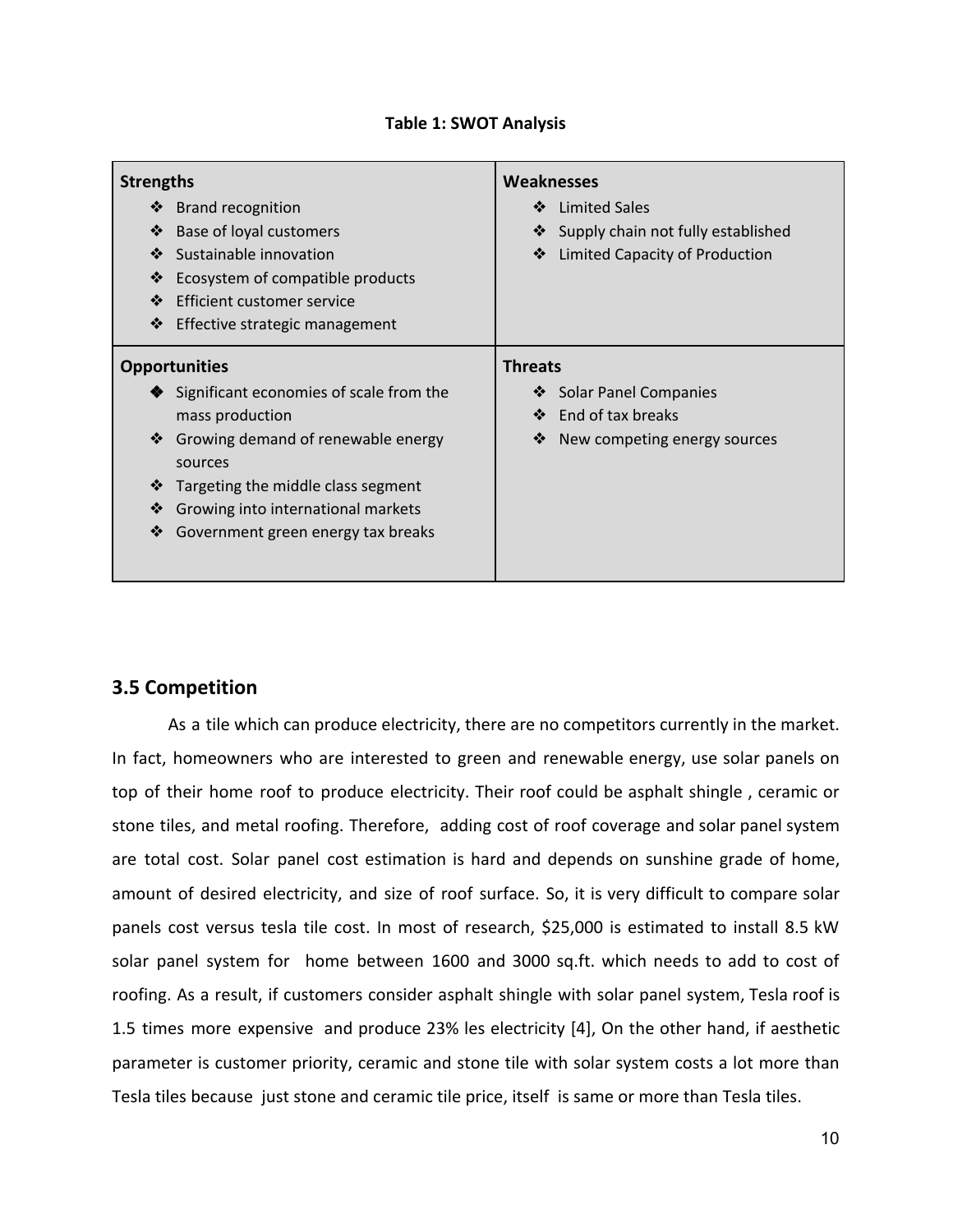In most research, 8.5 kw package is considered for solar panel comparison which refers to producing 8.5 kw per hour, cost around \$25,000 and cover around 600 square feet of roof. In reality, total produced electricity by solar panel system is lower than 8.5 kw per hour because of sunshine rate and solar panel angle. a 8.5kW solar power system produce between 23.2 and 36.8 kWh per day on average over the year. Tesla offers 6.5 kW per hour and it cost \$50,000. Tesla roof could not generate their maximum of electricity production rate same as solar panel system. Thus, solar panel system has more efficiency than tesla tile roof.

For adding solar system on top of roof, there are different type of roof coverage like ceramic tile, stone tile, stone coated metal tile, asphalt shingle, and metal roofing are available. They have different specifications, applications, and weakness and strength points. Generally ceramic tile (Figure 6), stone tile and stone coated metal tile are used for neighborhood with above middle- class and high income because of high cost and aesthetic; on the other hand, asphalt shingle and metal roofing are applied for middle class and low income neighborhood which are price sensitive.



 **Figure 6: Ceramic Tiles with Solar Panel System**

Metal roof sheet costs double than asphalt shingle and most homeowners prefer metal sheet than asphalt shingle because of more durability but peeling paint, not good looking, dent, noisy sound in rain, and hard to maintenance forced metal sheet producer to develop their product. New engineered metal roof tiles is introduced to market which is a coated layer of stone powder on metal sheet. Stone coated metal tiles are too new and some customer reviews complain about installation and low wind resistance, because Stone coated metal tile locks are not matched correctly or not designed properly; moreover, same is metal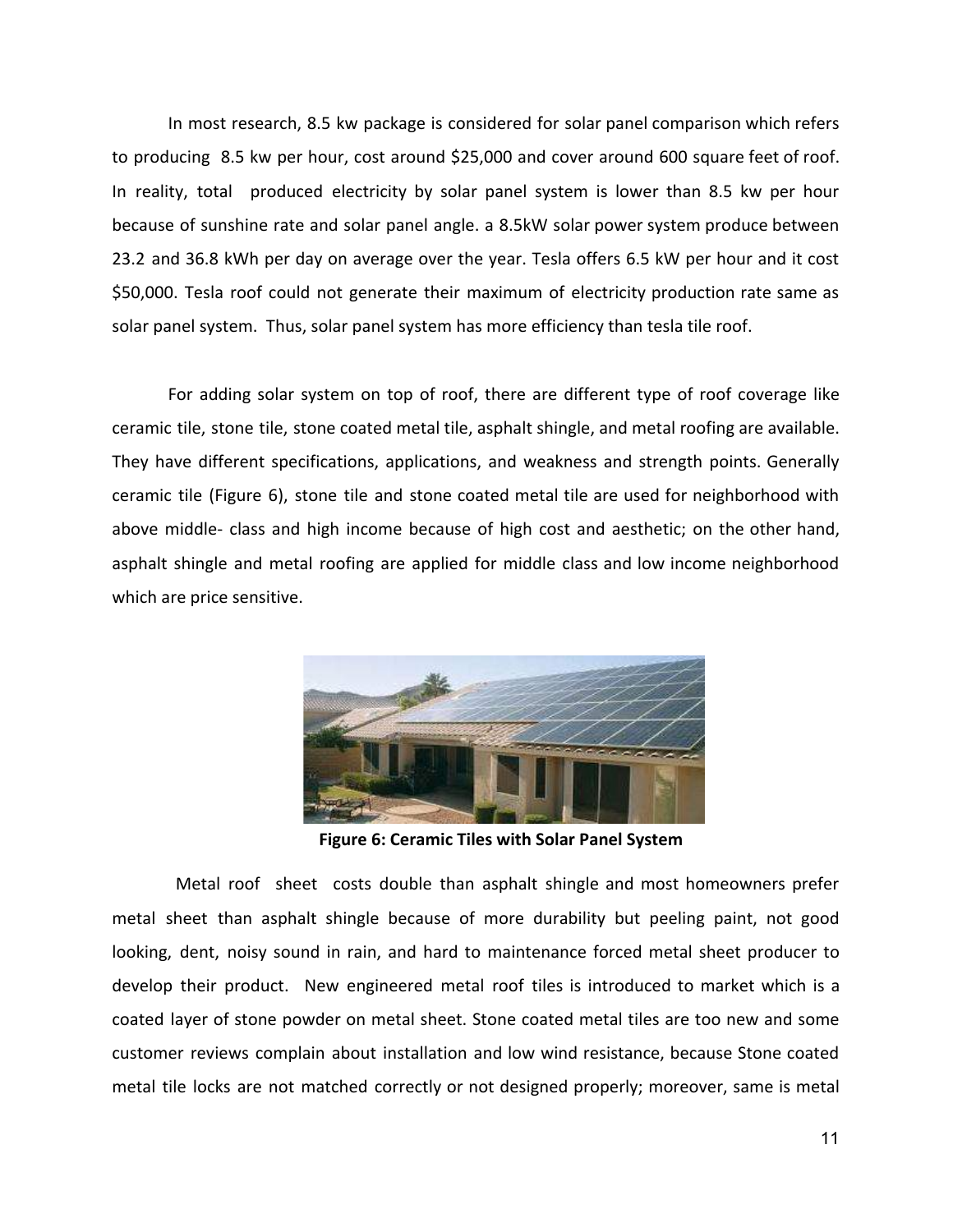roofing, still it is hard to maintenance and easy dent if somebody walks on top of them. They protect home from outside fire hazard but if fire happens inside, it is hard to open the roof to fight fire or rescue households.

There are some standards to test roof tile resistance against hail, fire, wind which are established by ASTM "American Society for Testing and Materials". Warranty and price are 2 important parameters to consider and generally asphalt shingle (figure 7) has lower cost and warranty verses roof tiles; cost of asphalt shingle is around \$5 per square feet (although different state and cities have different installation cost) and warranty is lower than 25 years. If aesthetic, longevity( warranty) and high standards with optimum price are more important parameters than price for customers, roof tiles are best choices. Tiles cost 20- 35 dollars per sq.ft and last long more than 50 years.



**Figure 7: Asphalt Shingle with Solar Panel System**

An important consideration to think about is climate. If home is in an easier climate, weather-wise, it may not be a bad idea to go with shingles.. However, for some aera like southeast of the United States, as well as other windy and snow-ridden areas, it may be a wise choice to go with tiles when possible. Stone tiles do perform well in cold climates. They are not just for warm, sunny regions. Snow easily slides from their surface and they are good conductors. In cold and freezing weather stone tiles and tesla tiles are better choices than ceramic tiles because ceramic tiles crack and break. Both ceramic and stone tiles are Fragile if somebody walk on top of them for maintenance or cleaning; but tesla roof is hardened by heat treatment process to be tough enough.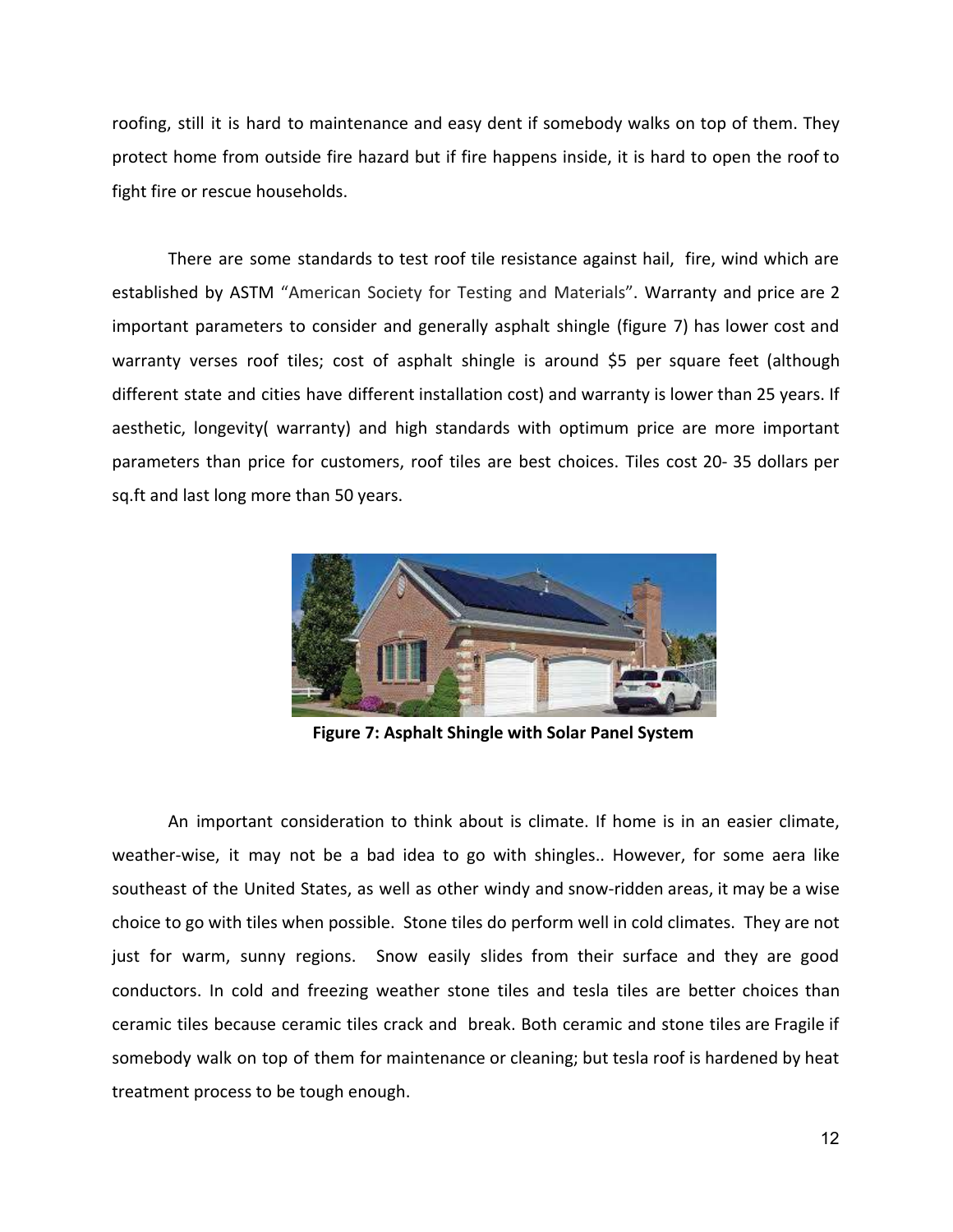|                  |                  | Ceramic Roof Stone Roof Metal |               |                                     | <b>Sheet Asphalt shingle</b> |
|------------------|------------------|-------------------------------|---------------|-------------------------------------|------------------------------|
|                  | <b>Tesla</b>     | Tile<br>$\ddot{}$             |               | Solar Tile + Solar (stone coated) + | + Solar System               |
|                  | <b>Roof Tile</b> | System                        | <b>System</b> | <b>Solar System</b>                 |                              |
| <b>Cost</b>      |                  |                               |               |                                     |                              |
| (2000 sq.fit)    | <b>50k</b>       | 65k-75k                       | 65k-80k       | 55k-65                              | 35k                          |
| <b>Hail Rate</b> | <b>Best</b>      | Average                       | Average       | <b>Best</b>                         | Average                      |
| <b>Fire Rat</b>  | <b>Best</b>      | best                          | <b>Best</b>   | <b>Best</b>                         | Low                          |
| <b>Wind Rate</b> | <b>Best</b>      | average                       | <b>Best</b>   | <b>Best</b>                         | Low                          |
| Freezing/cold    |                  |                               |               |                                     |                              |
| Weather          | Good             | Low                           | <b>Best</b>   | Good                                | Low                          |
| Warranty/        |                  |                               |               |                                     |                              |
| Year             | Lifetime         | 100                           | 100           | 50/lifetime                         | 25                           |
| <b>Aesthetic</b> | <b>Best</b>      | <b>Medium</b>                 | <b>Medium</b> | <b>Medium</b>                       | Low                          |

 **Table 2: Competitors Comparison**

As can be seen in table 2, customers who are looking for green energy can add solar system on top of their roof which could be asphalt shingles or tiles. If price is most important considered parameter, asphalt shingle and solar system is a better option than solar tiles but asphalt shingle roof has just 25 years warranty, medium standard grades, and no good looking. Aesthetic and high standards are parameters which force customers to select roof tiles versus asphalt shingle and metal roof. In this case, solar system and roof tiles together cost same or more than Tesla tiles. In addition, tesla tile system covers all standards with best grade.

#### **3.6 Customer Interviews**

Customer interview is the best way to gather voice of customers. The first step for customer interview is to find the customer need and then how to solve the customer need. There are several techniques for customer interview which should be followed to have a better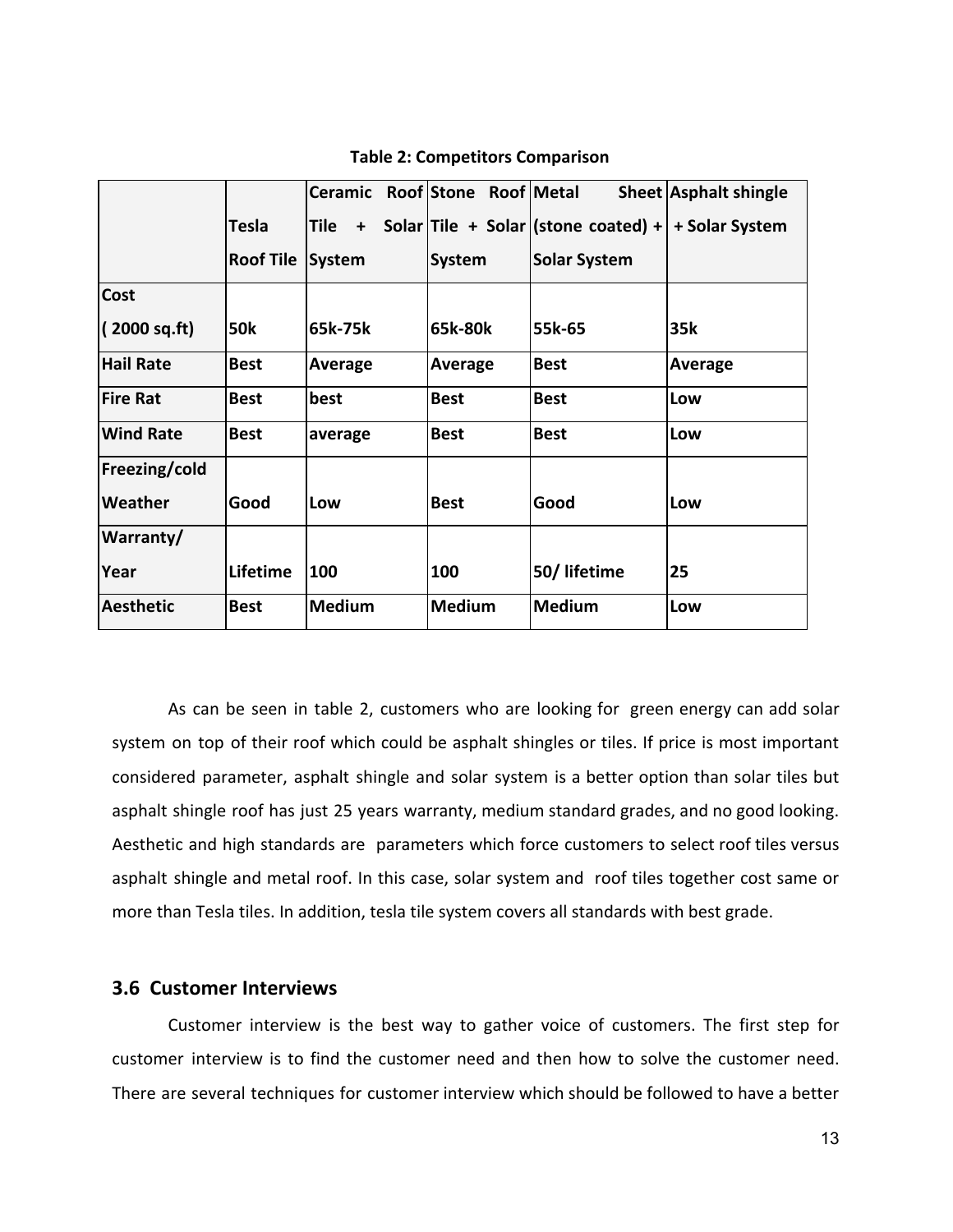understanding of customer needs. Customer interviews should be performed in a standard sample size to have the best result. Due to the limited time, the team performed 12 customer interviews and identified the customer needs to be based on interviews and team expertise. Customers interview questions are:

- Which kind of roof are you considering to use on your property?
- Would you adopt green energy technology for your home?
- Would you consider Tesla Roof as the aesthetic roof?
- Would you install it in your home?
- Why?
- Indicate your priorities for your roof(from the most important to the least important)
	- Price
	- Aesthetic
	- Longevity (warranty)
	- Making Electricity
	- Protection (Hail, fire resistance)
	- Home association regulation
	- Customers service

Customer's interviews clarified the direction of our marketing strategy(even though as it's mentioned earlier due to limited time we couldn't perform enough interviews) and fortunately the interviews were in line with the team ideas. Some costumer's quote are shown as following:

- "Each state has different taste(California is interested in high-tech and breakthrough technology vs "RED" states that are interested in made in USA products."
- "Tesla is a great company. Their customer service is great. Even Elon Musk would react if a customer send a complaint through his twitter account. There's a customer forum in their website which customers can write their experience and issues with the product and the company is really responsive to any valid complaints."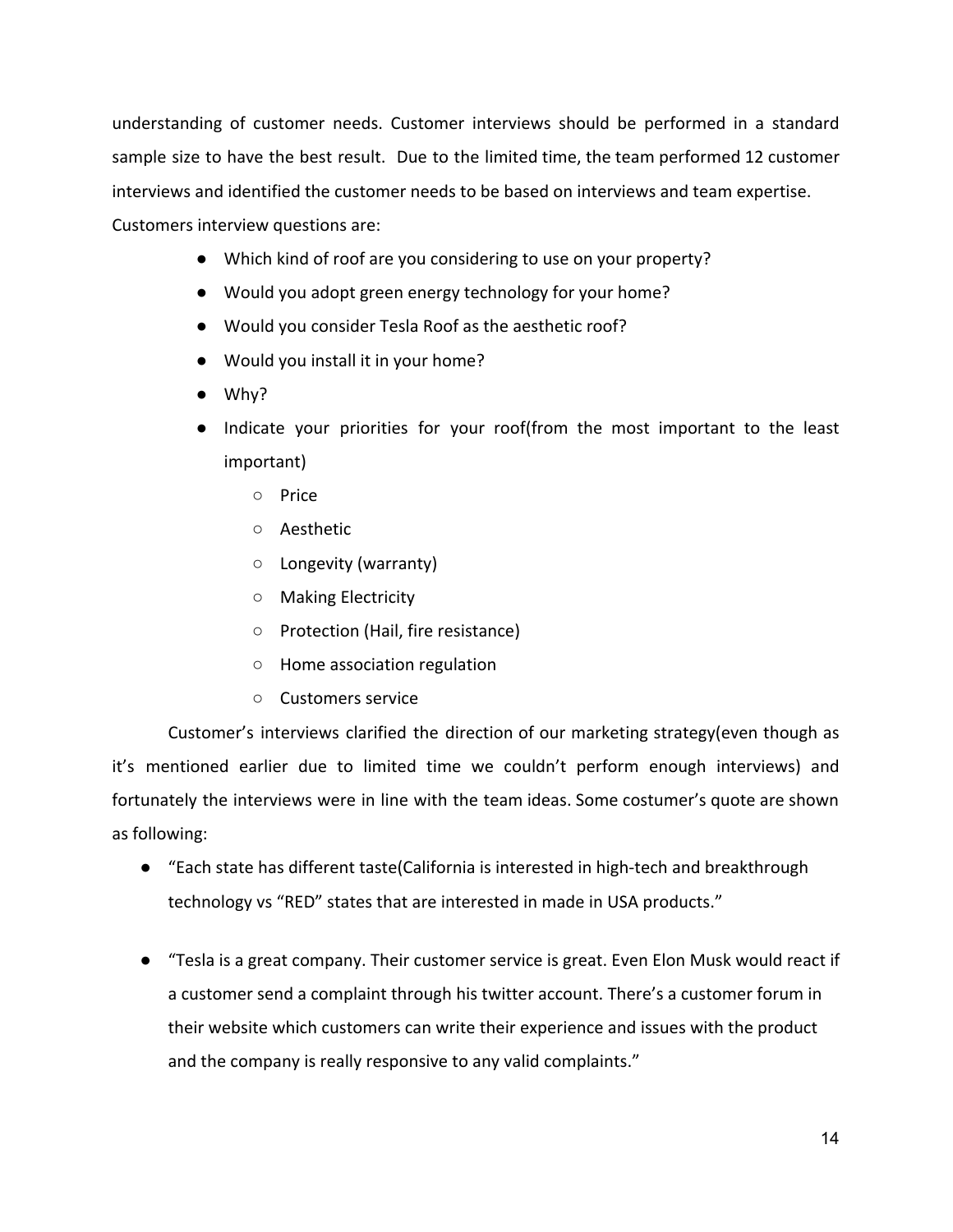- "If the price is not too much high he would go with Tesla because of company's good reputation."
- "I am very excited for this new technology. We have to do our part of saving the environment. Nothing is better than doing that for the benefits of your home (Nice looking + Energy)."
- "I want to be one of those people who care about the environment and take action by adopting green energy solution and support technologies that help us to go with clean energy. "



Data were processed After gathering all information in Figure 8.

 **Figure 8: Interview Results**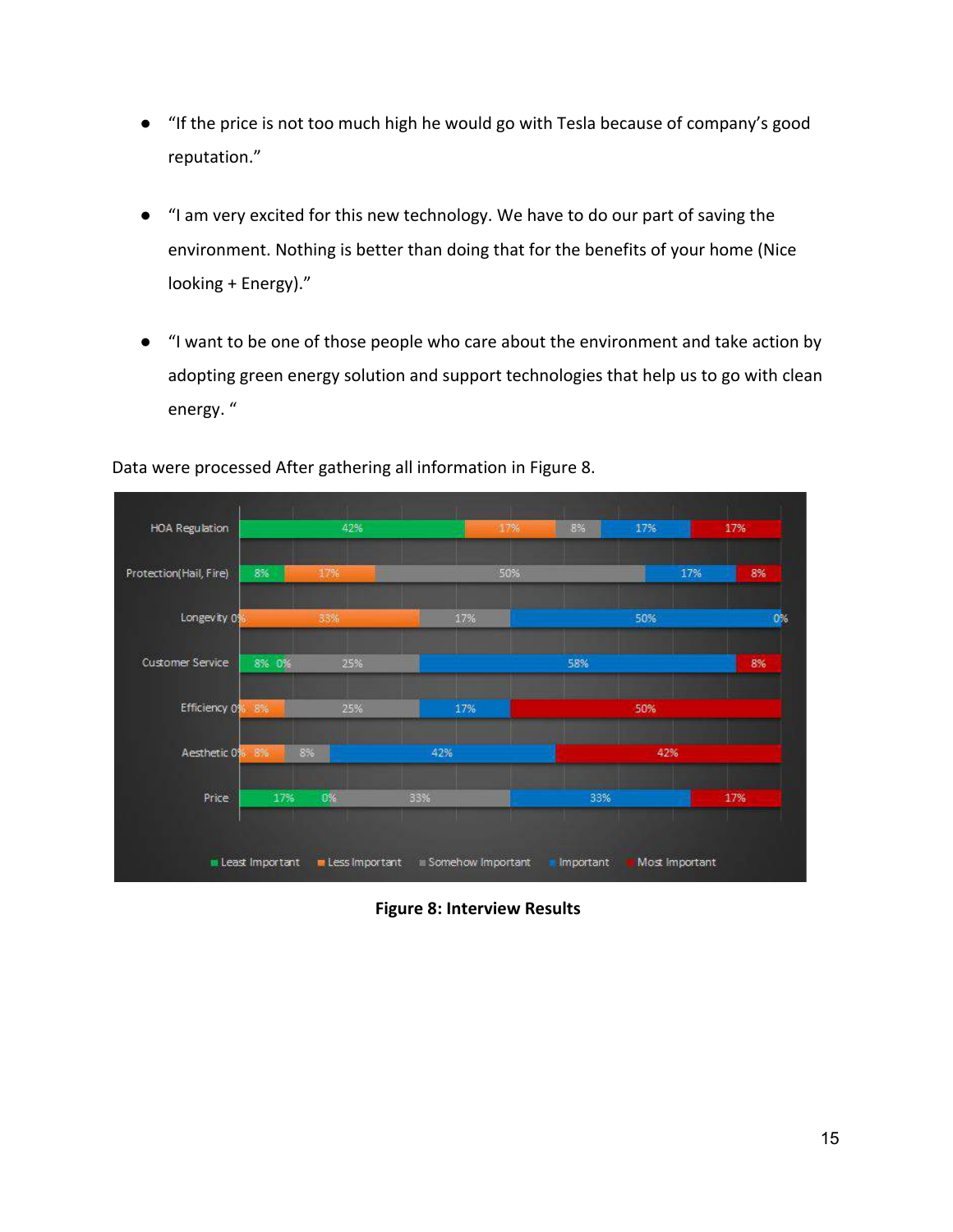#### **4.0 Marketing Strategy**

#### **4.1 Segmentation**



 **Figure 9: Stages of marketing strategy development [11]**

The marketing strategy includes four different steps as shown in figure 9. The first step is segmentation followed by targeting, positioning, and finally planning. Segmentation is a process that identify the customers need and the different segments of the market. This process provide the possible options for the targeting steps when only one segment will be selected. The segments of this marketing plan were derived by market research, analysis of customer data, and our expertise.

Possible main segmentations that were considered for Tesla roof were the "Green Energy Adopters" and the "Roof customers". Each one of these two main segmentations included two different segments as shown in figure 10: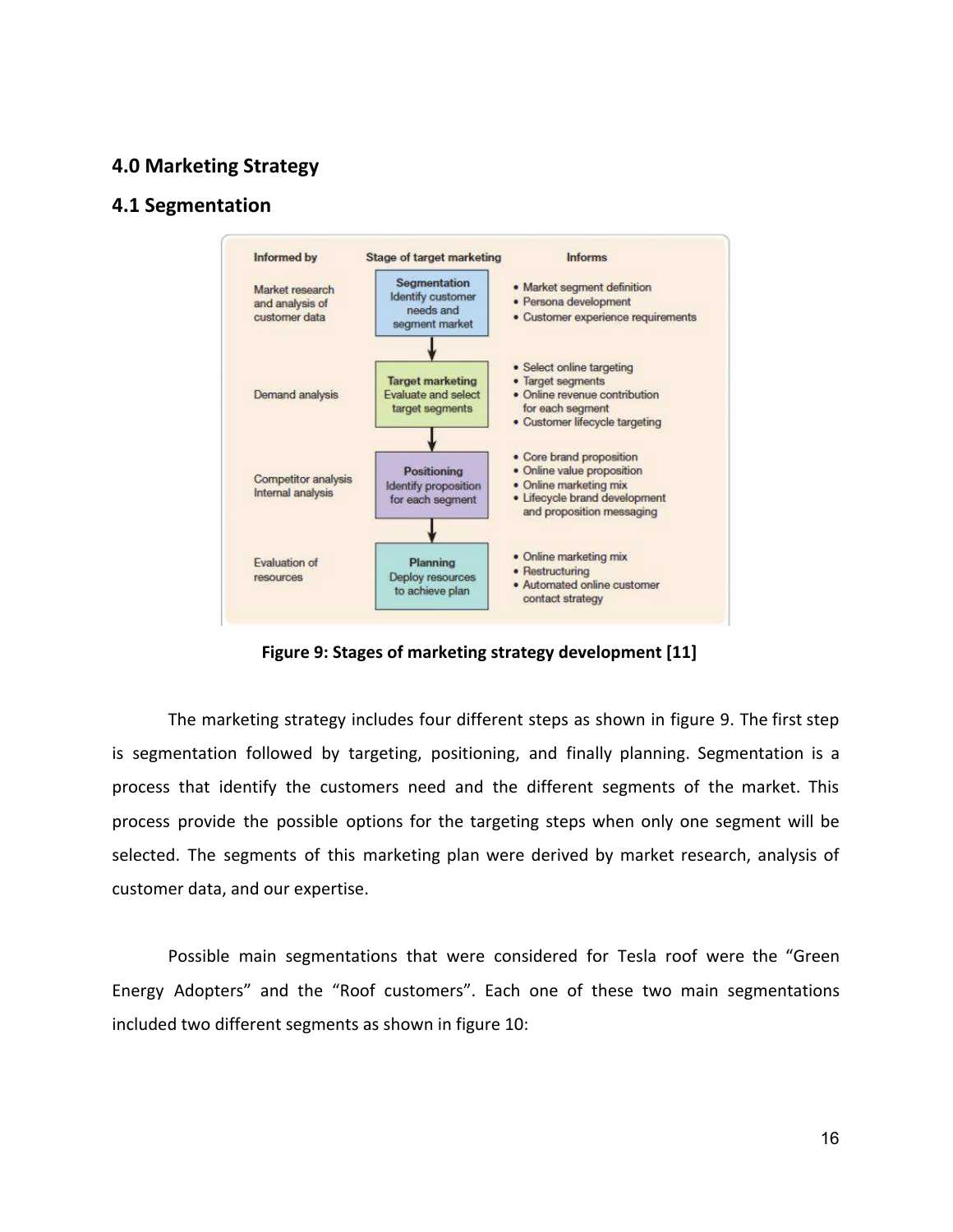

**Figure 10: Diagram of the four possible segments of Tesla roof**

#### **4.1.1 The segments of "Green Energy Adopters"**

#### **1- Economic Green Energy Adopters**

The first possible segment of Tesla roof is the segment of the customers who basically have an asphalt shingle roof and they are green energy adopters. Those customers are willing to install solar panels on their asphalt shingle roof. They are green energy adopters with price sensitivity behavior. The fact that they installed asphalt shingle roof implies that the cost could be a limitation to them.

#### **2- Aesthetic Green Energy Adopters**

This second segment is for the customers who have installed a high-end roof such as ceramic or stone tile roofs. At the same time, they are green energy adopters who are willing to utilize the new green energy technology like the solar panels. This group of consumers have a higher aesthetic style for their homes, which led them to install ceramic or stone roofs in the first place. This would make them hesitant to install a solar panel on the top of their nice looking tile roof. Tesla roof seems to provide a solution for this segment of customers.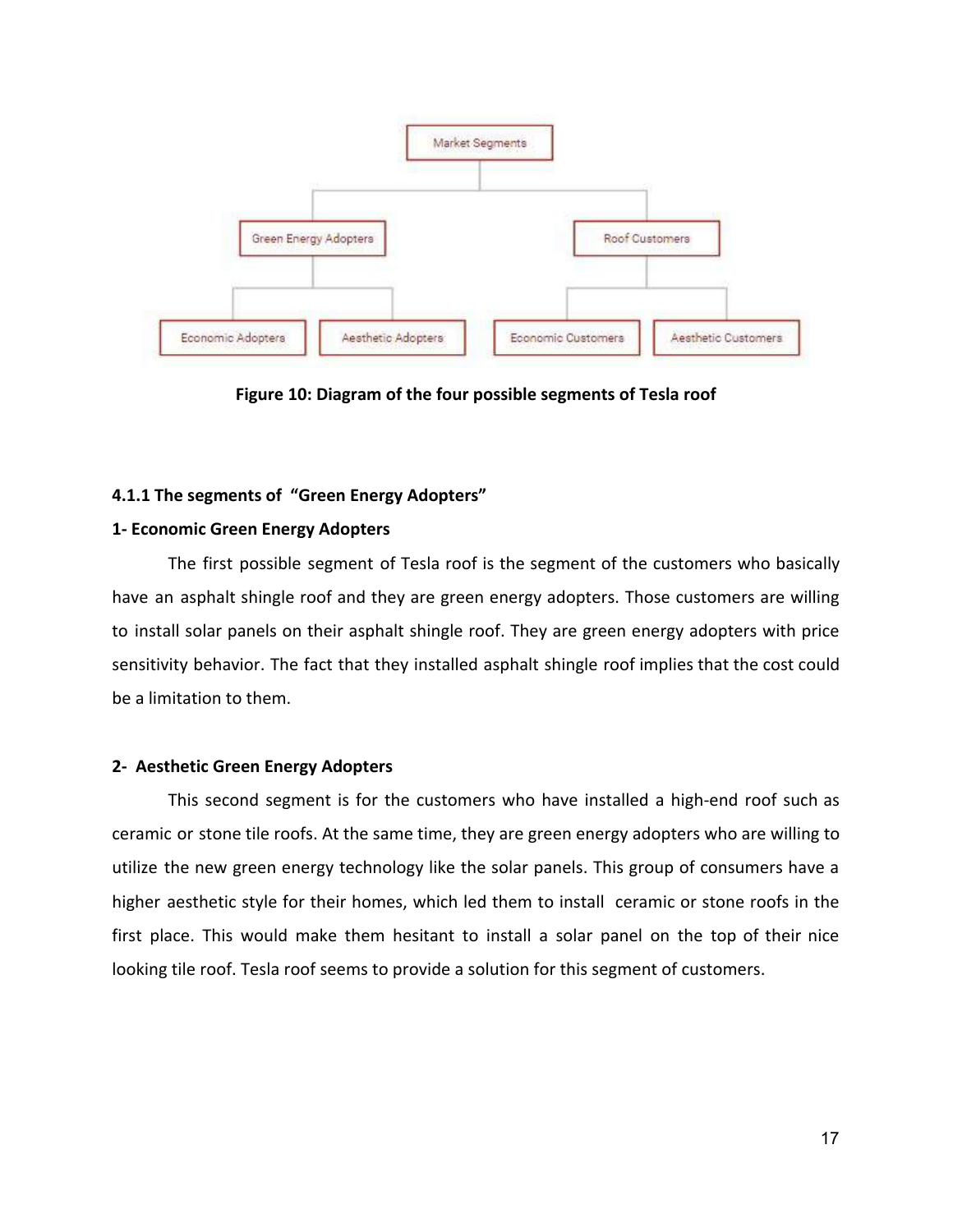#### **4.1.2 The Segments of "Roof Customers"**

#### **1- Economic Customers**

The roof market is another market that Tesla roof could be launched at. More than 50% of this market is "asphalt shingle" according to market roof share database [5]. Low price is why "asphalt shingle" is number one choice for homeowners and construction companies who are sensitive about price. First priority for this segment of customers is low price, and their need is just a regular roof.

#### **2- Aesthetic Customers**

Another segment within the roof market is the segment of high-end roof. As the price of roof goes up, the market share goes down. For ceramic, stone, and metal roof tile with price from \$17 to \$40 the market share is around 15% [5]. This Customer segments' need is "elegance" of the roof not the price.

#### **4.2 Targeting**

Next step after identifying segmentation is targeting. In this process target customer(s) will be selected based on product core competence . As Elon Musk has stated in Tesla roof presentation the main goal for Tesla is to reduce carbon footprint and at the same time provide aesthetic roof.

The customer target for Tesla roof product would be **"Green Energy Adopters"** because these group of customers are concerned about carbon footprint. Tesla roof is located in before"Chasm" in the technology adoption life cycle (Figure 11). Innovators are the first target for Tesla roof which would be **"Technology Enthusiasts". Figure 11: Technology Life Cycle**

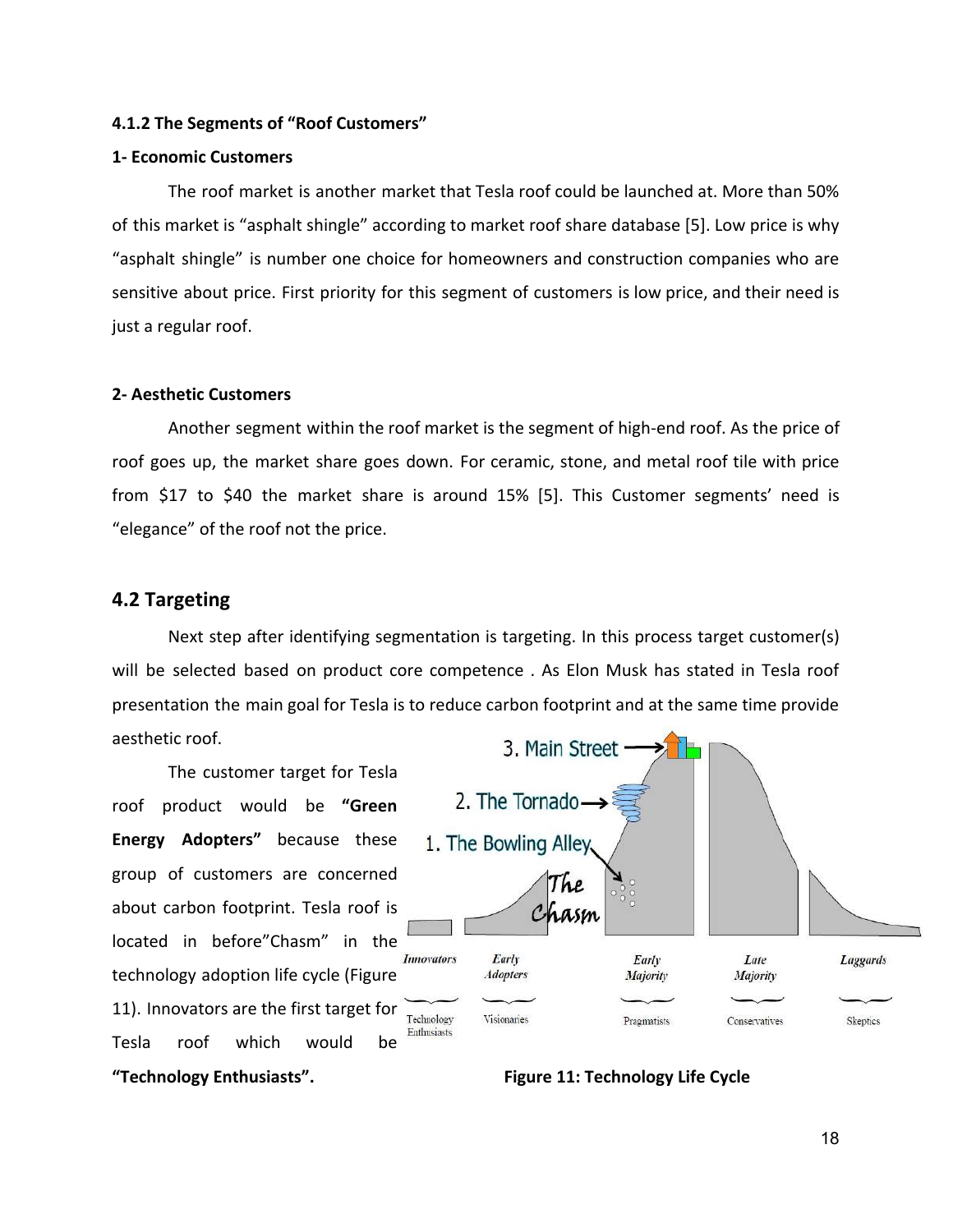#### Younger men, higher-income adults prefer to be early technology adopters

% of U.S. adults with a strong preference for new technology products on a 6-item index



**Figure 12: PEW Research Center Results**

Based on "PEW Research Center" 28% of the US adults are willing to be early technology adopters (Figure 12) [6].

Total roof mounted solar panel market is \$3.92 bn which 28% of this market would be the target before the chasm. Customer profile for innovators would be:

- Green energy adopters
- **Technology Enthusiasts**
- People who care about carbon footprint
- Willing to be the first customer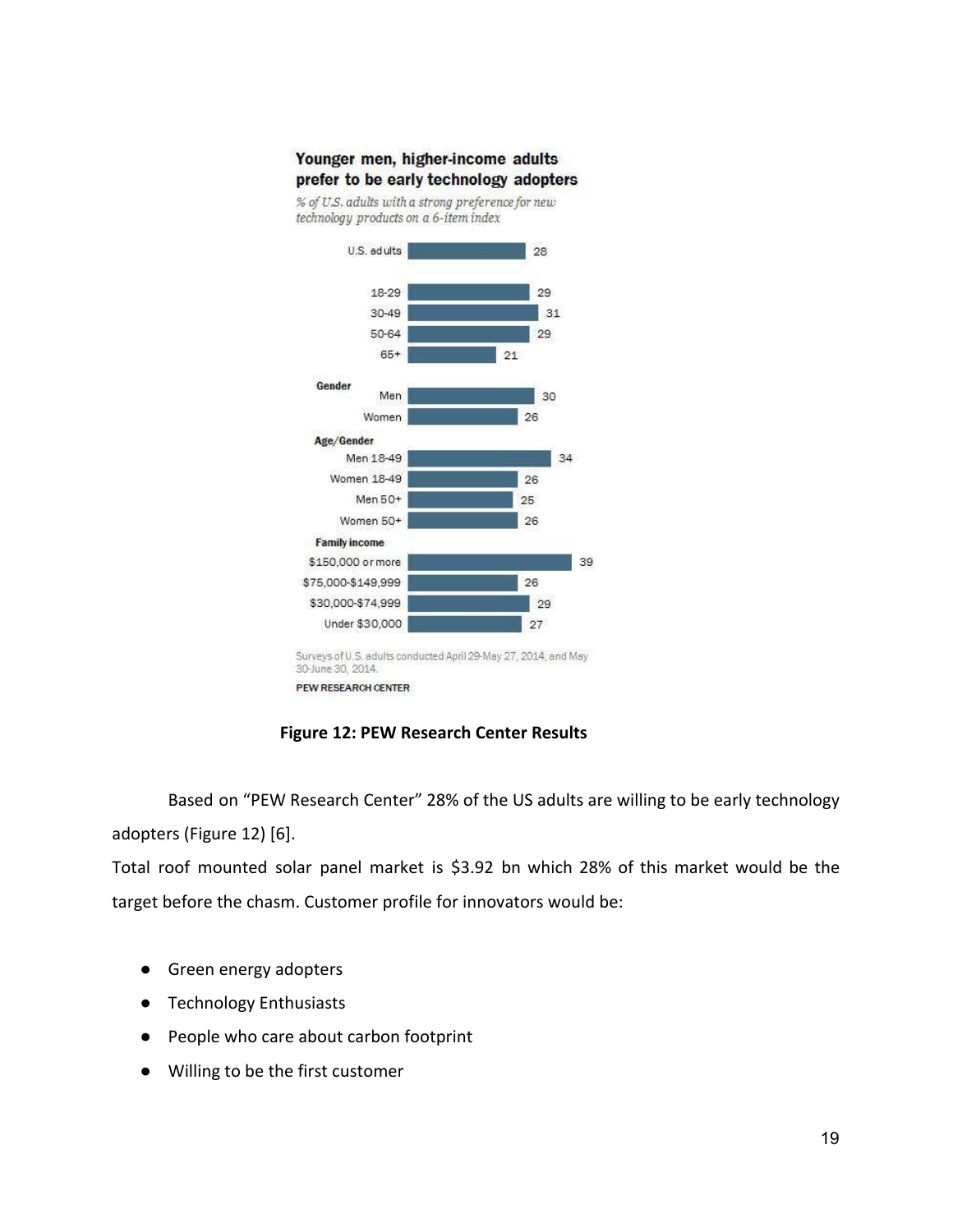#### **4.3 Positioning**

Customer reviews and our interviews showed that cost, longevity, aesthetic, and efficiency are more important attributes for customer to select solar roof. As a customer view, Tesla costs more than asphalt shingle with solar panel system but other competitors cost more than tesla. 30 years Warranty of electricity production on Tesla tiles versus maximum 25 years solar system produce electricity, canceling warranty of regular roof by installing solar panels, and middle grade of hail, fire and wind resistance are reasons which encourage customer to instal tesla tiles which has lifetime warranty and best grade in all standard tests. Position of Tesla and its competitors are shown on Figure 13.



**Figure 13: Longevity and Cost Positioning**

Solar panels produce 15 Watts/sq.ft and Tesla tiles generate 5.5 Watts/sq.ft so solar panels are more efficient and Tesla tiles to reach 6.5 kW/hour needs to use more solar tesla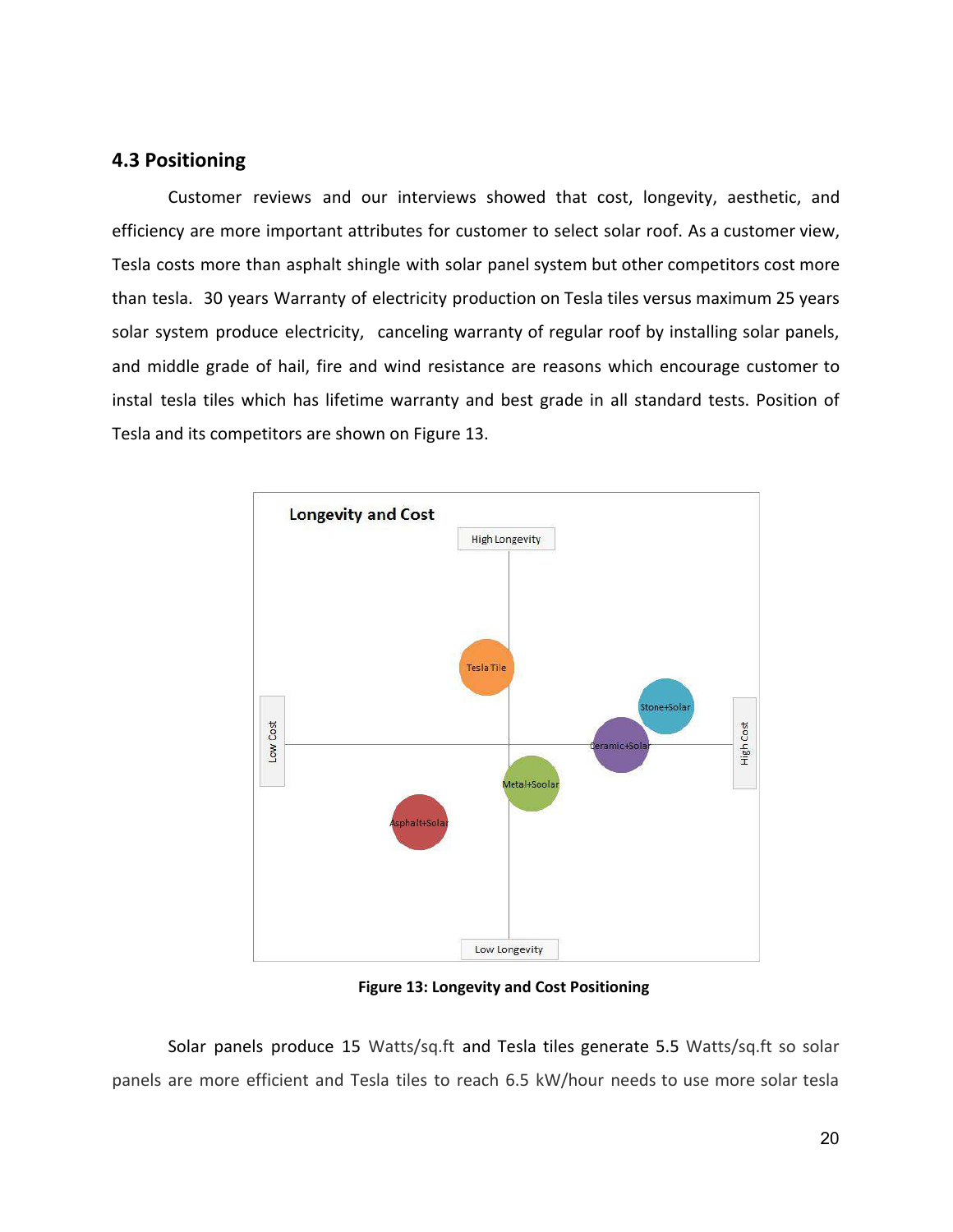tiles and cover more area [7]. Totally, solar panel system produce more electricity by lower cost and roof coverage. On the other hand, customer complained about how solar panel looks like and make their roof ugly and some home associations don't let homeowner to use solar panel. Tesla tiles look like high end roof tiles such as stone or ceramic and present aesthetic. As can be seen in the figure 14, Tesla has lower efficiency but it is more aesthetic than other competitors.



**Figure 14: Efficiency and Aesthetic Positioning**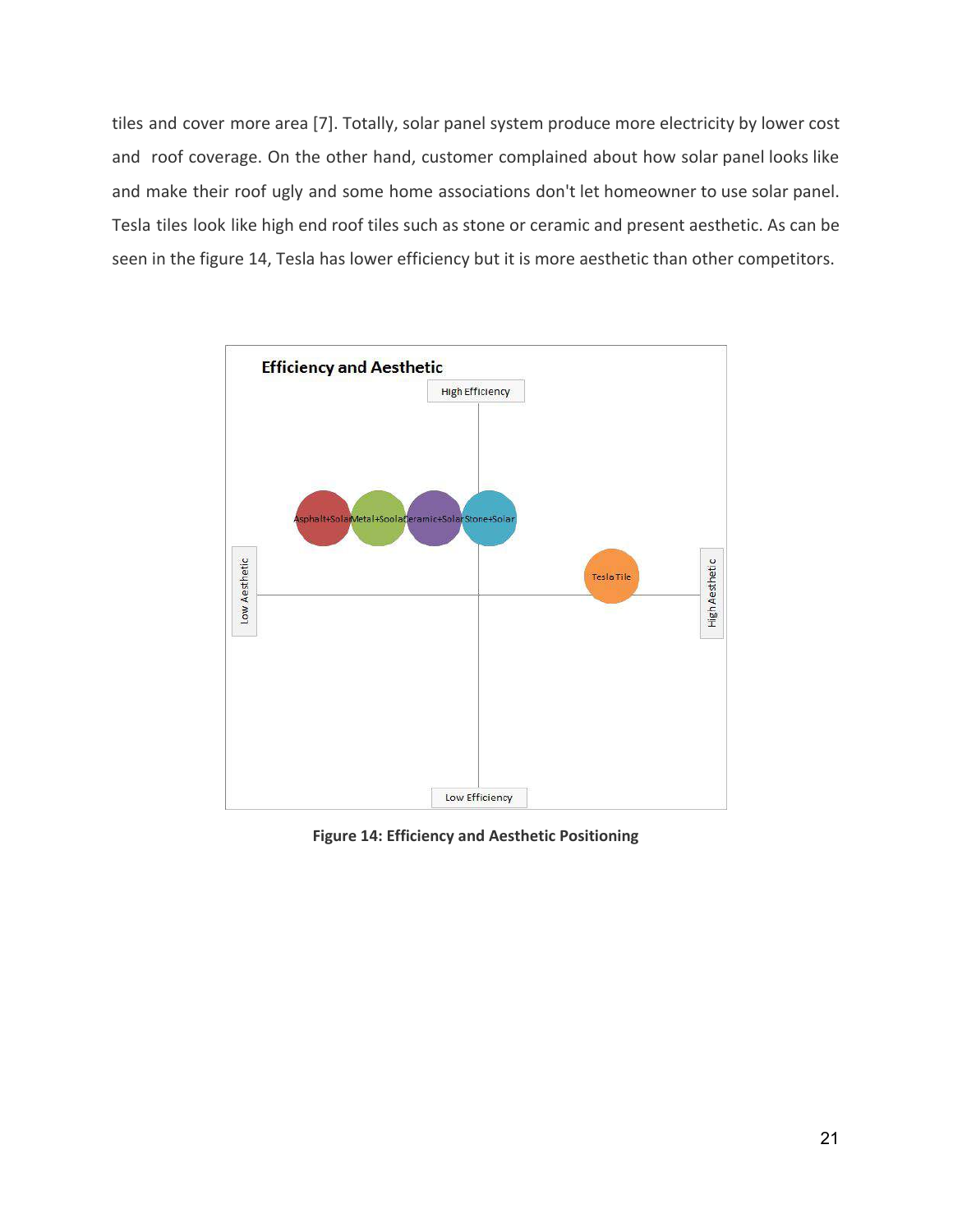#### **4.4 Strategies**

The objective is to position Tesla roof tile as the first choice for homeowners seeking aesthetics and green energy, gaining market share within three years. The marketing strategy will follow to create customer awareness regarding this product and its features, develop Tesla's customer base, establish interaction with target markets, and work toward customer word-of-mouth and referral by building a network of accredited roof installers and customer satisfaction.

Tesla's roof tile marketing strategies are:

- Increased awareness among green early adopters
- Leveraging Tesla's existing customer base
- Promoting Tesla's customer service and warranty
- Promoting among homebuilders
- Using "SolarCity" resources and building a network of accredited roof installers

**Strategy 1:** Increase awareness and image – informing those green energy early adopters not yet aware of features and price of Tesla's roof tile. This awareness will be pursued by application of social media tools such Facebook, Twitter, Instagram, and so on.

**Strategy 2:** one of the main potential sources of future sales and growth of Tesla's roof tile will be current customer base of Tesla and SolarCity companies. This customer based will be exploited by excellent customer service and relationships. Also, sales promotions will increase probability of customer base for purchasing solar roof tile. Additional interaction and experiences of customers with company and its products create some sort of satisfaction as well.

**Strategy 3:** As Tesla has been famous for its customer service, this capability of Tesla and SolarCity infrastructure too can be used in supporting customer service and bringing great warranty.

**Strategy 4:** In the channel of partners of Tesla and SolarCity, home-builders could be one critical source of promotion among end users of roof tile. Homebuilders will connect with people involved in the building process and customers as well.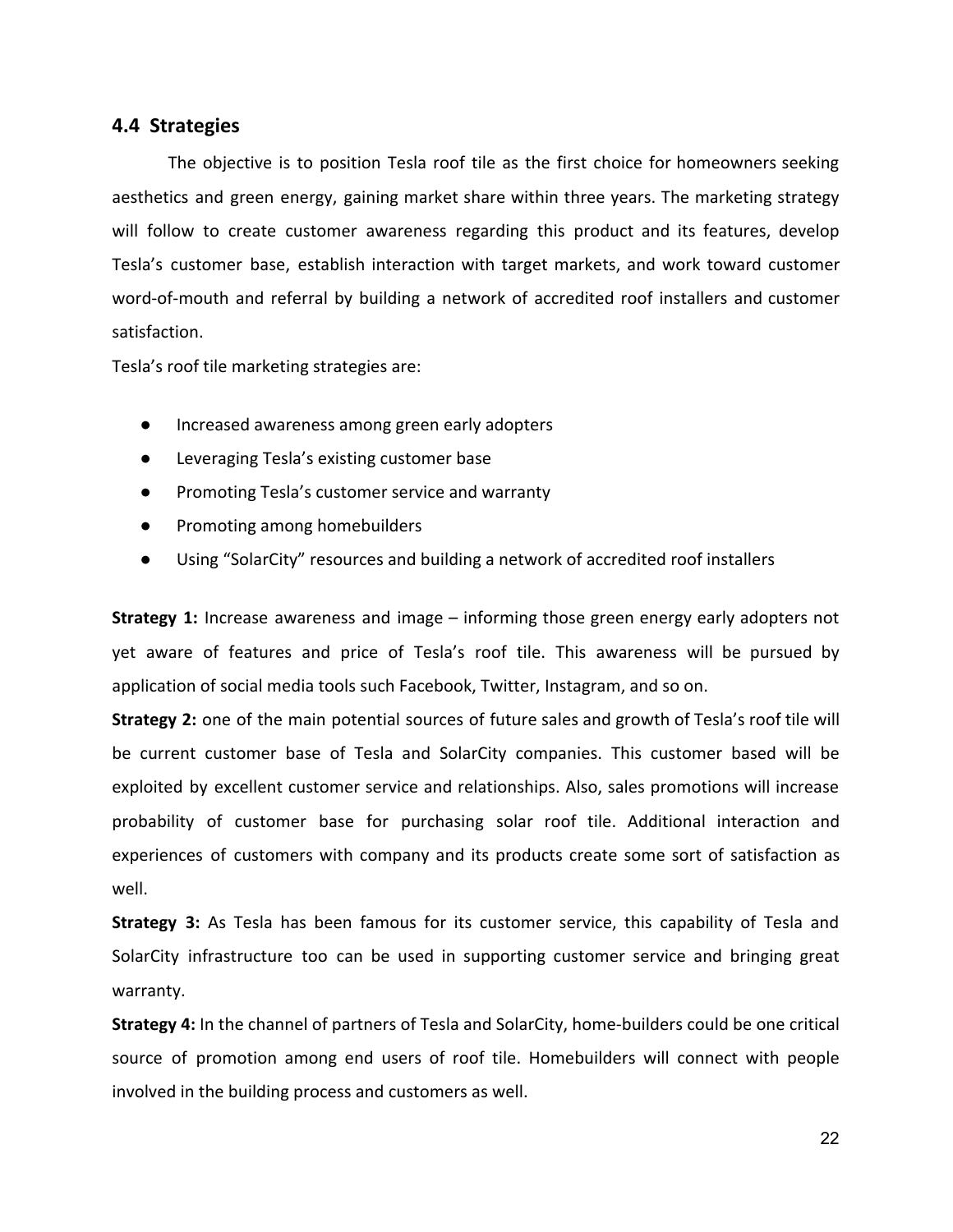**Strategy 5:** SolarCity has had a network and channel of accredited roof installers beforehand. This existing network of involving people in solar roof sector could be utilized to gain advantage and reduce redundancy among participants of value chain.

#### **4.5 Marketing Mix**

#### **4.5.1 Product**

Tesla's product significantly challenges traditional roofs, "I think this is really a fundamental part of achieving differentiated product strategy, where you have a beautiful roof," Musk said. "It's not a thing on the roof. It is the roof" [8]. The solar roof has the appearance of a traditional roof, with individual shingles that are embedded with solar cells. The visually impressive roof comes in four versions: smooth or textured glass, slate, and a Tuscan-style terra cotta. They are virtually indistinguishable from a normal roof. Tesla's logic is that by building solar generation units that resemble a traditional roof, Tesla could overcome one stubborn hurdle in solar adoption – one of perceived poor aesthetics.

The Tesla shingles are also much more durable than traditional shingles, made out of Quartz [8], an abundant ingredient in sand. Tesla is going as far as offering a lifetime warranty on the shingles, which is quite a change in tone to the average 25 year lifespan of a typical roof.

#### **4.5.2 Cost**

Currently the price point of the Tesla roof is set at a point for upper middle-class income residential customers - at about \$22/ft<sup>2</sup> [9]. In order to assess this price point, the three Cs of pricing strategy was utilized to help establish a lower and upper bound for what the ideal price of the Tesla solar roof should be.

Customers, according to the results to a limited survey, consider themselves as green adopters are willing to pay a price that is equal to or less than a high-end solar roof (such as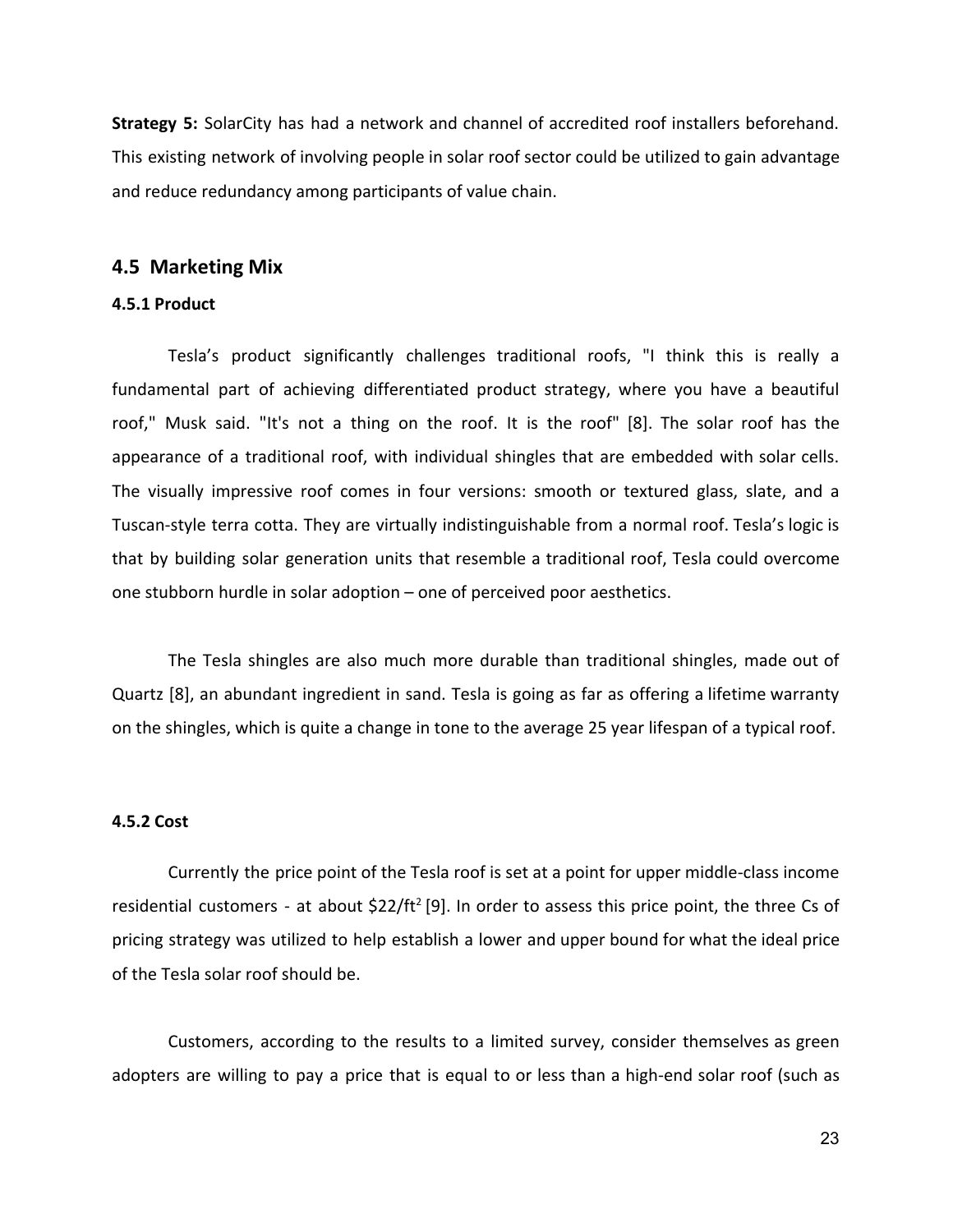ceramic tiles) with solar panels installed on them. This perceived value placed on the Tesla roof is intuitively reasonable, since Tesla provides an added value of being aesthetically more pleasing, than it's high-end-plus-Solar panel roof counterparts.

As referenced previously in table 2, the price points of Tesla's competitors (whom were identified as ordinary roofs with the added solar panels) are mixed. The solar panel prices are unchanging across the board. The prices are only dependent on the roof types. Tesla's current price point is positioned above the lower cost asphalt shingles, and lower than the rest of the high-end shingles.

Unsurprisingly, the cost of manufacturing the folar roof is unknown, Tesla has not shared that information. But, having the price points of the competitors available, and insight to how much customers are willing to pay, we can elect that the Tesla's current price pint for their solar roof is appropriate. Tesla's current price point provides them with a competitive advantage – one of high aesthetic appeal at cost lower than other high-end roofs.

#### **4.5.3 Promotion**

Elon Musk, Tesla's charismatic CEO, showed off the new solar roof in a live announcement in 2016. His announcement was marketing gold. SolarCity and Tesla, Musk explained, were going to introduce solar roofing shingles and an in-home battery. Musk claimed the new shingles looked better than a normal roof, generated electricity, lasted longer than current roofing materials and provided better installation [8]. Details were a little fuzzy, but the buzz was there. The media was impressed. Major press coverage followed. Tesla Roofs are now showcased in Tesla showrooms, next to all the cool Tesla EVs.

Musk's announcement was a success, but it only reached a limited demographic – techies. And the showrooms also attract a limited population segment.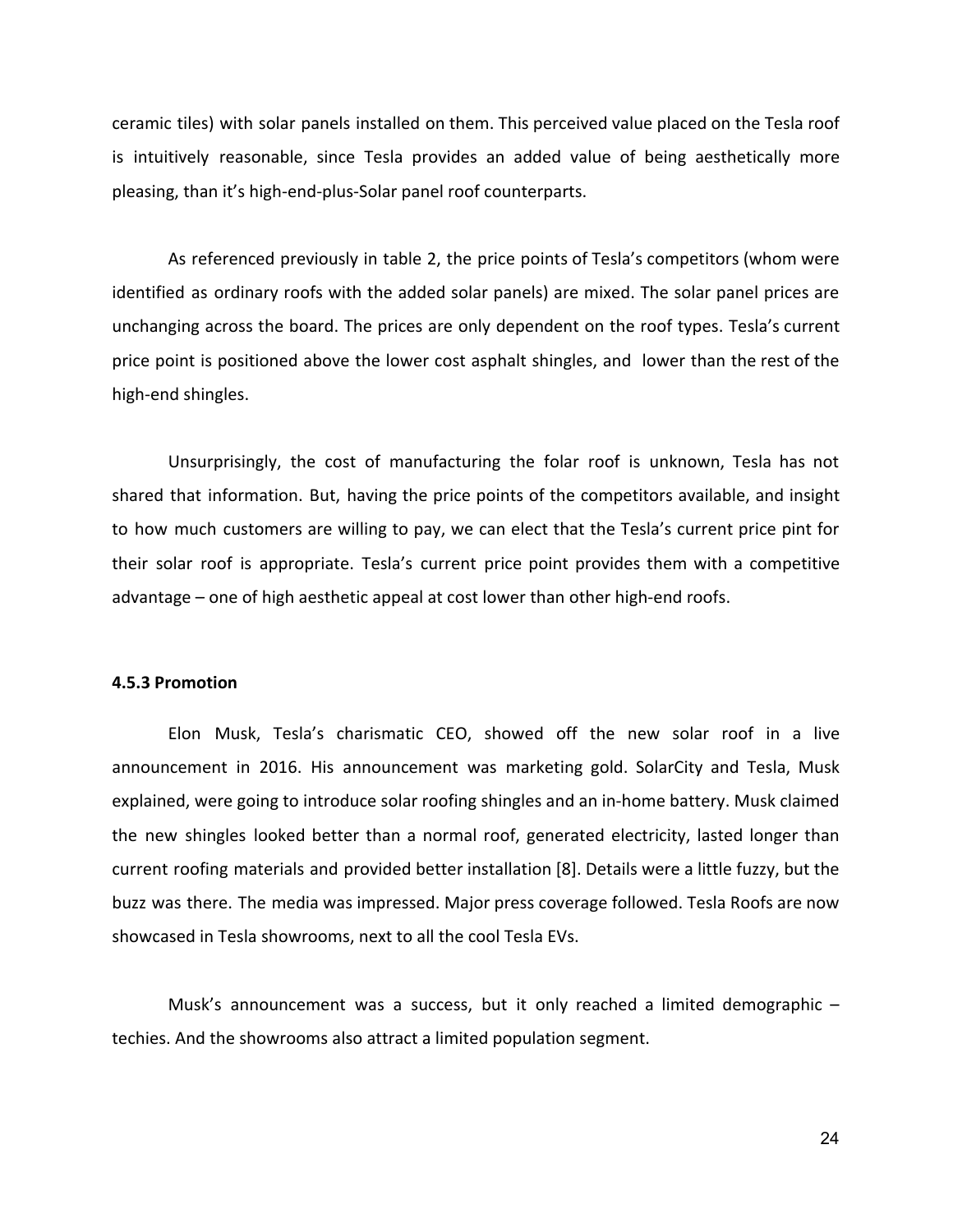First, to better reach the target market segment, social media will be utilized to generate awareness, catering to the high tech enthusiasts. This may come in a combination of press release. From there, demonstrations of the product's offerings will be executed through various field-marketing events such as conferences and tradeshows; e.g., International Builders' Show (IBS), and National Roofing Contractors Association (NRCA).

Second, securing partnerships with installation experts. Not only will they be the only group licensed and bonded to install, but they have their own network of clients. Tesla can leverage their pre-existing relationships to expand Tesla's market. Running in tandem with promotional activities one and two, is to officially form alliances with Public Utility Districts, such as PG&E, for it is they that will drive the incentive programs. This will be key and quite possibly necessary to cross the chasm to reach the Early Majority market segment.

#### **4.5.4 Place**

With the Tesla roof being in the early market phase, one conventional market channel strategy is already in place using a direct distribution approach, including online stores and brick and mortar shops - showrooms [10].

Direct sales via the Tesla website offers the users who visit the website the option to purchase the solar roof directly from Tesla. The website is user friendly, and easy to navigate. It provides relevant information pertaining to the buying options, warranty, financing, tax credits, and other information answering most anticipated inquires.

Since Tesla acquired SolarCity, they have shut down several of the solar installer's marketing efforts in order to focus on using its own car showroom to promote their solar and energy storage products [10].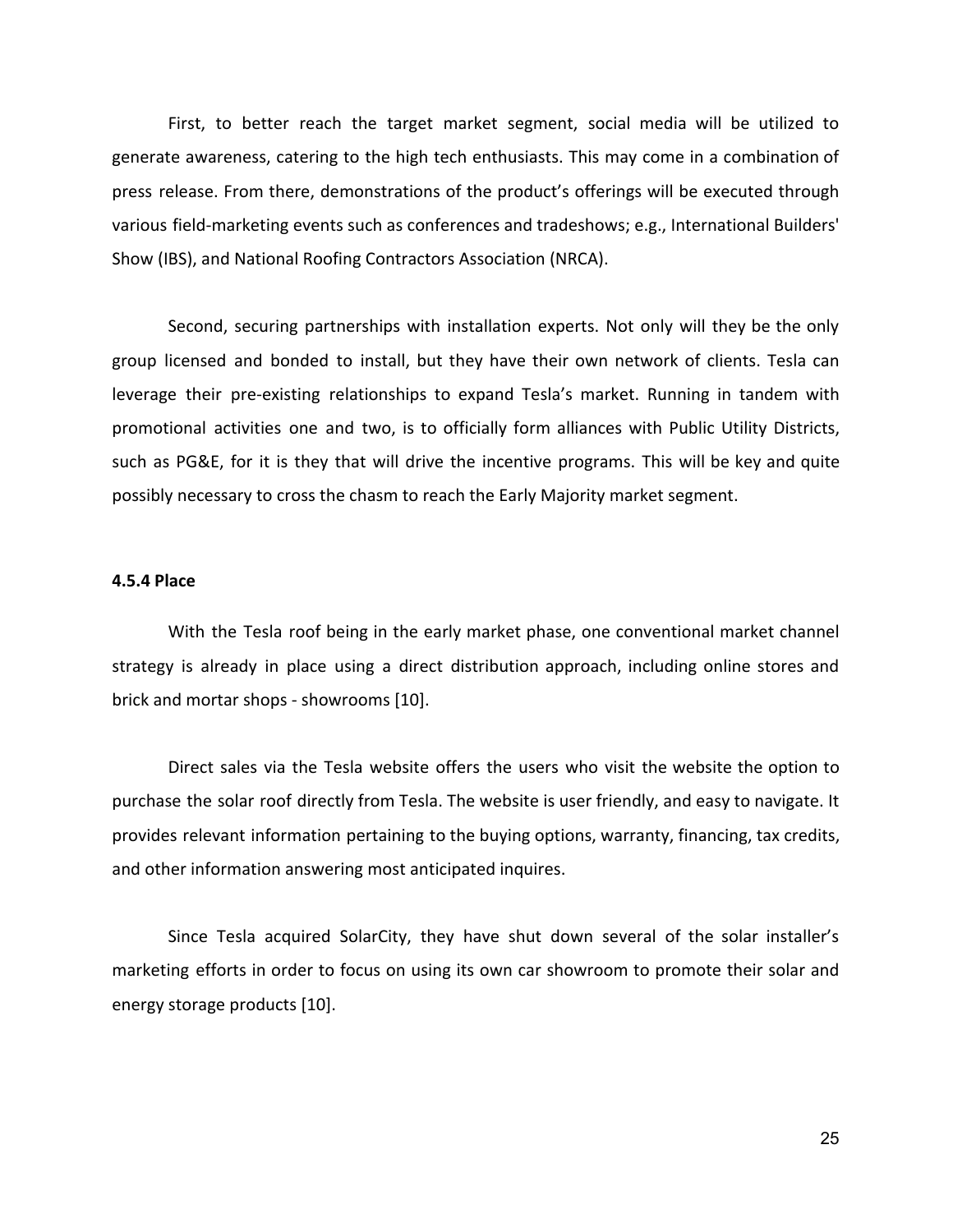One additional distribution channel to be targeting is the new home builder companies. The goal is to have home builders offer the Tesla Roof as an option in a new home construction.

Down the line, once the infrastructure is in place, that is once they have the necessary partnerships with electrical service providers and qualified installers, a mass retail approach may be explored. Tesla may partner with home improvement stores such as Home Depot and Lowes to sell directly to consumers.

#### **5.0 Financials**

This section will present a financial overview of Tesla's roof tile as it associated to our marketing activities. We will address customer revenue and percentage margin for the base year – 2018 - and 3 following years until 2021, marketing on sales, marketing return-on-investment (ROI), marketing budget, and finally how strategies are linked to marketing expenses.

#### **5.1 Customer Revenue and Percent Margin**

The table 3 below illustrates different sales and marketing measures. As it is crystal clear marketing ROI – 114% - seems appealing and also achievable. Furthermore, as it is depicted marketing expenses is just 14% of total sales/revenue. Additionally, sales revenue is estimated for 2018 and 2021 and rate of 16.10% growth rate is considered for this market. This growth rate is in line with what has been reported in several industry reports. This projection appears attainable and takes the increasing base into consideration. This revenue will be achieved by different category of customers including existing customer base, early adopters and after chasm mainstream.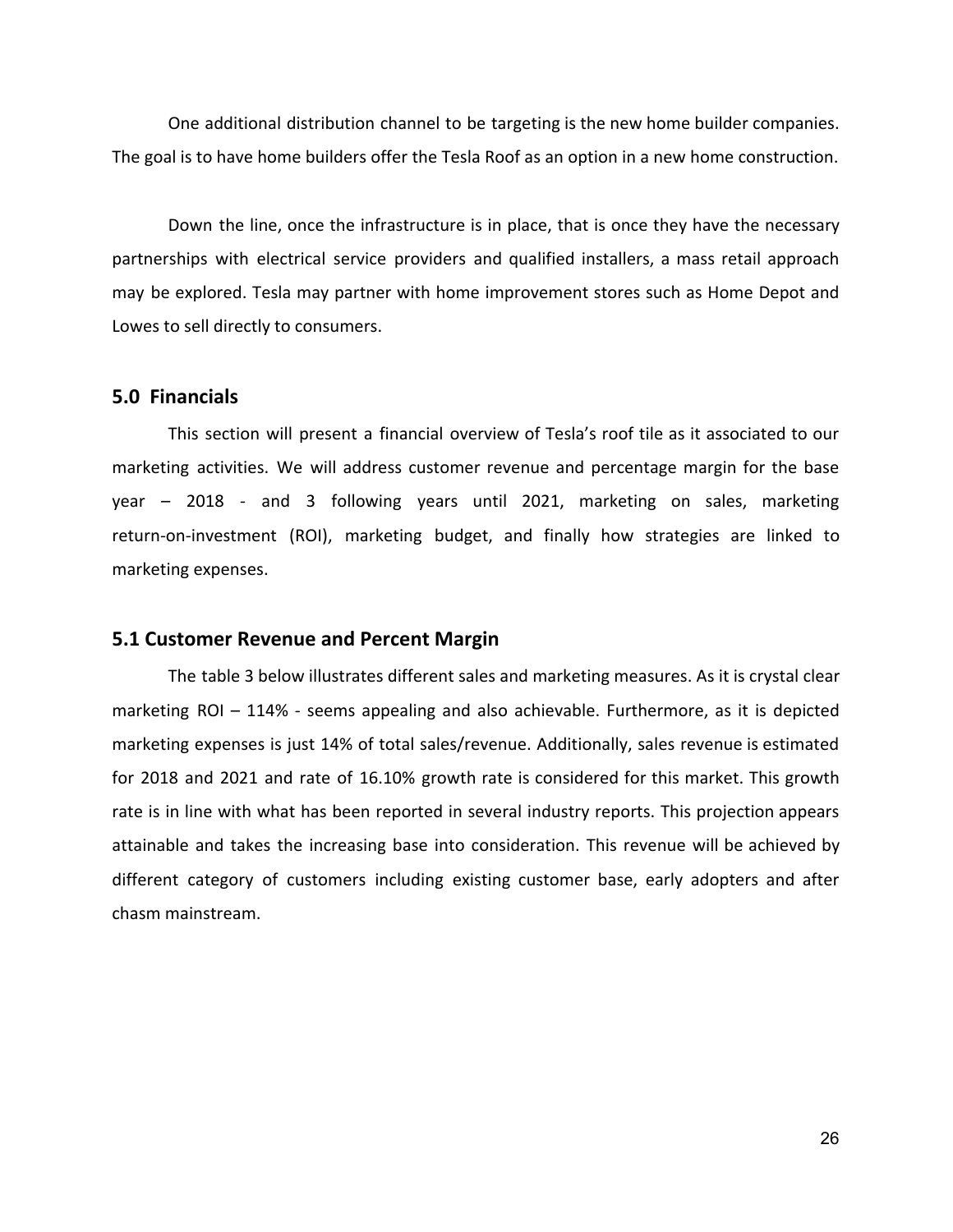| <b>Customer Revenue and Percent Margin</b> |                |                    |  |
|--------------------------------------------|----------------|--------------------|--|
| Scale = Millions                           | <b>Current</b> | <b>3-Year Plan</b> |  |
| <b>Tesla Solar Roof Tile</b>               | 2018           | 2021               |  |
| <b>Market Growth Rate</b>                  |                | 16.10%             |  |
| <b>Market Demand (S)</b>                   | \$3,920        | \$6,135            |  |
| Market Share (%)                           | 31.00%         | 45.00%             |  |
| <b>Sales Revenue (\$)</b>                  | \$1,215        | \$2,761            |  |
| <b>Revenue Per Customer (**)</b>           | \$50,900       | \$50,900           |  |
| <b>Customer Volume (*)</b>                 | 23874          | 54235              |  |
| <b>Percent Margin</b>                      | 30.00%         | 30.00%             |  |
| <b>Gross Profit</b>                        | \$365          | \$828              |  |
| Marketing & Sales Expense (% sales)        | 14.00%         | 14.00%             |  |
| <b>Marketing &amp; Sales Expense (S)</b>   | \$170          | \$386              |  |
| <b>Net Marketing Contribution</b>          | \$194          | <b>S442</b>        |  |
| <b>Marketing ROS</b>                       | 16.00%         | 16.00%             |  |
| <b>Marketing ROI</b>                       | 114.00%        | 114.00%            |  |

**Table 3: Customer Revenue and Percent Margin**

#### **5.2 Marketing Budget**

Marketing expense/budget is to be budgeted at approximately 14% of total sales/revenue. Expenses are tracked in the major marketing categories of network of accredited roof installers, local marketing, public relations, social media, online channels, market research, and eventually sales campaigns. Marketing budget based on all of these categories and dollar amounts are depicted in below table 4.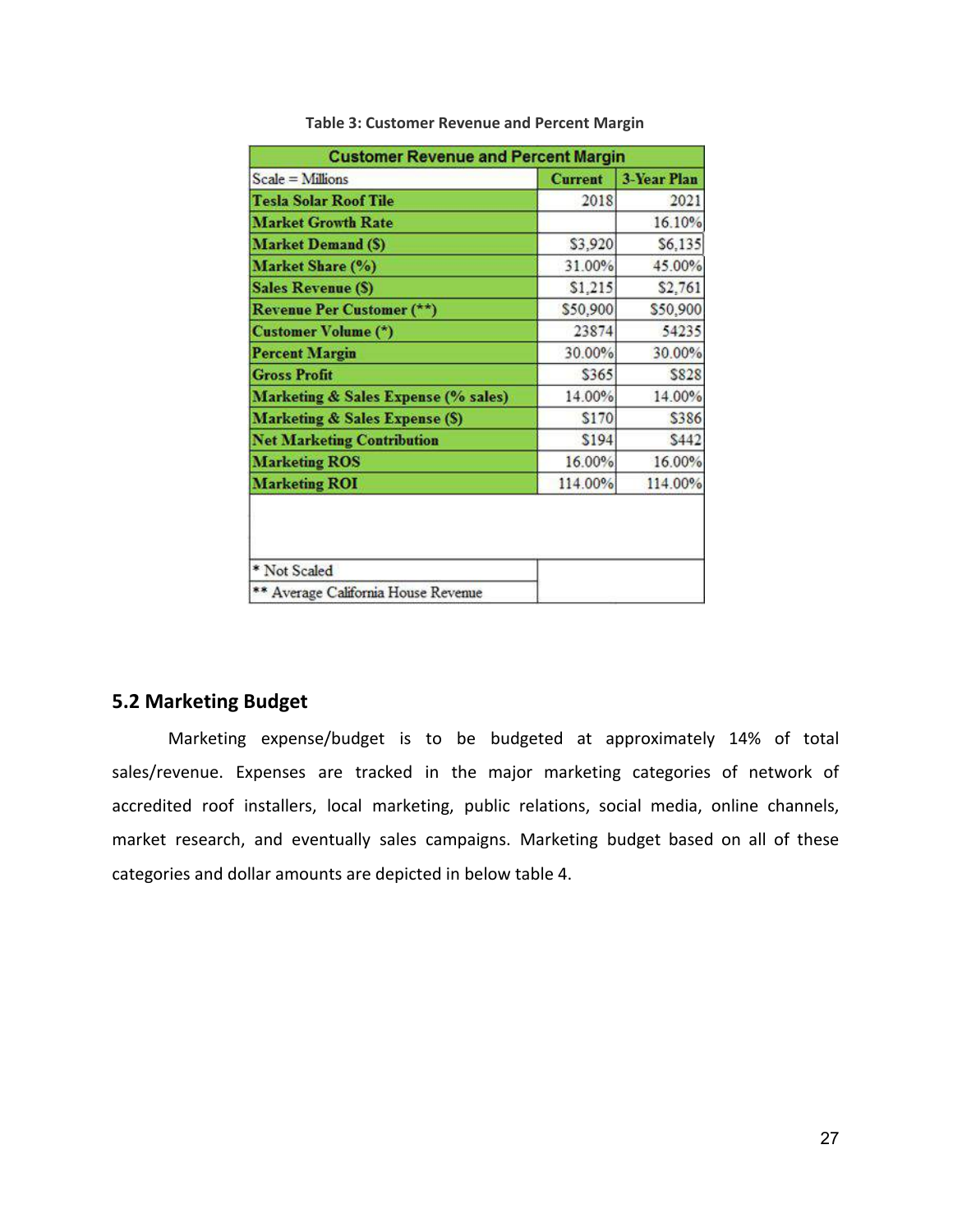## **Table 4: Marketing Budget**

|                  | Current |                       |     |  |
|------------------|---------|-----------------------|-----|--|
| <b>CATEGORY</b>  |         | <b>TOTAL EXPENSES</b> |     |  |
| Social Media     | s       | 51,000,000.00         | 30% |  |
| Twiffer          | s       | 6.375,000.00          | 13% |  |
| Facebook         | \$      | 12,750,000,00         | 25% |  |
| Pinterest        | \$      | 6.375.000.00          | 13% |  |
| <i>instagram</i> | S       | 12.750.000.00         | 25% |  |
| Google+          | \$      | 6.375.000.00          | 13% |  |
| Linkedin         | š       | 6.375.000.00          | 13% |  |
| Online           | 3       | 17,000,000.00         | 10% |  |
| Blog             | \$      | 3,000,000,00          | 18% |  |
| Website          | s       | 4.250.000.00          | 25% |  |
| Mobile App       | s       | 4.250.000.00          | 25% |  |
| Mobile Alerts    | \$      | 3.000.000.00          | 18% |  |
| Email Newsletter | \$      | 2.500.000.00          | 15% |  |

| <b>CATEGORY</b><br><b>National Marketing</b> |                | Current        |                   |  |
|----------------------------------------------|----------------|----------------|-------------------|--|
|                                              |                | TOTAL EXPENSES | <b>% OF TOTAL</b> |  |
|                                              |                | 25,500,000.00  | 15%               |  |
| Network of accredited roof installers        | \$             | 25.500.000.00  | 100%              |  |
|                                              |                |                | 0%                |  |
|                                              |                |                | 0%                |  |
| <b>Local Marketing</b>                       | 5 <sub>u</sub> | 8,500,000.00   | 5%                |  |
| Newspaper                                    |                |                | 0%                |  |
| In-Store Marketina                           | \$             | 4.250.000.00   | 50%               |  |
| POP                                          | \$             | 4,250,000,00   | 50%               |  |
|                                              |                |                | 0%                |  |
| <b>Public Relations</b>                      | <b>S</b>       | 34,000,000.00  | 20%               |  |
| <b>Public Events</b>                         |                |                | O%                |  |
| Sponsorships                                 |                |                | 0%                |  |
| <b>Press Releases</b>                        |                |                | 0%                |  |
| Webinars                                     |                |                | 0%                |  |
| Conferences                                  | \$             | 17.000.000.00  | 50%               |  |
| Client Events                                |                |                | O%                |  |
| Trade Shows                                  | s              | 17.000.000.00  | 50%               |  |

| <b>CATEGORY</b>        |                         | Current               |      |  |  |
|------------------------|-------------------------|-----------------------|------|--|--|
|                        |                         | <b>TOTAL EXPENSES</b> |      |  |  |
| <b>Market Research</b> | $\mathbf{s}$            | 8.500.000.00          | 5%   |  |  |
| Surveys                | \$                      | 4.250.000.00          | 50%  |  |  |
| Impact Studies         | \$                      | 4.250.000.00          | 50%  |  |  |
|                        |                         |                       | 0%   |  |  |
| <b>Sales Campaigns</b> | s                       | 25,500,000.00         | 15%  |  |  |
| Campaign A             | \$                      | 8,500,000.00          | 33%  |  |  |
| Campaign B             | \$                      | 8,500,000.00          | 33%  |  |  |
| Campaign C             | \$                      | 8,500,000,00          | 33%  |  |  |
| Campaign D             |                         |                       | 0%   |  |  |
| Campaign E             |                         |                       | 0%   |  |  |
|                        |                         |                       | O%   |  |  |
| Other                  | $\overline{\mathbf{s}}$ |                       | 0%   |  |  |
| Premiums               |                         |                       |      |  |  |
| Corporate Branding     |                         |                       |      |  |  |
| <b>Business Cards</b>  |                         |                       |      |  |  |
| Signage                |                         |                       |      |  |  |
|                        |                         |                       |      |  |  |
|                        |                         |                       |      |  |  |
| <b>TOTALS</b>          | s                       | 170.000.000.00        | 100% |  |  |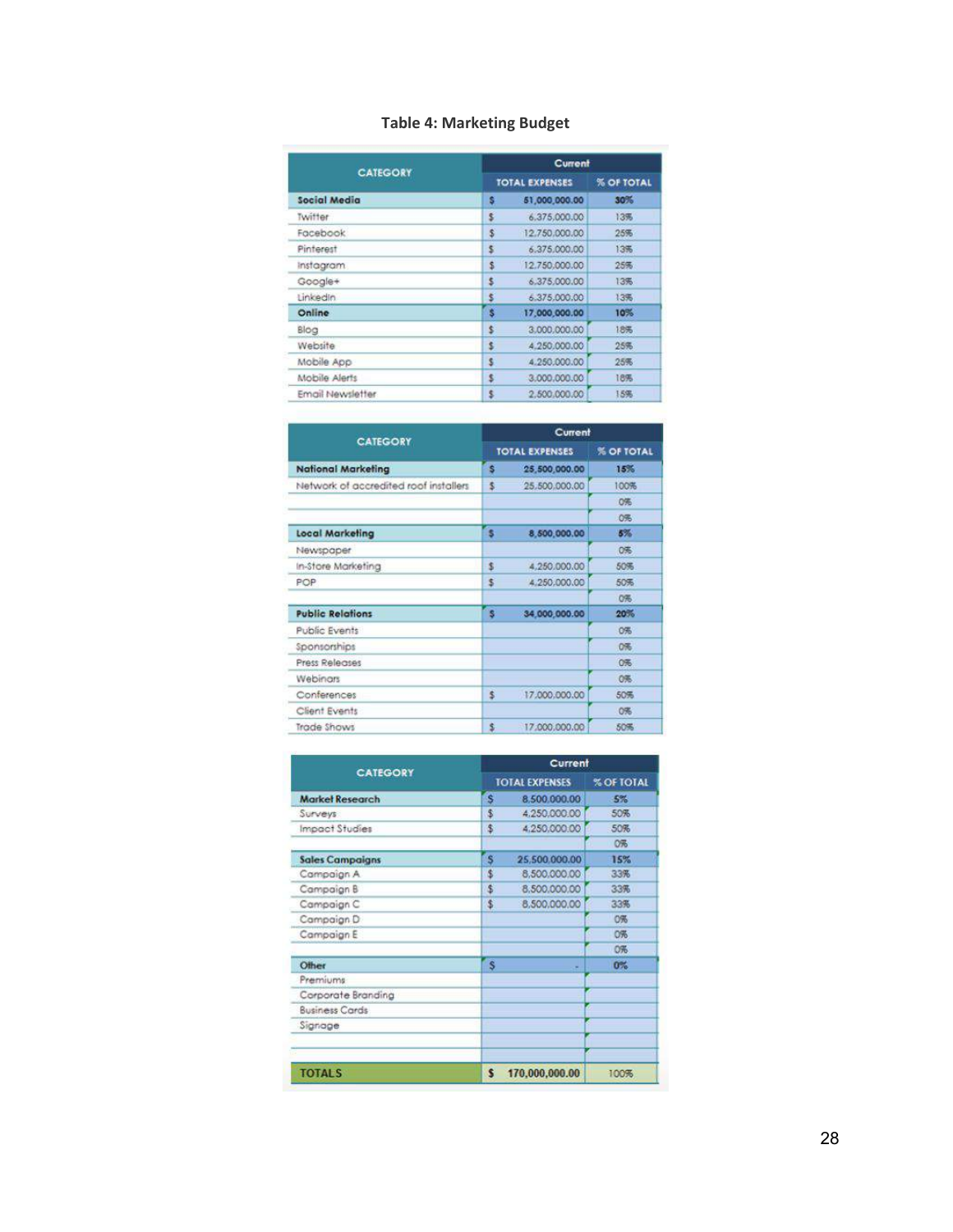## **5.3 Linking Expense to Strategies/Tactics**

Marketing budget is allocated based on priorities which demonstrate the importance of social media and public relations by 30% and 20% respectively. (figure 15) Allocation of marketing expenses is allocated as below:

- Invest in early adopter who massively utilize social media **30%**
- Invest in channel partners for in-store marketing and POP **5%**
- Invest in prospective customers by showing up in conferences and trade shows - **20%**
- Invest in creating greater awareness in online communities **10%**
- Invest in sale campaigns through network of roof installers and market research **20%**
- Invest in promotion among the network of accredited roof installers - **15%**



**Figure 15: Marketing Budget Allocations (\$ amount)**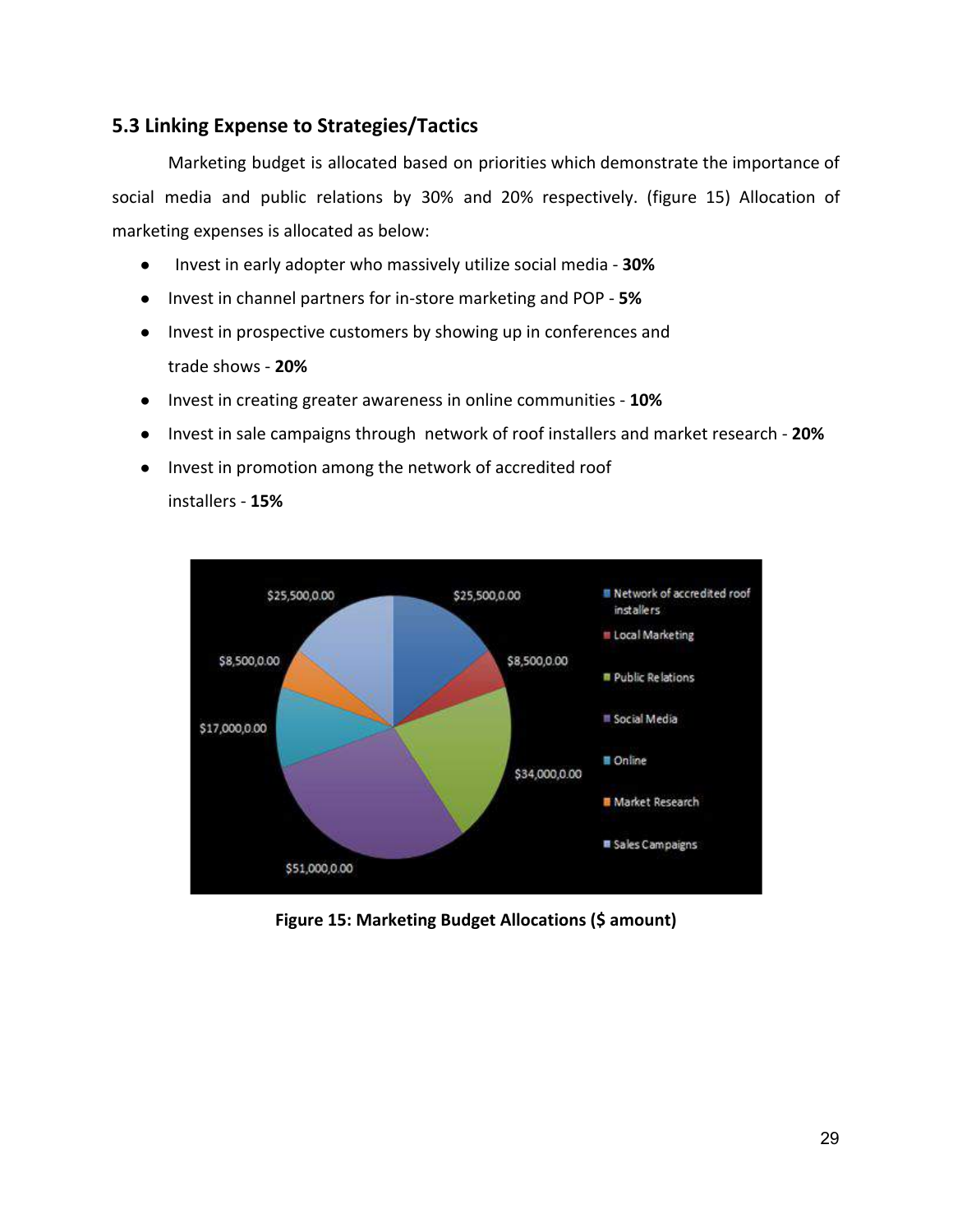

**Figure 16: Marketing Budget Allocations (%)**

#### **6.0 Conclusion**

Tesla roof is a product that complements customers homes' architecture while turning sunlight into electricity. It is a brilliant idea from Tesla that aligns with its mission of accelerating the world's transition to sustainable energy. The benefits of installing this roof might be noticeable only for those who are green energy and technology enthusiasts. This is why this marketing plan target a customer profile for this kind of people. The objective of this marketing plan is to position Tesla roof tile as the first choice for homeowners seeking aesthetics and green energy, gaining market share within three years. The marketing strategy will follow to create customer awareness regarding Tesla roof, develop Tesla's customer base, establish interaction with target markets, and work toward customer word-of-mouth and referral by building a network of accredited roof installers and customer satisfaction.

This plan found that there is a potential for Tesla roof in the solar market of \$3.92 Billion and its annual growth is 16%. However, 30% of this market represent the technology enthusiasts with \$1.18 Billion [3]. This %30 is the first target of Tesla roof. It is suggested that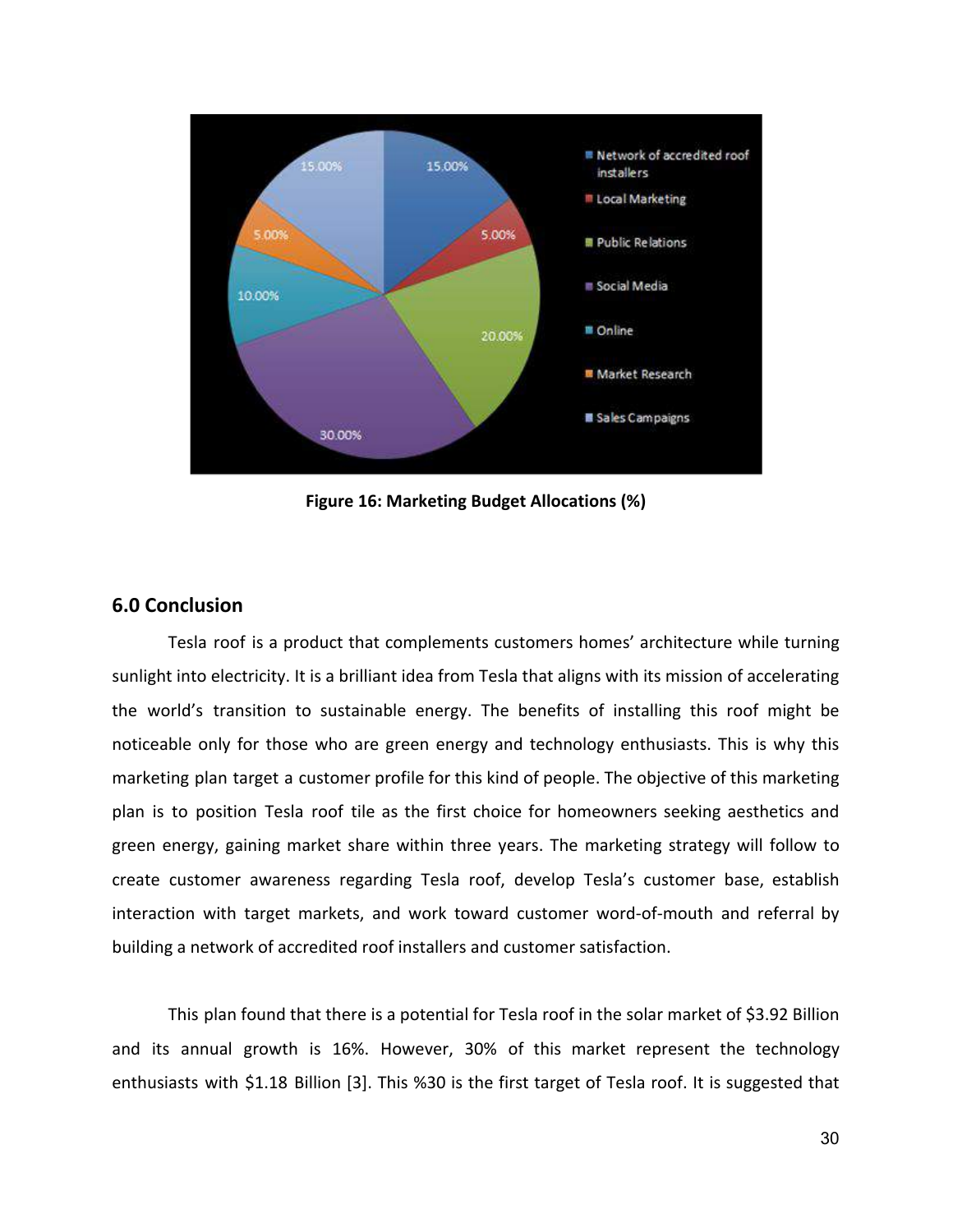Tesla targets the innovators and then the early adopters. The innovators are defined as the green energy adopter who care about footprint and they are also a technology enthusiasts. While the early adopters are the green energy adopters who care about prestige. To cross the Chasm, Bowling alley strategy should be applied to reduce the cost. This will allow Tesla to reach the early majority, which is defined as the economic green energy adopters who care more about cost and saving. A total budget of \$170 million has been allocated for a three years marketing plan that focuses mainly on social media and public relations to reach the targeted consumers.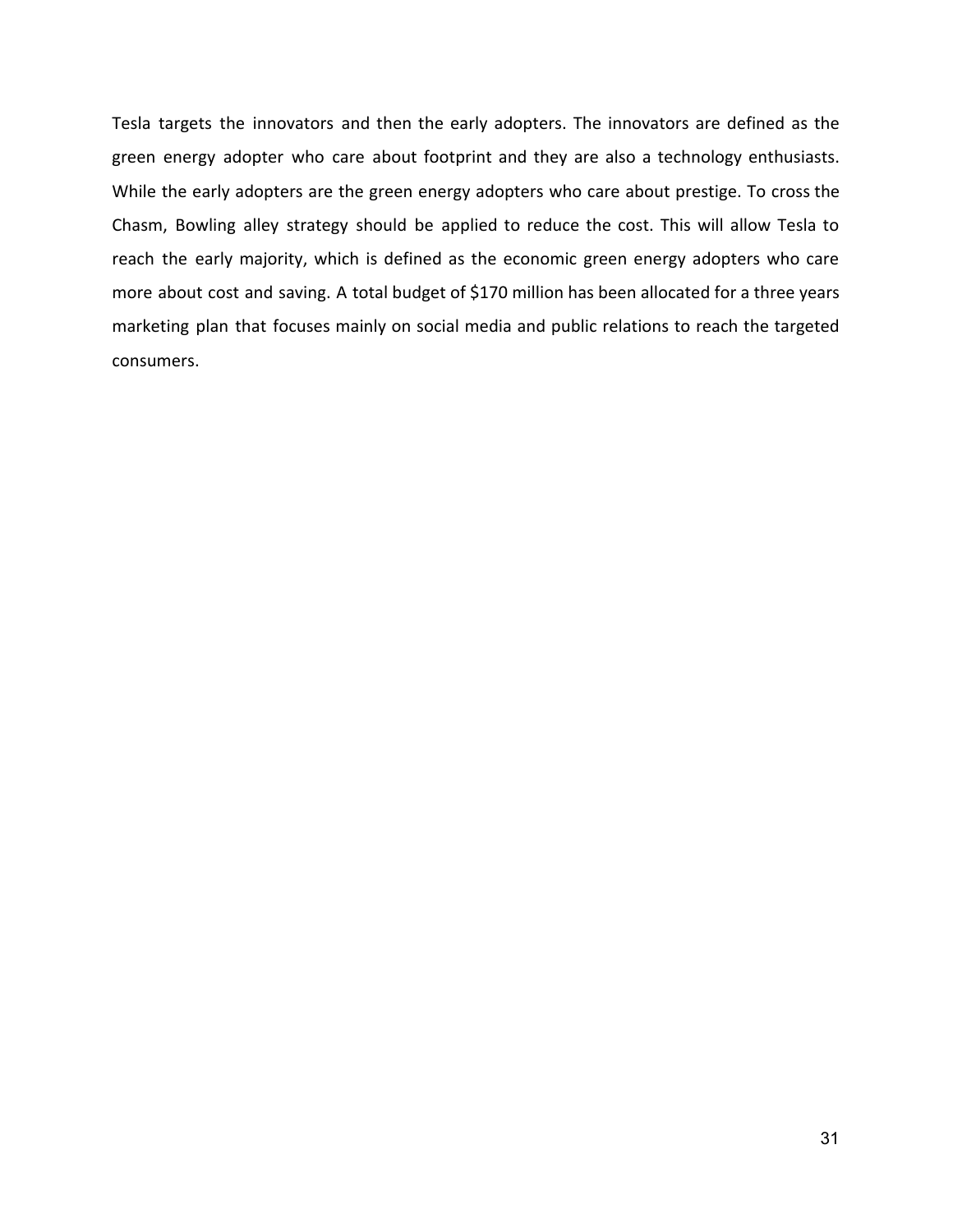## **7.0 References**

- [1] "Tesla Solar Roof | Tesla." [Online]. Available: https://www.tesla.com/solarroof. [Accessed: 20-Mar-2018].
- [2] "IBISWorld US Industry, Company and Business Research Reports and Information." [Online]. Available: http://clients1.ibisworld.com.proxy.lib.pdx.edu/reports/us/industry/ataglance.aspx? entid=923. [Accessed: 20-Mar-2018].
- [3] "IBISWorld US Industry, Company and Business Research Reports and Information." [Online]. Available: http://clients1.ibisworld.com.proxy.lib.pdx.edu/reports/us/industry/majorcompanies .aspx?entid=4494. [Accessed: 20-Mar-2018].
- [4] "2018 Cost of a Tesla Solar Roof vs Solar Panels | EnergySage," *EnergySage Solar News Feed*, 23-Jan-2018.
- [5] "Business Insights: Global." [Online]. Available: http://bi.galegroup.com.proxy.lib.pdx.edu/global/article/GALE%7CI2502058821/a58 dd6ddcf285e4b0296e43305c7a92e?u=s1185784. [Accessed: 20-Mar-2018].
- [6] B. Kennedy and C. Funk, "28% of Americans are 'strong' early adopters of technology," *Pew Research Center*, 12-Jul-2016. .
- [7] "Has anyone computed the \$/watt for the Tesla solar roof? Quora." [Online]. Available: https://www.quora.com/Has-anyone-computed-the-watt-for-the-Tesla-solar-roof. [Accessed: 20-Mar-2018].
- [8] "Powerwall 2 and Solar Roof Launch," 28-Oct-2016. [Online]. Available: https://www.tesla.com/videos/powerwall2-and-solar-roof-launch%20. [Accessed: 20-Mar-2018].
- [9] S. Lacey, "Here's How Much a Tesla Solar Roof Will Cost You (and How Long It Will Last)," 10-May-2017. [Online]. Available: https://www.greentechmedia.com/articles/read/heres-how-much-a-tesla-solar-roofwill-cost-you. [Accessed: 20-Mar-2018].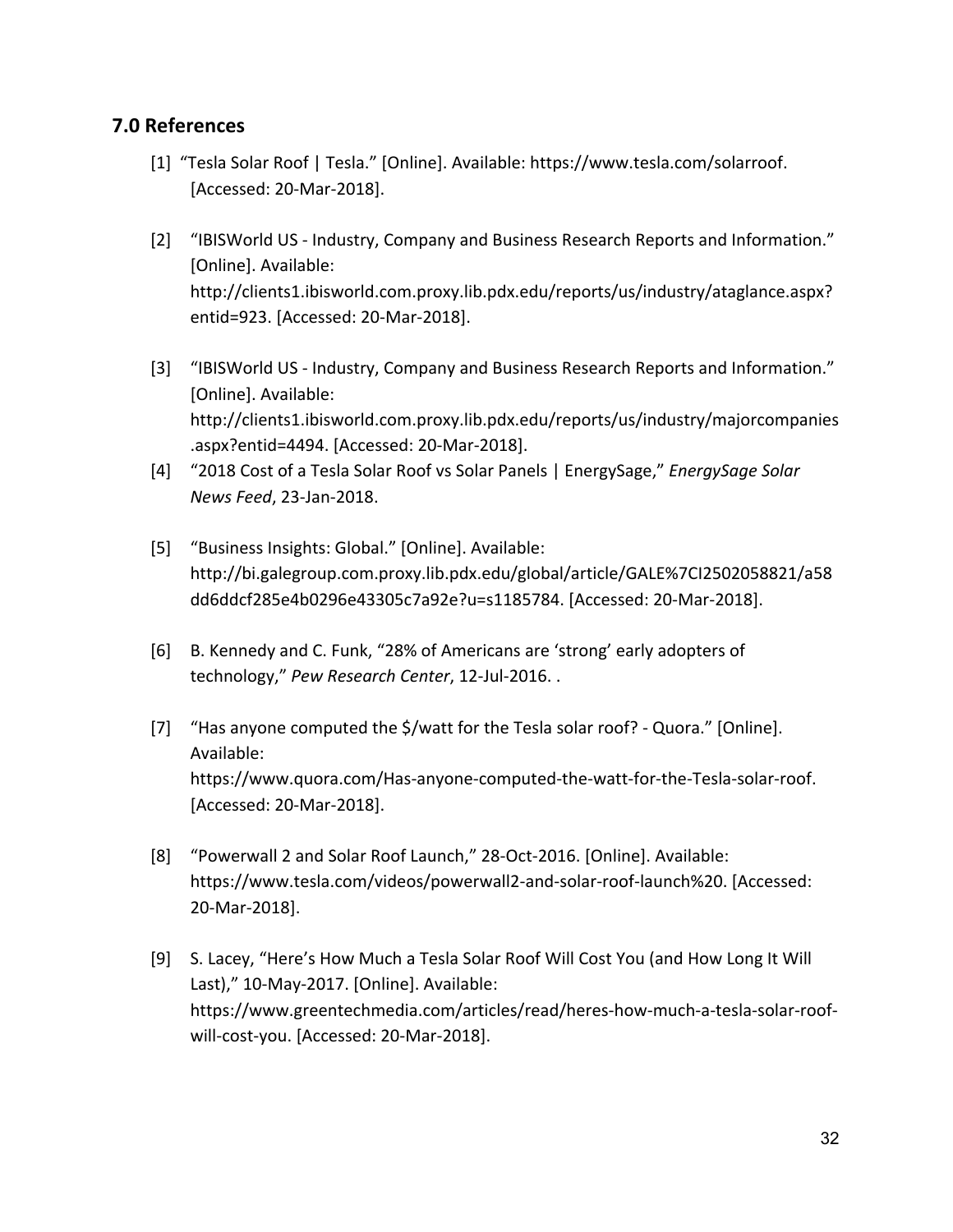- [10] "Tesla's NYC Store Sells Solar, Cars and Home Batteries Under One Roof Bloomberg." [Online]. Available: https://www.bloomberg.com/news/articles/2017-12-14/tesla-s-nyc-store-sells-solarcars-and-home-batteries-under-one-roof. [Accessed: 20-Mar-2018].
- [11] "The Segmentation, Targeting and Positioning model," *Smart Insights*, 05-Mar-2018. [Online]. Available: https://www.smartinsights.com/digital-marketing-strategy/customer-segmentation-t argeting/segmentation-targeting-and-positioning/. [Accessed: 20-Mar-2018].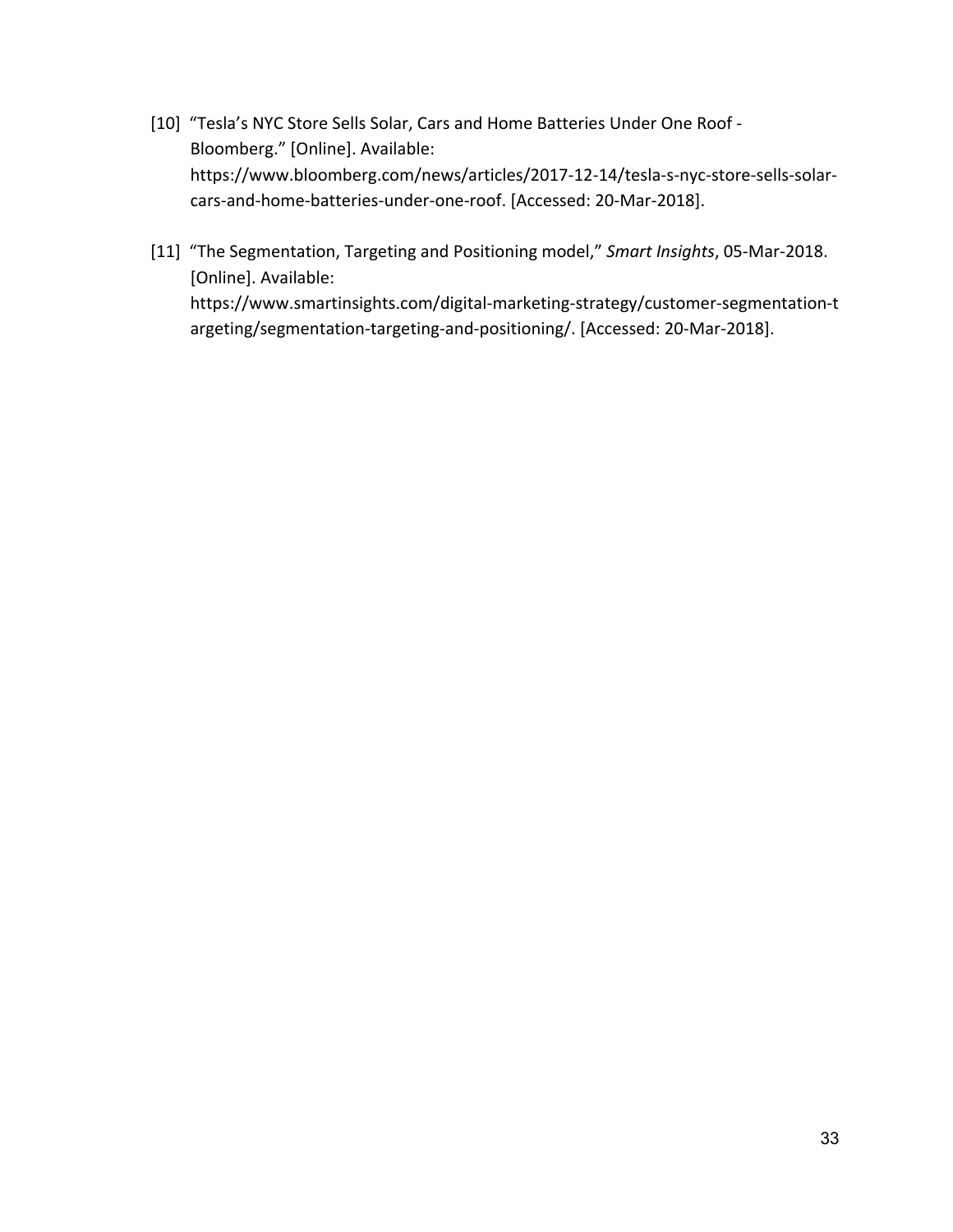## **8.0 Appendix**

#### **8.1 Appendix A**

**Customers Interviews**

## **Customer 1**

## **Bio**

He's a homeowner in San Jose (55 years old, property estimate at \$800k, household income \$200k), California. He's interested in 'Green Energy". He'd rather "Tesla Roof" in case of changing his property roof vs roof + solar panel. His priority :

- Having good looking roof
- Very important to have made in the USA product
- "Tesla" has a great customer service based some of his friends who bought "Tesla" cars
- He's heard solar roof on top of the existing roof have some leaking issues and endanger roof guarantee

Side note: Each state has different taste(California is interested in high-tech and breakthrough technology vs "RED" states that are interested in made in USA products.

## **Questions**

#### **Would you be a green energy adapter?** Yes

## **Would you consider Tesla Roof Astatic?**

Yes

## **Would you get tesla roof for your home?**

Yes

# **Why?**

"Tesla" has a great customer service based some of his friends who bought "Tesla" cars, And it's very good looking

## **Which kind of roof are you considering to use in your property?**

- Asphalt Shingle
- Stone Yes
- Ceramic Yes
- Metal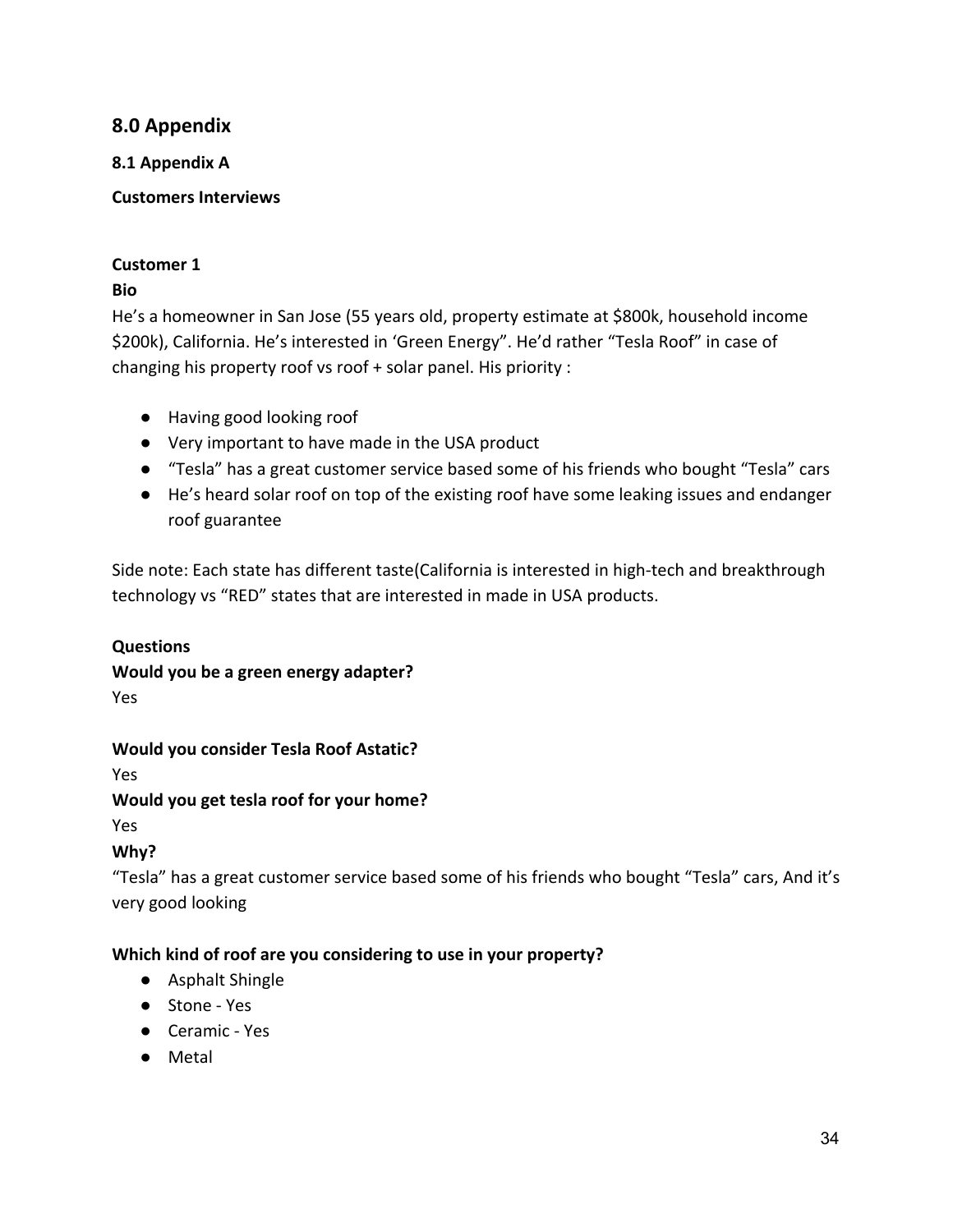Why? It's important to have a good looking roof, so add the house value.

## **2) Indicate your priorities (from the most important to the least important)**

- Price 3
- Aesthetic 1
- Longevity (warranty) 2
- Making Electricity 1
- Protection (Hail, fire resistance) 2
- Home association regulation 1

## **Customer 2**

## **Bio**

He's a homeowner in Lake Oswego (55 years old, property estimate at \$900k, household income \$250k), Oregon. He's interested in 'Green Energy". He's a "Tesla" owner. His priority :

- Having good looking roof
- He'd like to buy a "Tesla" battery pack to integrate roof and battery, so saves energy for nights.
- He has a great experience with his car(he owns his car for two years) for "Tesla" customer service.

Side note:

- → His friend wants to install "Tesla" roof, but his property wasn't qualified for that due to trees around the property.
- → It's important to sell product integrated with the battery(Tesla)
- ➔ "Tesla" is great company. Their customer service is great. Even Elon Musk would react if a customer send a complaint through his twitter account. There's a customer forum in their website which customers can write their experience and issues with the product and the company is really responsive to any valid complaints. Their products ' design is so advanced, so they can take care of issues with updating the software
- ➔ "Tesla" car battery could be used for house use(if integrated with the Tesla battery, in case of blackout). Each battery pack has 25 KW energy which is good for a day of normal household use. Tesla car battery pack has 75 KW energy which could be used in case of blackout.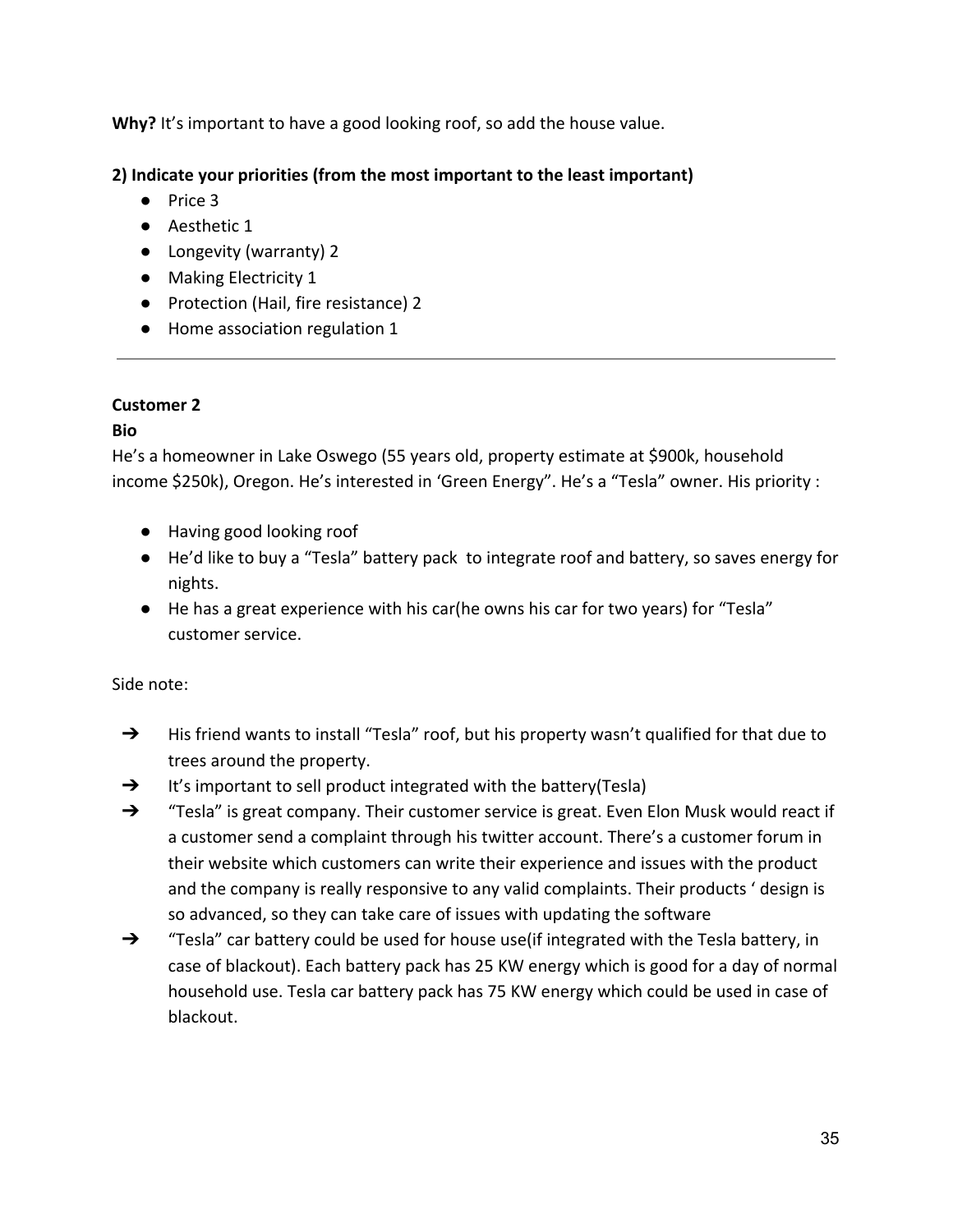#### **Questions**

**Would you be a green energy adapter?** Yes

**Would you consider Tesla Roof Astatic?**

Yes

## **Would you get tesla roof for your home?**

Yes

## **Why**

**Why?** Having good looking roof

- He'd like to buy a "Tesla" battery pack to integrate roof and battery, so saves energy for nights.
- He has a great experience with his car(he owns his car for two years) for "Tesla" customer service.

## **Which kind of roof are you considering to use in your property?**

- Asphalt Shingle
- Stone Yes
- Ceramic Yes
- Metal

**Why?** It's important to have a good looking roof.

- Price 3
- Aesthetic 1
- Longevity (warranty) 2
- Making Electricity 1
- Protection (Hail, fire resistance) 2
- Home association regulation NA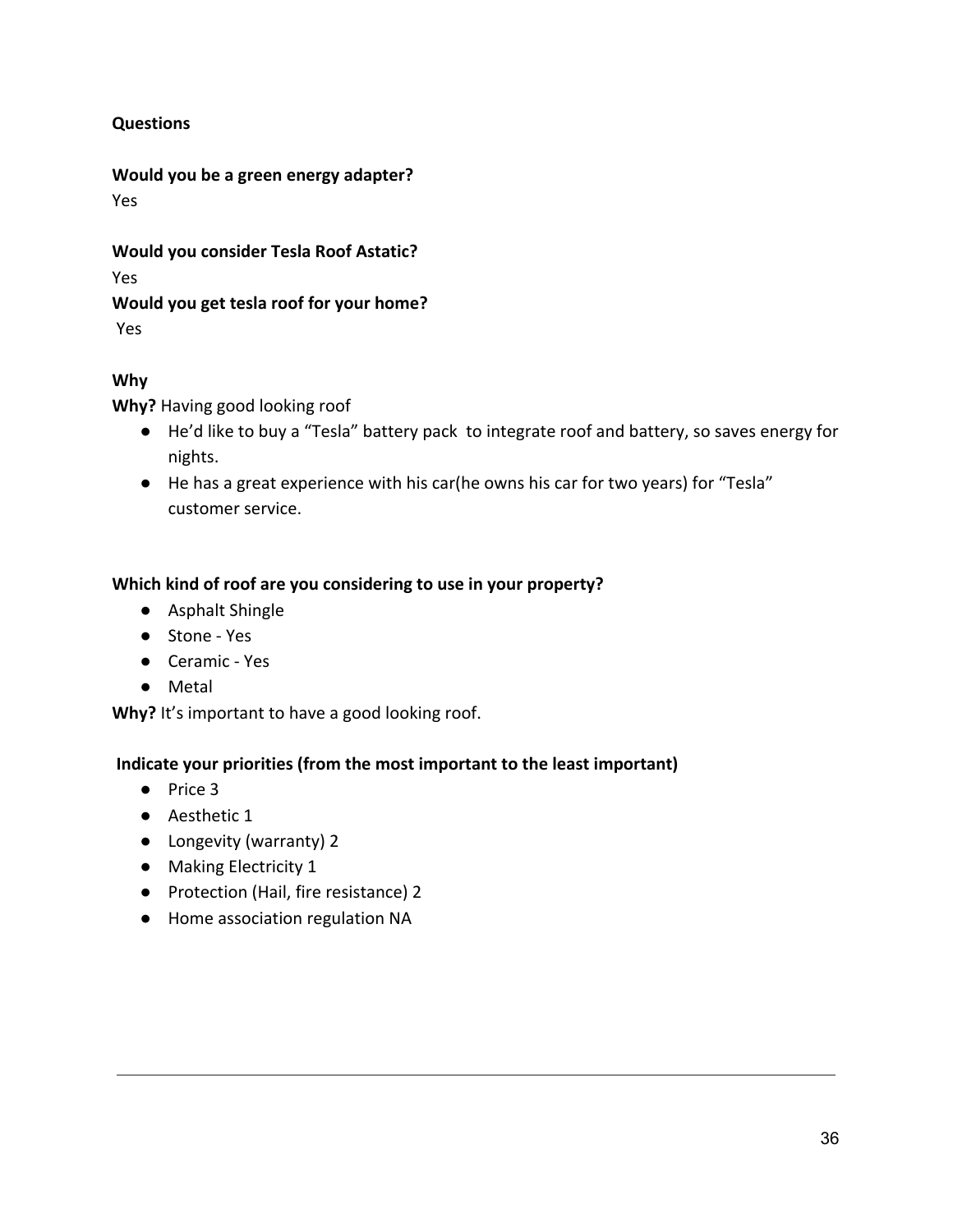#### **Bio**

He's a homeowner in Lake Oswego (50 years old, property estimate at \$950k, household income \$230k), Oregon. He's interested in 'Green Energy".. His priority :

- Having good maintenance and customer service
- Having better price
- Having good looking roof

Side note:

- → He had another property and 3 years ago wanted to change the roof, but the homeowner association won't let them to install asphalt shingle
- → If the price is not too much high he would go with Tesla because of company's good reputation
- → If he knew someone who had good experience with Tesla, that would definitely affect on his decision

#### **Customers Interview Questions Customer #03:**

#### **Would you be a green energy adapter?**

Yes

# **Would you consider Tesla Roof Astatic?**

Yes

#### **Would you get tesla roof for your home?**

Yes

**Why?**Having good looking roof

#### **Which kind of roof are you considering to use in your property?**

- Asphalt Shingle
- Stone Yes
- Ceramic Yes
- Metal

**Why?** It's important to have a good looking roof.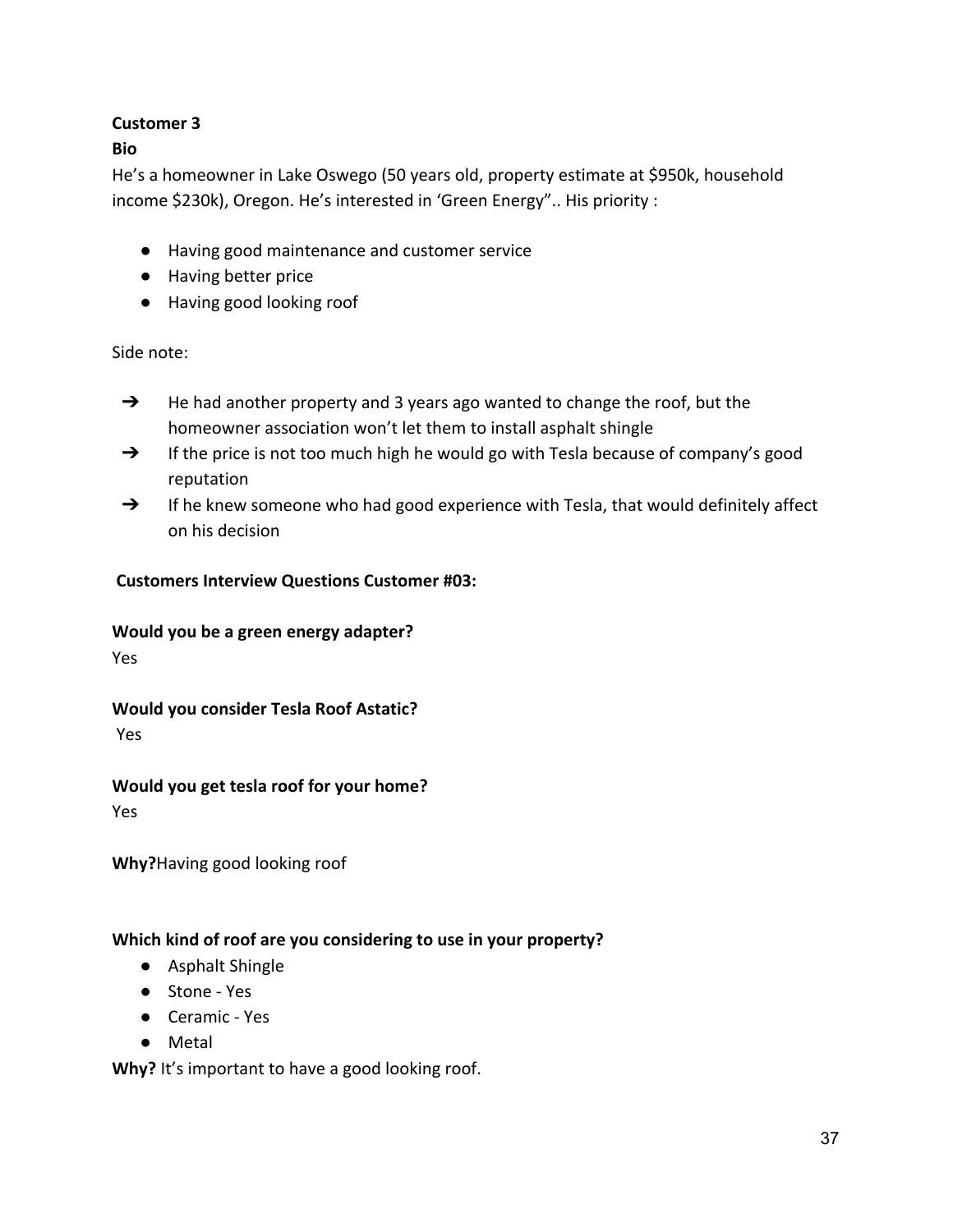#### **Indicate your priorities (from the most important to the least important)**

- Price 1
- Aesthetic 2
- Longevity (warranty) 2
- Making Electricity 1
- Protection (Hail, fire resistance) 2
- Home association regulation 1

#### **Customer 4**

**Bio** 54 years old man Retired from electrical engineering industry. Own his own business Own a home in beaverton, OR

#### **Would you adapt green energy technology for your home?**

Yes

## **Would you consider Tesla Roof as Astatic roof?**

Yes

## **Would you install if for your home?**

Yes

## **Why?**

I would install it if I make sure it is not more expensive than the regular luxury roof

#### **Which kind of roof are you considering to use in your property?**

- Asphalt Shingle
- Stone Yes
- Ceramic Yes
- Metal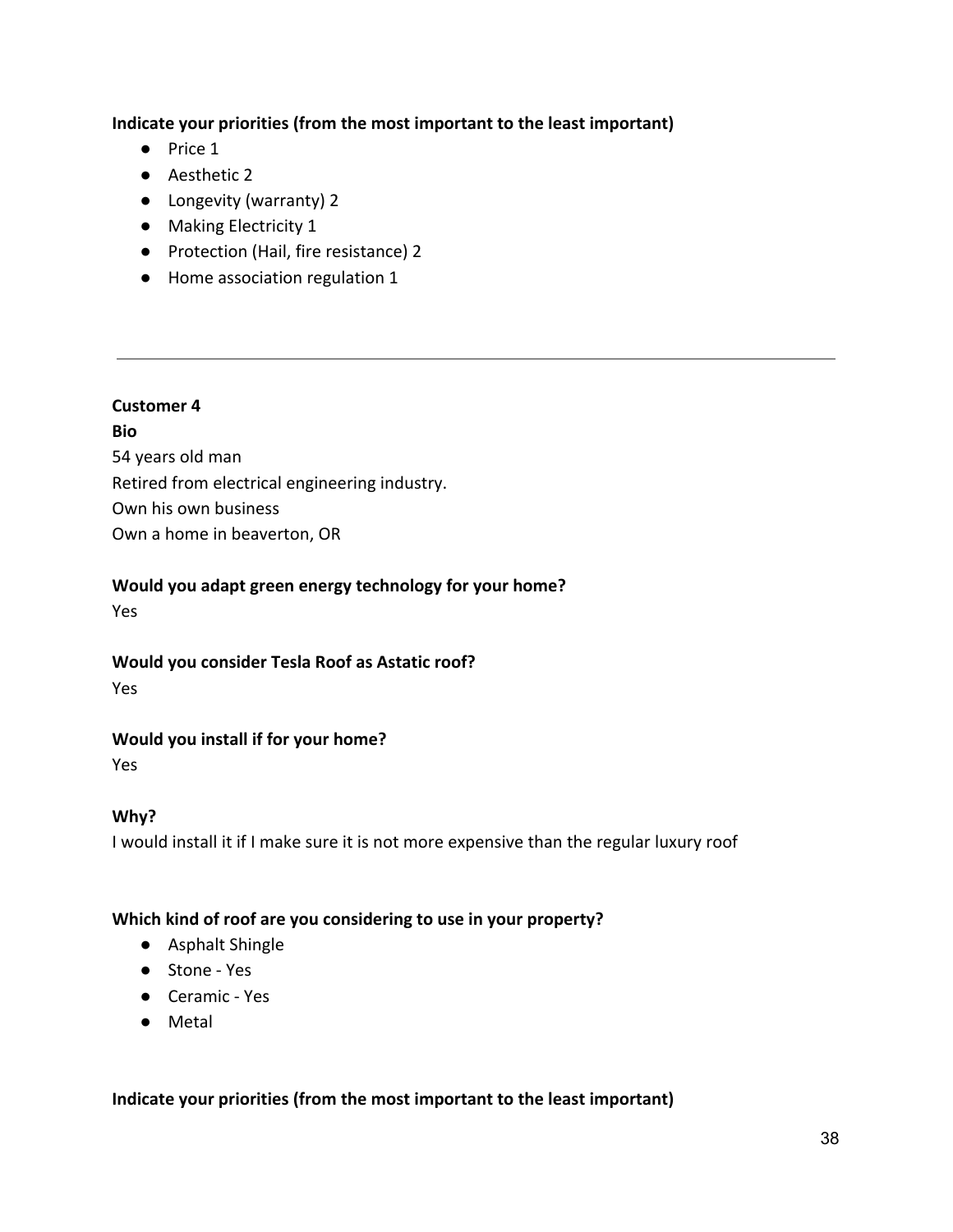- Price 3
- Aesthetic 5
- Longevity (warranty) 4
- Making Electricity 5
- Protection (Hail, fire resistance) 3
- Home association regulation 3
- Customer Service 4

**Bio**

55 years old man Retired from engineering company Own a home in Lake Oswego

#### **Would you adapt green energy technology for your home?**

Yes

#### **Would you consider Tesla Roof as Astatic roof?**

Yes

#### **Would you install if for your home?**

Yes, i am very excited for this new technology. We have to do our part of saving the environment. Nothing is better than doing that for the benefits of your home (Nice looking + Energy)

#### **Why?**

I want to be one of those people who care about the environment and take action by adopting green energy solution and support technologies that help us to go with clean energy.

#### **Which kind of roof are you considering to use in your property?**

- Asphalt Shingle
- Stone
- Ceramic
- Metal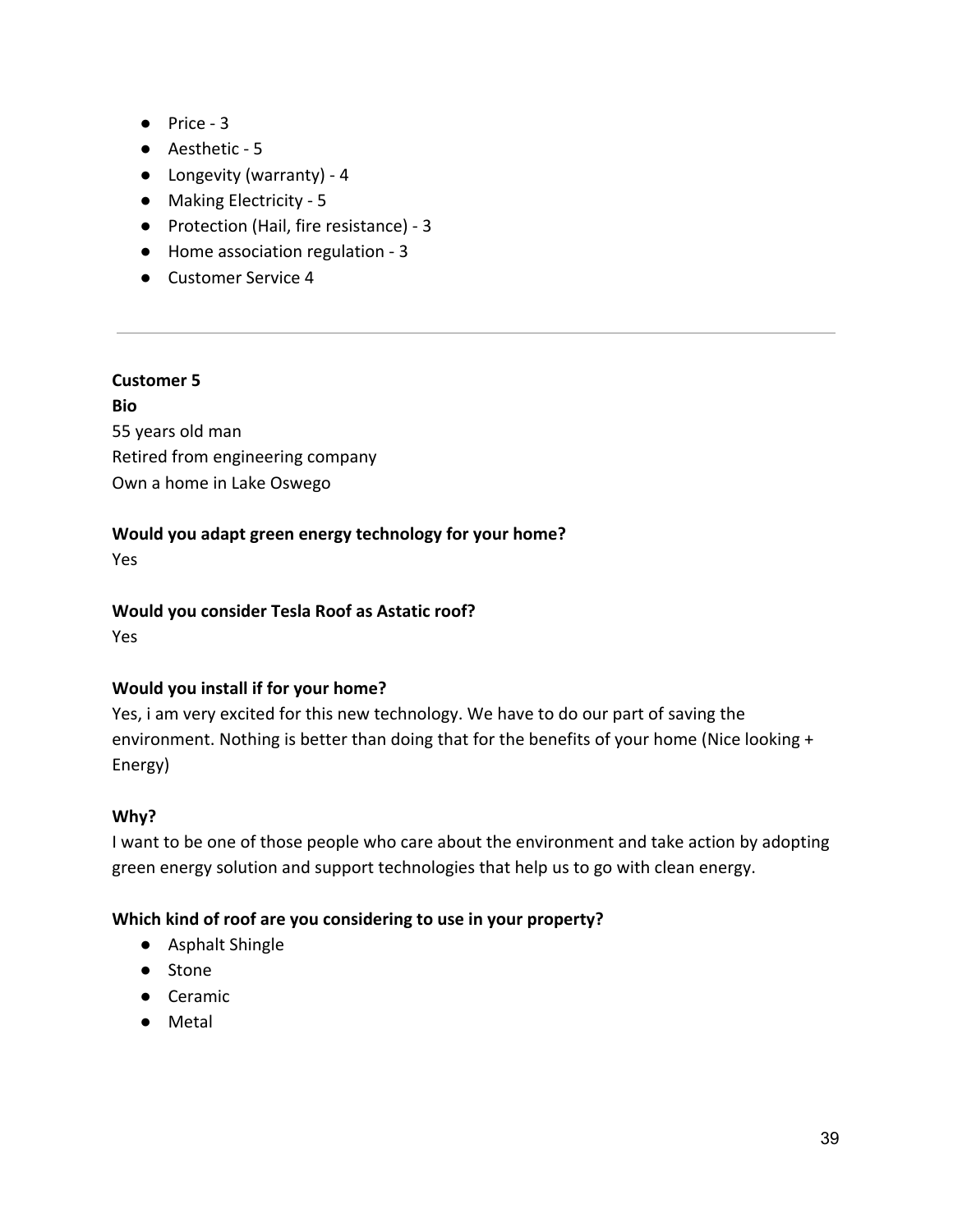#### **Indicate your priorities (from the most important to the least important)**

- Price 3
- Aesthetic 4
- Longevity (warranty) 4
- Making Electricity 5
- Protection (Hail, fire resistance) 3
- Home association regulation 2
- Customer Service 4

#### **Customer 6**

**Bio** 55 years old Retired bank manager

#### **Would you adapt green energy technology for your home?**

Yes

#### **Would you consider Tesla Roof as Astatic roof?**

Yes

#### **Would you install if for your home?**

Yes

#### **Which kind of roof are you considering to use in your property?**

- Asphalt Shingle
- Stone
- Ceramic
- Metal

- Price 4
- Aesthetic 5
- Longevity (warranty) 4
- Making Electricity 5
- Protection (Hail, fire resistance) 4
- Home association regulation 4
- Customer Service 4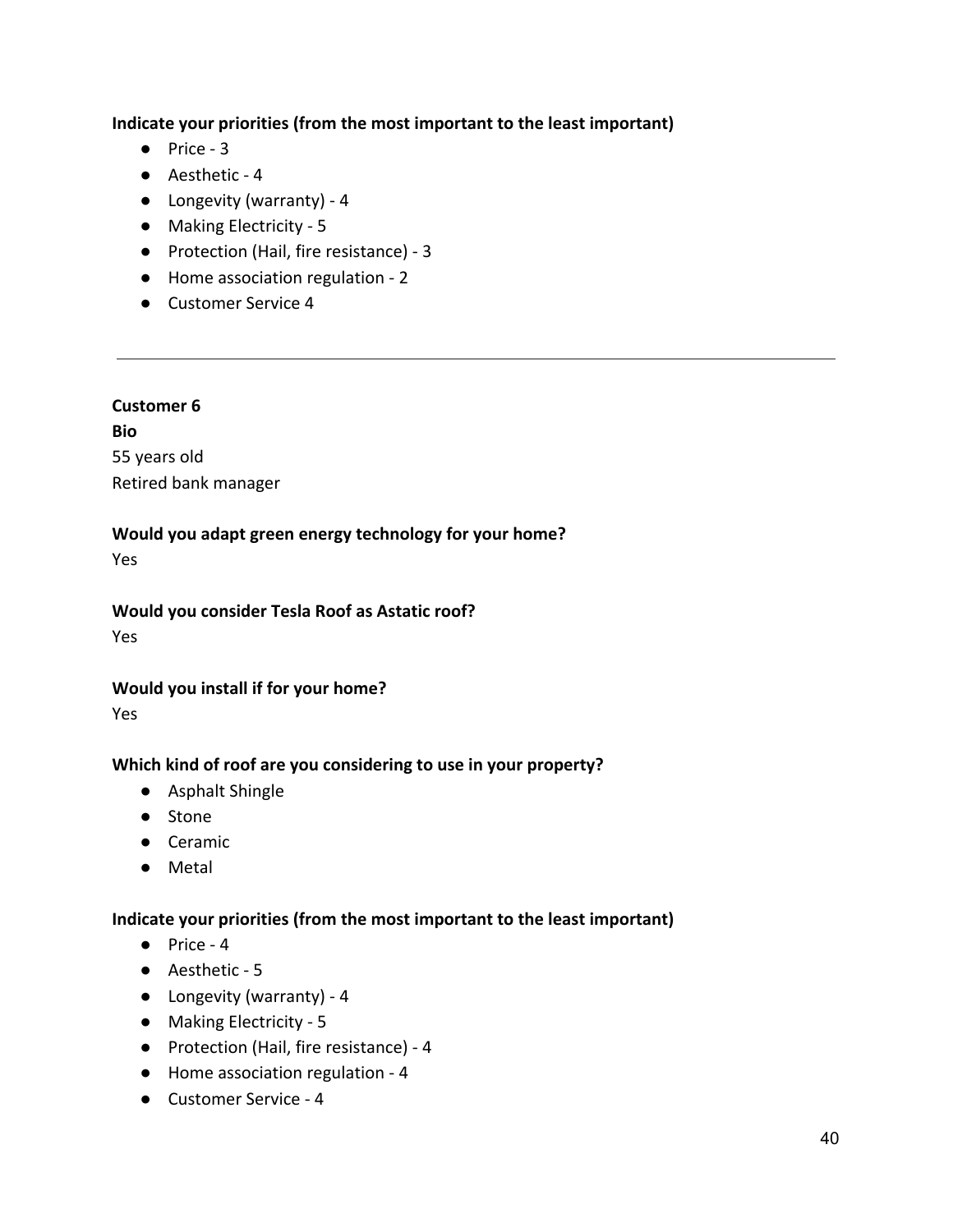**Bio** 43 years old Professional Investment Researcher Technology oriented

#### **Would you adapt green energy technology for your home?**

Yes

**Would you consider Tesla Roof as Astatic roof?**

Yes

#### **Would you install if for your home?**

Yes

## **Why?**

Because I personally think that green energy and newer technologies in this line is consistent with what I want to have in life.

## **Which kind of roof are you considering to use in your property?**

- Asphalt Shingle
- Stone yes
- Ceramic yes
- Metal

- Price 3
- Aesthetic 5
- Longevity (warranty) 2
- Making Electricity 2
- Protection (Hail, fire resistance) 2
- Home association regulation 5
- Customer Service 3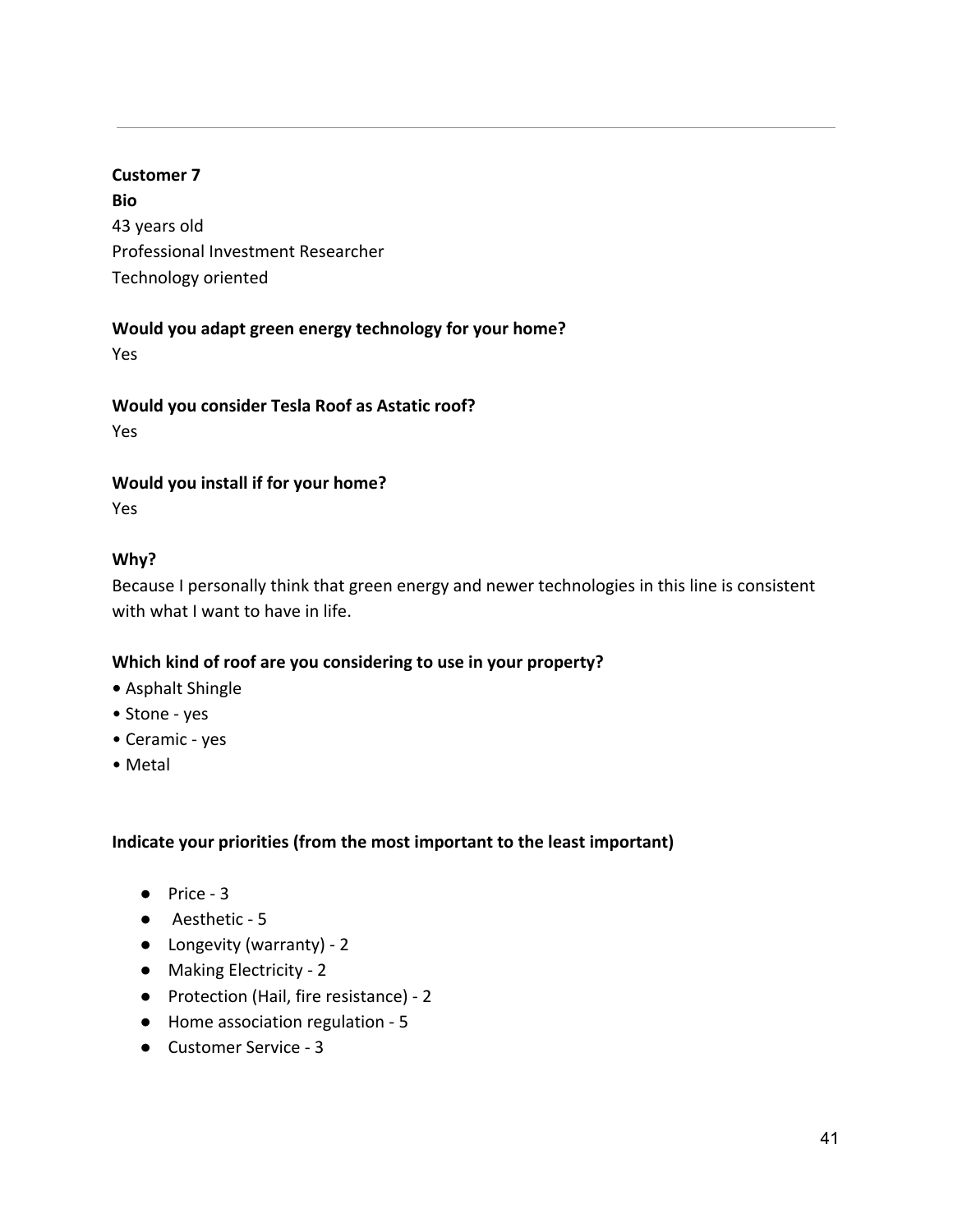**Bio** 35 years old Civil engineer Technology oriented but not sure about green energy options

# **Would you adapt green energy technology for your home?**

probably

## **Would you consider Tesla Roof as Astatic roof?**

Yes

## **Would you install if for your home?**

Will be considered in the near future

# **Why?**

Because I assume this technology is in its early stages and there is more room that this technology will be evaluated.

# **Which kind of roof are you considering to use in your property?**

- **•** Asphalt Shingle
- Stone yes
- Ceramic yes
- Metal

## **Why?**

- $\bullet$  Price 4
- Aesthetic 4
- Longevity (warranty) 2
- Making Electricity 3
- Protection (Hail, fire resistance) 2
- Home association regulation 1
- Customer Service 3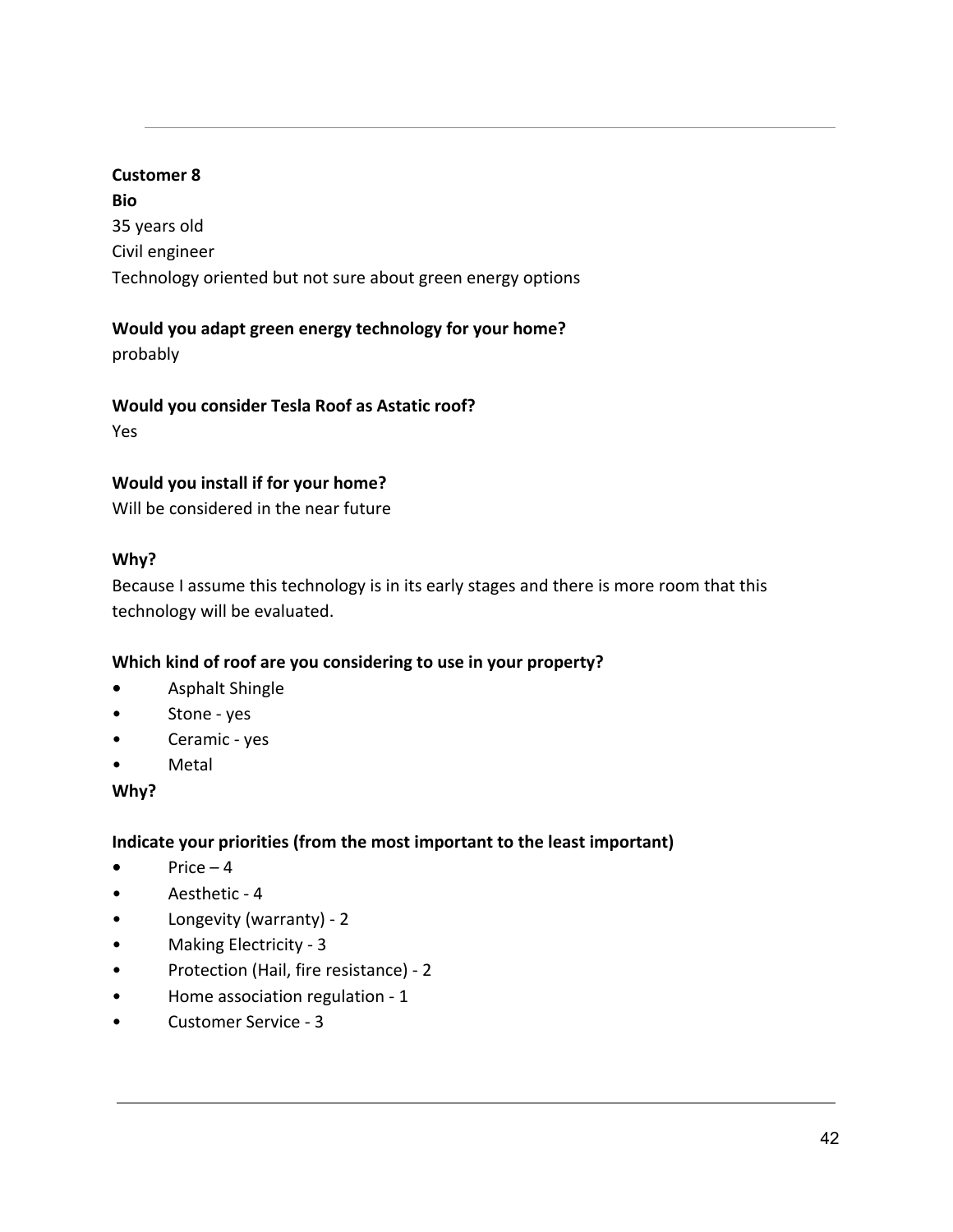**Bio** 27 years old Female Pharmacist Owns a home

# **Would you adapt green energy technology for your home?**

Yes

## **Would you consider Tesla Roof as Astatic roof?**

Yes

## **Would you install if for your home?**

No

# **Why?**

Don't plan to stay in the house for over 20 years

- **1. Which kind of roof are you considering to use in your property?**
- **Asphalt Shingle yes**
- Stone
- Ceramic
- Metal

## **Why?**

Don't plan to live in the house for a long time

- Price 4
- Aesthetic 2
- Longevity (warranty) 3
- Making Electricity 3
- Protection (Hail, fire resistance) 5
- Home association regulation 1
- Customers service 1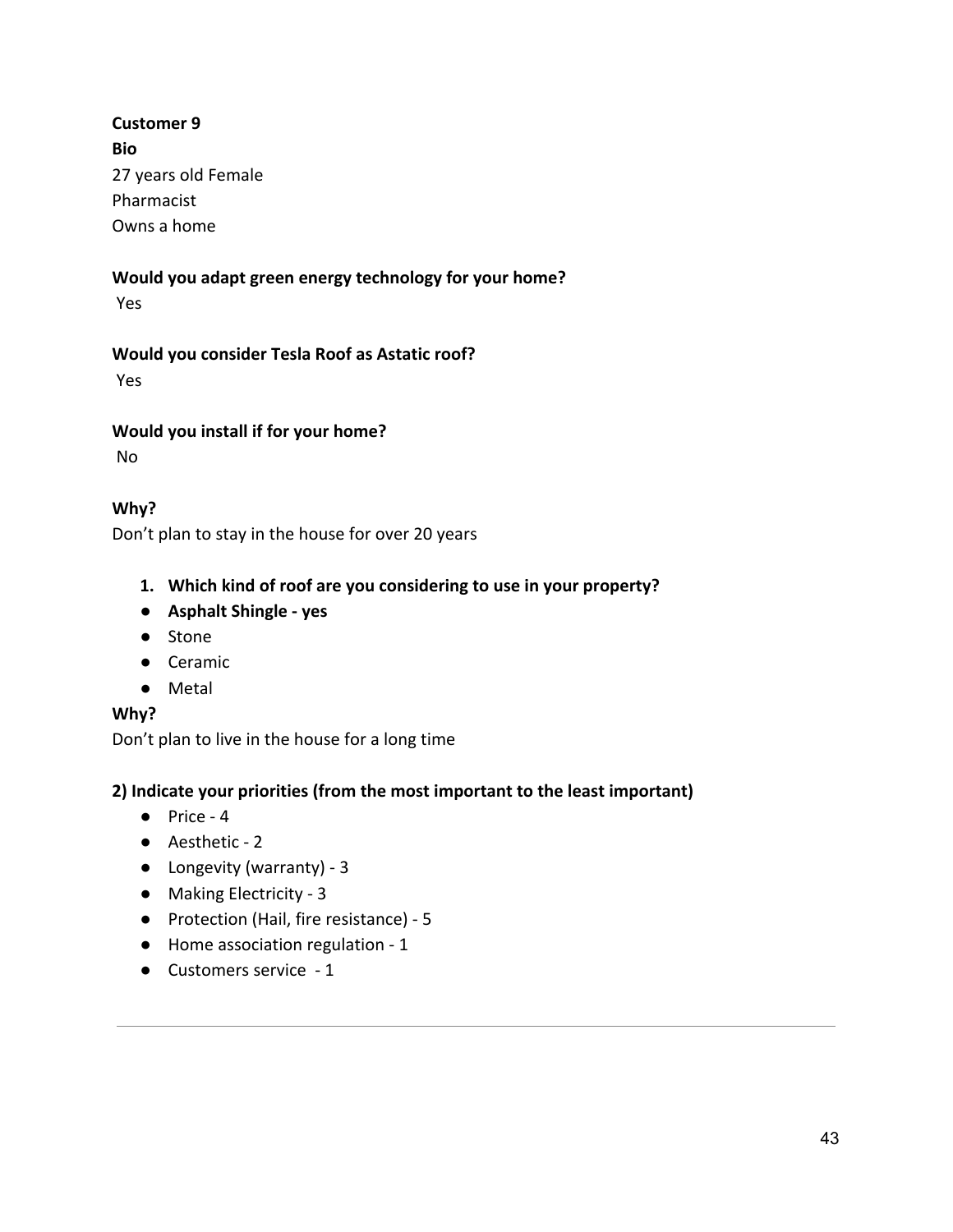**Customer 10 Bio** 29 years old male Engineer Owns a home

# **Would you adapt green energy technology for your home?**

Yes

**Would you consider Tesla Roof as Astatic roof?**

Maybe

#### **Would you install if for your home?**

No

## **Why?**

 I would prefer to add solar panels. I care about aesthetics, but not enough to pay the price difference.

- 1. Which kind of roof are you considering to use in your property?
- **Asphalt Shingle**
- Stone
- Ceramic
- Metal

## **Why?**

It costs less

- Price 5
- Aesthetic 4
- Longevity (warranty) 2
- Making Electricity 4
- Protection (Hail, fire resistance) 1
- Home association regulation 1
- Customers service 3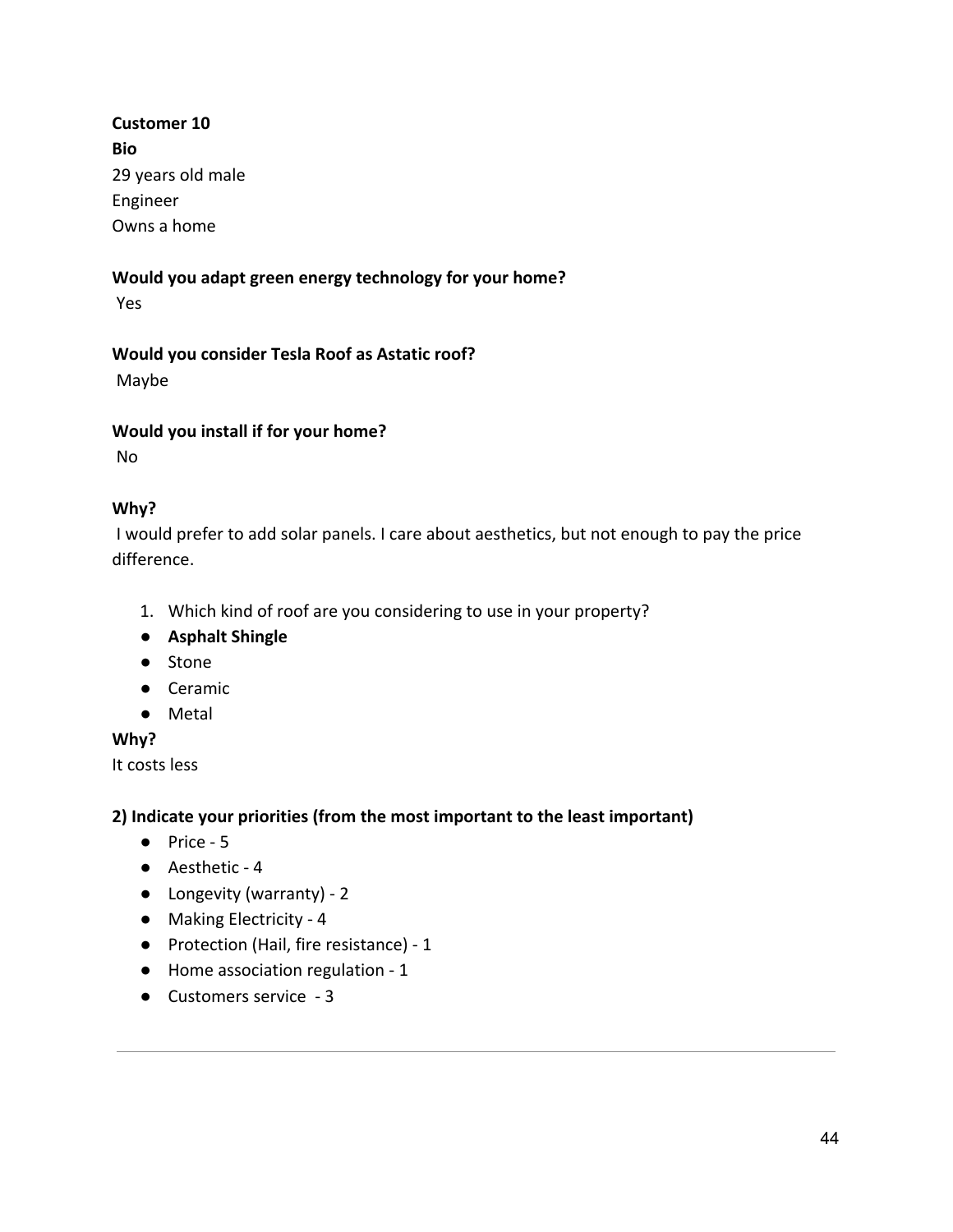# **Customer 11 Bio** 63 years old female Interior architecture, Owns 2 homes in Lake Oswego and live in tower in Portland downtown

## **Would you adapt green energy technology for your home?**

Yes

#### **Would you consider Tesla Roof as Astatic roof?**

yes

#### **Would you install if for your home?**

yes

## **Why?**

 I care about carbon footprint and pollution, I have never used SUV cars and I prefer to use electric car ( has 2015 Lexus CT 200h).

#### **2. Which kind of roof are you considering to use in your property?**

- Asphalt Shingle
- Stone Yes
- Ceramic Yes
- Metal

## **Why?**

Good looking and neighborhood

- Price 3
- Aesthetic 4
- Longevity (warranty) 4
- Making Electricity 4
- Protection (Hail, fire resistance) 4
- Home association regulation 1
- Customers service 3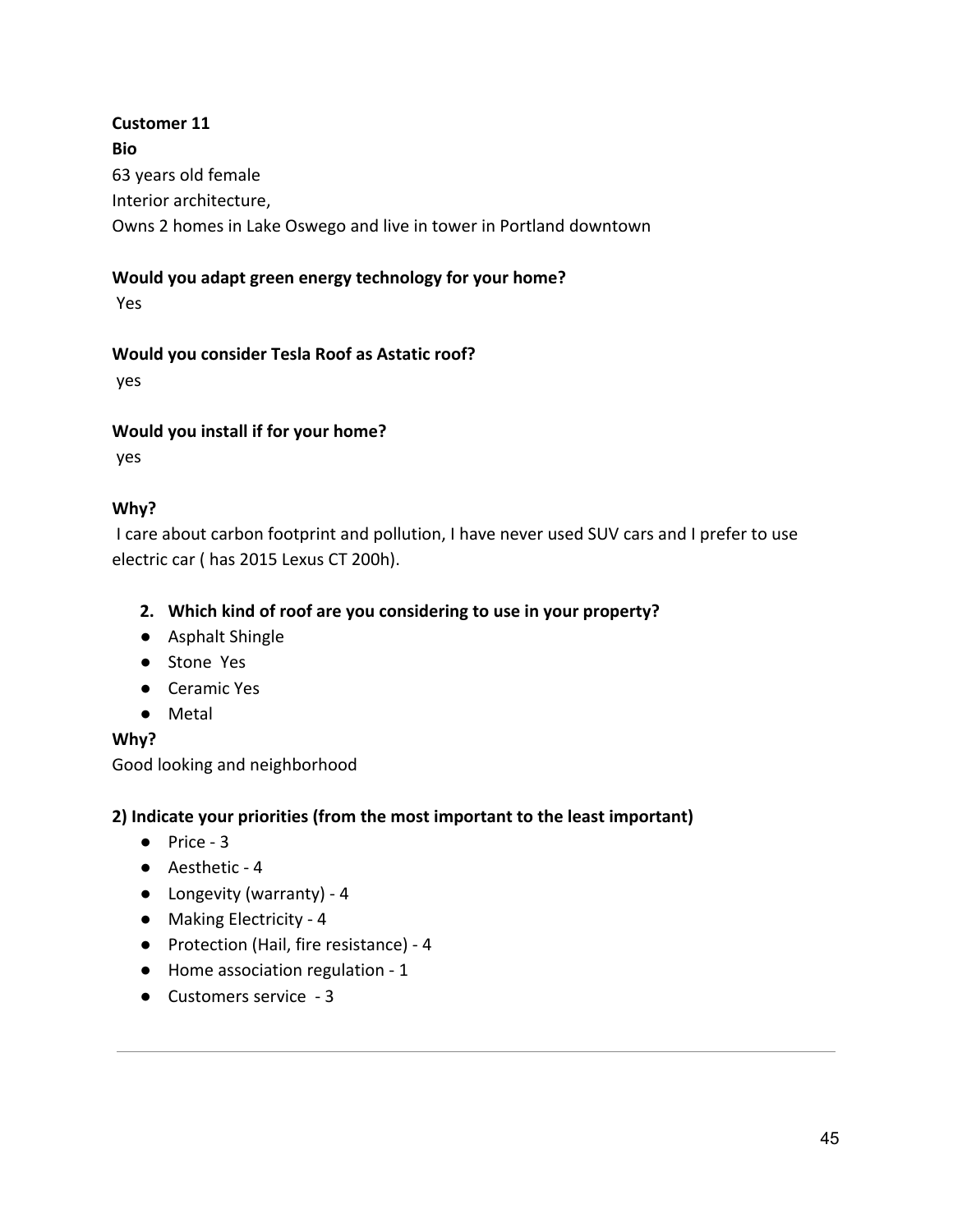**Customer 12 Bio** 58 years old male Engineer, Owns 1 homes in Lake Oswego and owns 3 storage company in different cities in California

# **Would you adapt green energy technology for your home( your business properties)?**

Yes

#### **Would you consider Tesla Roof as Astatic roof?**

yes

#### **Would you install if for your home or your storage properties?**

yes

## **Why?**

 I care about pollution, I own 3 big storage properties as a business, if I install Tesla roof , I can produce electricity more than i need and sell it (I can do business inside of my business by selling electricity. I can sell my business higher price in future because of the value of tesla roof and electricity production.

Which kind of roof are you considering to use in your property?

- Asphalt Shingle
- Stone
- Ceramic Yes
- Metal yes

## **Why?**

Not so expensive and more they are durable

- Price 3
- Aesthetic 3
- Longevity (warranty) 4
- Making Electricity 5
- Protection (Hail, fire resistance) 5
- Home association regulation 1
- Customers service 4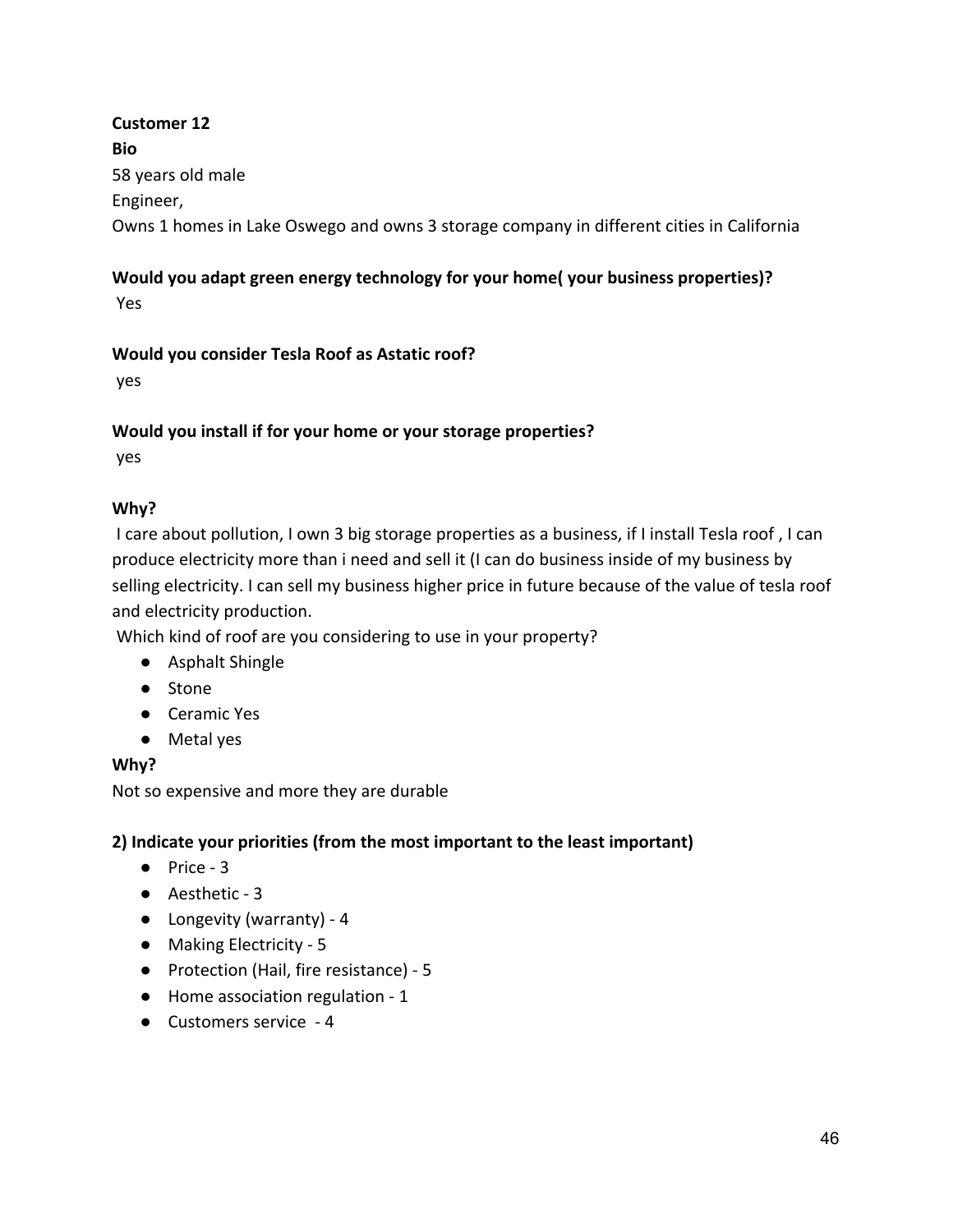#### **8.2 Appendix B Research Log**

#### **Overall research process**

The team research process of this marketing plan included online search, interviews, brainstorming, and discussions with experts (our professor and TA). All the team members conducted online research starting from looking for a topic for our marketing plan until the end of this marketing plan. Online web research was a main source of data for this marketing plan. We started with looking for information related to Tesla roof itself as a product. Gathering information about the product was necessary to determine whether we want to proceed with it or not.

The price, efficiency, and regulations are things we searched for mainly online. The appearance of the roof was something we discussed in customers interviews. These interviews and the market research gave us a better idea of what segments should we consider for our product. Segmentation, targeting, and positioning were some of the challenges we found in this project. Especially that Tesla roof could be a solar energy product and a roof product. Moreover, it is a new technology that needed certain type of customers to adopt. Continuous brainstorming in our weekly meeting and having a discussion about these challenges allowed us to overcome it. The combination of the different research methods provided us with a brighter insight.

Tesla website was one of our sources but we also considered looking for personal reviews from customers about Tesla as a company and about this particular product. Looking for similar products and competitors was one of the things we did to determine what distinguish Tesla roof than other solar panels or tile roof. We had to ask ourselves questions such as: why would people install Tesla roof instead of regular tile roof? What would make the customers believe in this new technology? What kind of behaviour and lifestyle would those customers have? Thinking from the customers perpevices was very helpful method for us to find some answers and move on in this project.

47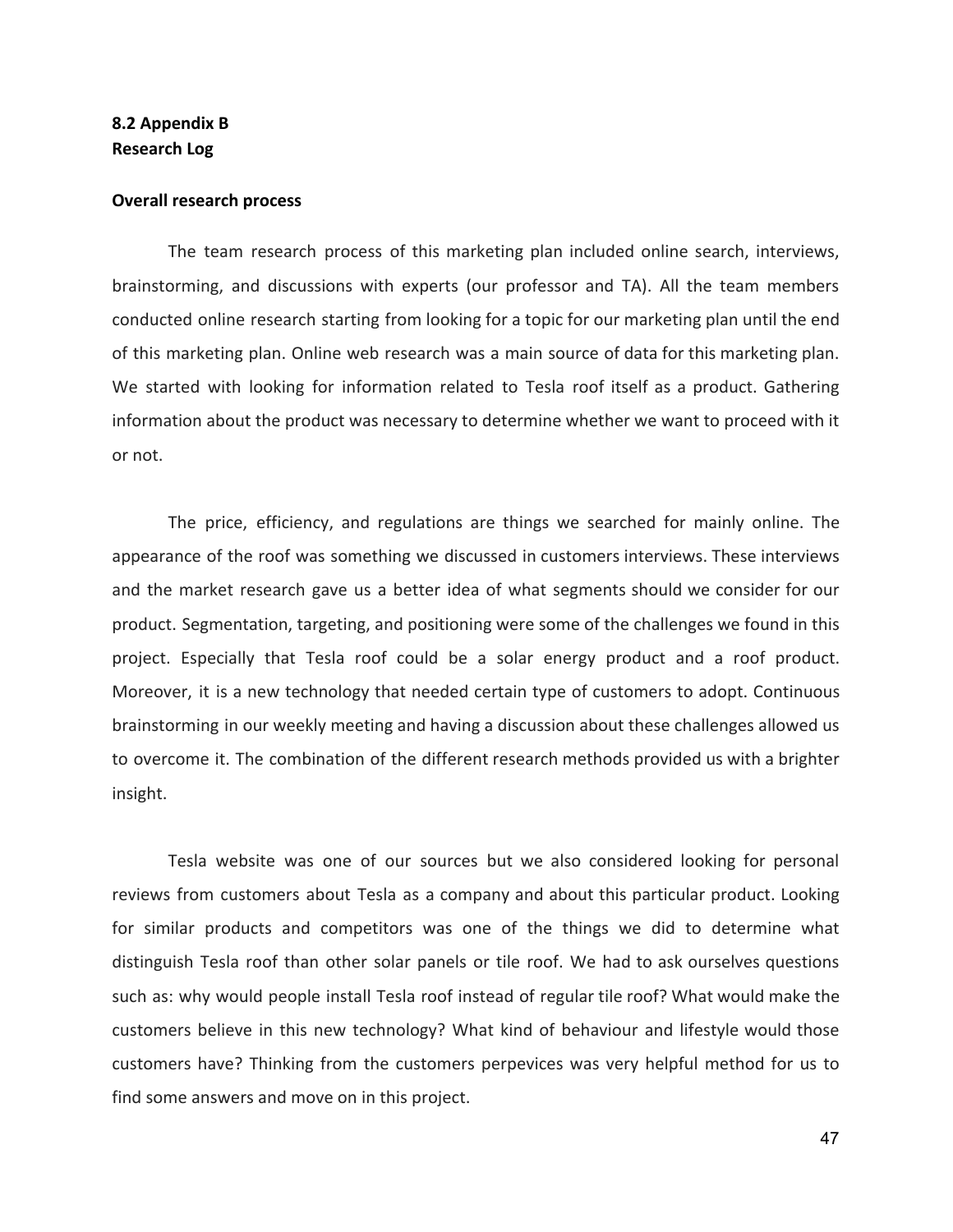#### **Research about the product itself (Tesla Roof)**

Research about Tesla roof started from Tesla website. The first thing that is obvious on the website is "aesthetic" look. The second was the durability of Tesla roof in comparison with the other traditional roof. And finally, tesla roof integrated with Tesla "Powerwall" can allow the customers to be off the grid. After surfing in google another piece of information about Tesla roof was Elon Musk's presentation. He well defined all aspect of Tesla roof and the actual Tesla roof was installed in two houses close to the scene.

#### **○ How much does it cost?**

The cost of Tesla roof is little high even though there is no clear answer for Tesla roof pricing in Tesla website. The main reason is that incentives vary from state to state which affects on Tesla roof cost. There's some information in some websites which the team is considered as a base for our project(\$21 per sqft). The cost of Tesla roof is compared to the high-end roof(the look is like a high-end roof as well). The team is agreed that in order for Tesla roof to be a product with customers throughout the nation is to reduce the cost later.

#### **○ The efficiency**

Tesla roof is pretty durable. As it's mentioned earlier the standard of hail, wind, and fire rating is higher than any roof. The efficiency of Tesla roof as far as making electricity in comparison with the traditional solar panel is not very good. There's no clear answer to this question: what is the exact efficiency of Tesla roof? The team found a website that had some information about Tesla roof and the efficiency of traditional solar panels were compared to Tesla roof. Based on this information Tesla roof is less efficient than the normal solar panel. The team wasn't worried about the efficiency of Tesla roof, at least for before the Chasm. The team believes that with the new technology and improving the PV cell efficiency Tesla roof could be more efficient than now.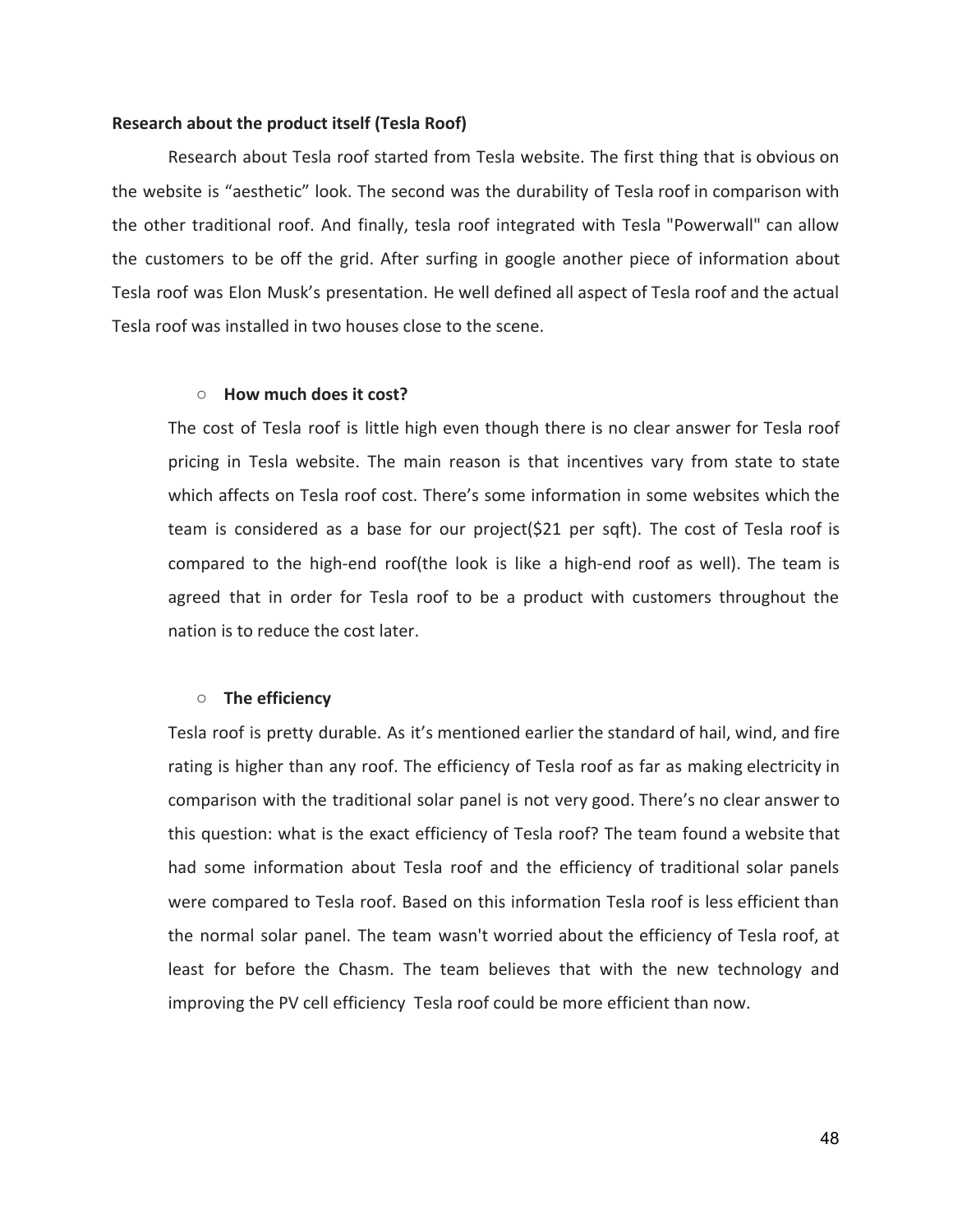#### **○ Regulation**

According to Tesla website and as it's mentioned earlier Tesla roof has top of the line's standards. The team was agreed that Tesla is going to be one of the best options for the harsh environment(like below freezing in the winter time and hot in summer time). Fire standards might be one of the big strength of this product in high fire risk regions. The team thought the incentives could help Tesla roof to be one of the best options in some states like California. There's some concern about the new administration and cutting the federal incentives.

#### **Competition**

Our challenge in competitors analysis was selecting market because at first, we did not know what is our market, it was hard for us to distinguish our market between roof and green energy (roof which produce electricity). Tesla tiles could work as a roof and it makes it hard to make a decision. after we did some research and change our perspective from engineer side to customer side, we found that we need to identify Tesla tile job which has to be done from customer view. Our research and meeting discussion concluded that In fact, tesla tiles job is producing electricity as a roof tiles from customer approach. This conclusion has clarified our way to select the market and recognize our competitors in market which is solar panel system which has to be added on top of roof so our competitors are combination of roof tiles and solar system. Switching from producer or engineer side to customer view works as an indicator in each step and helped us to find our way and correct our-self.

#### **Challenges**

Identifying who we are (as a product) was a challenge throughout the the course. We struggled to define our market segment. We originally thought Tesla roof is both a roof in itself, and a solar energy device, so we determined that both these segments can be explored. During our midterm presentation we received feedback eluding to our miss calculations in choosing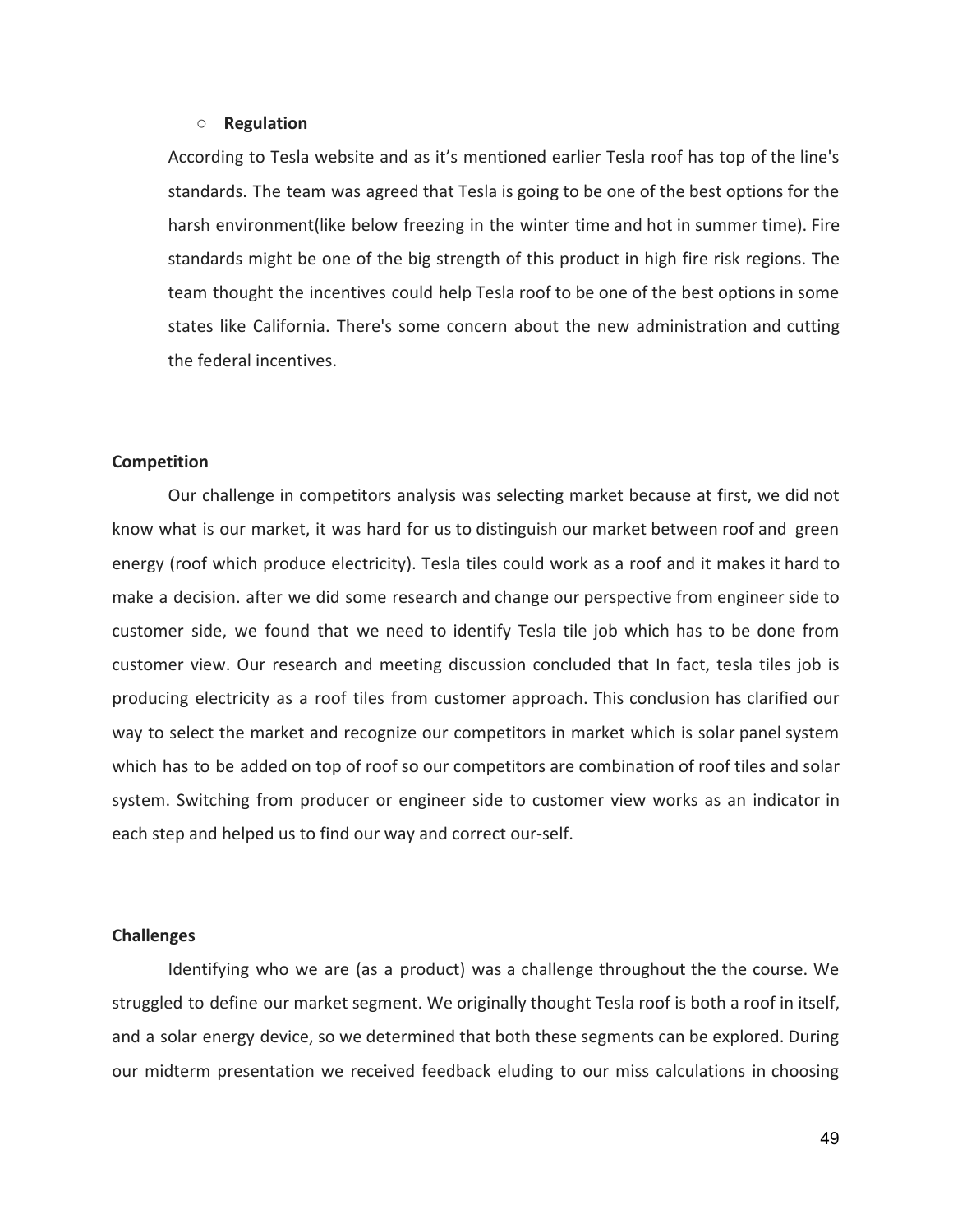both market segments. We then decided to proceed with the roof segment only. we knew there was something unsettling to that decision because we could not ignore or factor in the solar aspect of the roof. A couple of weeks after choosing the roofing market only, we had a conversation after class with our profesor and discussed our dilemma. Our professor explained that we are missing the most valuable value proposition - the solar aspect, and that we may explore both solar energy and roofing market, which we did.

As a team, we had a long brainstorming session, and were able to talk through and identify our segments and customer profiles by thinking about the motivations of the individuals who may consider the Tesla roof. The first profile was the simplest, since it was in our opinion the most common; a person who is interested in green energy, but price sensitive. We used that first profile as a starting point. We found it much easier after that to build on that profile, for instance, removing price sensitivity and adding esthetics, or removing green energy customer and adding new roof shopper.

#### **Team Expectations**

As a team we had some expectations before going forward through the process of designing marketing strategies and planning. At first, we had some schemas and mental models regarding this product and potential markets and customers, and we naturally gathered information to help us judge and respond to it. Along the way of designing marketing ideas and strategies we found some results for and against of our prior assumptions. For instance, one of our early premises was that markets of this product could be segmented by geographical variable and target market for this product should be necessarily in states with high level of sunshine. As we were stepping into next levels we comprehend that that assumption is not a useful indicator for representing the best target market. What we realized was that by categorizing markets based on such variable (geographic) we were narrowing down our target market which was part of market that could be exploited. But on the other hand, some of our ideas generated at the first stages of planning were totally consistent by what we got from information collection and analysis. For example, all of team members had consensus that both